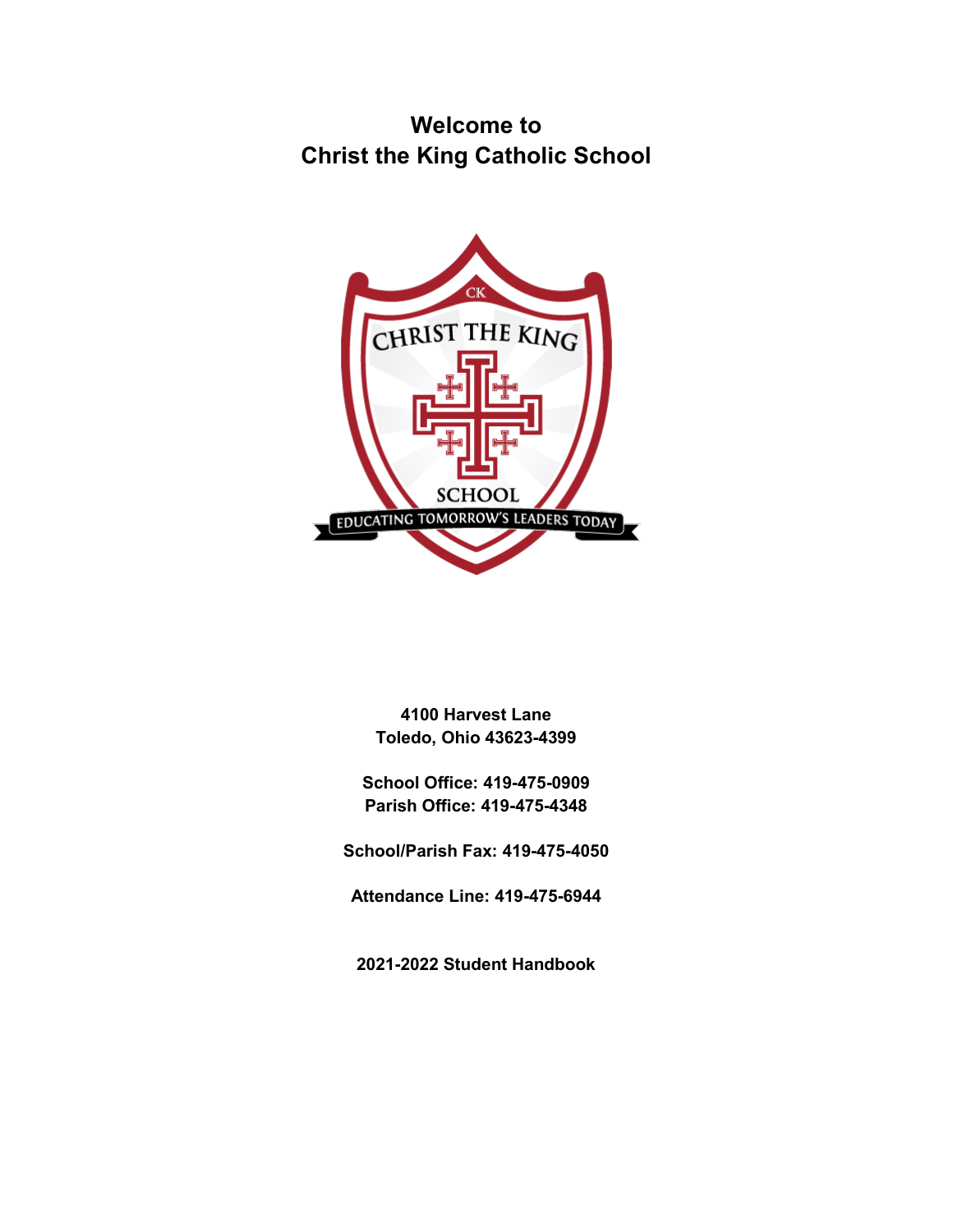# **Table of Contents**

| Diocese of Toledo Catholic Schools District Philosophy         | 4         |
|----------------------------------------------------------------|-----------|
| <b>Mission Statement</b>                                       | 5         |
| Christ the King School Philosophy                              | 5         |
| General Information                                            | 5         |
| <b>Eucharistic Services</b>                                    | 5         |
| Membership                                                     | 5         |
| <b>Bulletin Deadline</b>                                       | 5         |
| Christ the King School Life and Ministry                       | 6         |
| <b>Altar Servers</b>                                           | 6         |
| Choral Program                                                 | 6         |
| <b>Christ the King Choristers</b>                              | 6         |
| <b>Hand Bell Choirs</b>                                        | 6         |
| Library/Media Center                                           | 6         |
| <b>Parents Club</b>                                            | 7         |
| Preschool Program                                              | 7         |
| School Advisory Council                                        | 8         |
| Scouts                                                         | 8         |
| <b>Youth Group</b>                                             | 8         |
| Christ the King School 2021-2022 Calendar                      | 9         |
| School Staff - Voice Mail Extensions and Email Addresses       | $9 - 10$  |
| Academics                                                      | 10        |
| Academic Integrity Policy                                      | 10        |
| Curriculum                                                     | 11        |
| <b>Student Records</b><br><b>Textbooks</b>                     | 11<br>11  |
|                                                                | 11        |
| Academic Assessment                                            | 11        |
| Academic Honors (Grades 5-8)<br>Mid-quarter Reports            | 11        |
| Parent-Teacher Conferences                                     | 12        |
| Assigning Students to Classes                                  | 12        |
| <b>Report Cards</b>                                            | 12        |
| Grading Scale - Grades 2 through 8                             | 12        |
| <b>Teacher Assistance Team</b>                                 | 12        |
| Admissions                                                     | 13        |
| <b>Admission Policy</b>                                        | 13        |
| Non-Discriminatory Policy                                      | 14        |
| Registration                                                   | 14        |
| Contact Information                                            | 14        |
| Athletics                                                      | 15        |
| Eligibility for Christ the King Parish/School Athletic Program | 15        |
| Attendance                                                     | 15        |
| <b>Attendance Policy</b>                                       | 15-16     |
| <b>Attendance Procedures</b>                                   | 16        |
| <b>Personal Convenience Absences</b>                           | 16        |
| <b>Tardiness</b>                                               | 16-17     |
| Truancy                                                        | 17        |
| Daily Schedule                                                 | 17        |
| <b>Arrival Procedures</b>                                      | 17        |
| <b>Recess Expectations</b>                                     | 18-19     |
| <b>Dismissal Procedures</b>                                    | 19        |
| <b>Playground Duty</b>                                         | 19        |
| Discipline Policy                                              | 19-20     |
| <b>School Expectations</b>                                     | 20        |
| Code of Conduct for Students                                   | 20        |
| Code of Conduct for Parents/Guardians                          | $20 - 21$ |
| Harassment, Bullying, and Abuse                                | 21        |
| Guidelines for Code of Conduct Violations                      | 21        |
| <b>Suspension Appeal</b>                                       | 23        |
| Procedures for Suspension or Expulsion                         | 23        |
| Accusations                                                    | 23        |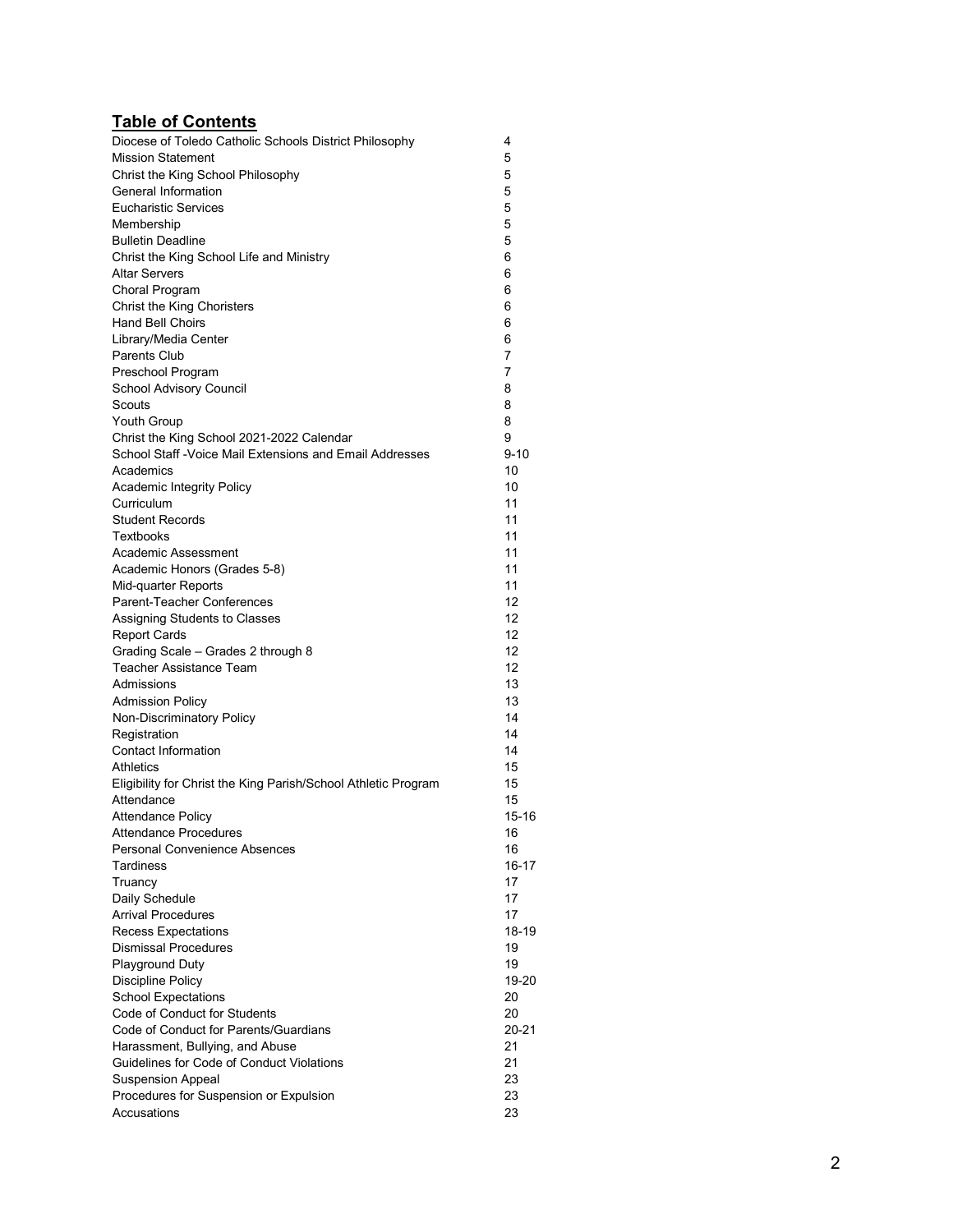| Confidences                                           | 23        |
|-------------------------------------------------------|-----------|
| Search and Seizure                                    | 23        |
| Dress Code                                            | 24        |
| General                                               | 24        |
| Grades K-5                                            | 24-25     |
| Grades 6-8                                            | 25        |
| <b>Birthday Clothing for All Grades</b>               | 25        |
| Jeans Days                                            | 25-26     |
| Faith and Worship                                     | 26        |
| Religious Education                                   | 26        |
| Sacraments                                            | 26        |
| <b>Weekly Eucharistic Celebrations</b>                | 26        |
| Health/Medical                                        | 27        |
| <b>Administration of Medication</b>                   | 27        |
| <b>Emergency Medical Authorization</b>                | 27        |
| <b>Emergency Procedure</b>                            | 27        |
| <b>Illness Procedures</b>                             | $27 - 28$ |
| Long-term Illness                                     | 28        |
| Contagious Disease                                    | 28        |
| Release of Records                                    | 28        |
| <b>Publicity Policy</b>                               | 28        |
| Safe School Ordinance                                 | 29        |
| Safety                                                | 29        |
| Transportation                                        | 29        |
| <b>General Bus Rules</b>                              | 29-30     |
| Tuition                                               | 30        |
| Lunch Duty Fee                                        | 31        |
| Withdrawal                                            | 31        |
| <b>Tuition Refund Policy</b>                          | 31        |
| <b>Release of Records</b>                             | 31        |
| Miscellaneous School Info                             | 31        |
| <b>After-School Activities</b>                        | 31        |
| <b>Balloons and Flowers</b>                           | 31        |
| <b>Brown Envelopes</b>                                | 32        |
| <b>Educational Support Services</b>                   | 32        |
| <b>Extended Day Program</b>                           | 32        |
| <b>Field Trips</b>                                    | 32-33     |
| <b>Fundraising Guidelines</b>                         | 33        |
| <b>Fundraising Policy</b>                             | 33        |
| Gradelink Instant Alert System                        | 34        |
| Inclement Weather Delays & Closings                   | 34        |
| Lost and Found                                        | 35        |
| <b>Parent Concerns</b>                                | 35        |
| Policy Statement on Gender-Related Matters            | 35-36     |
| Parties and Invitations                               | 36        |
| <b>School Pictures/Yearbook</b>                       | 36        |
| <b>Student Book Orders</b>                            | 36        |
| Telephones                                            | 36        |
| Toys, Radios, CD Players and Other Electronic Devices | 36        |
| <b>Visitors</b>                                       | 37        |

*The information in this handbook was compiled from the records of Christ the King Catholic School. We regret any errors or omissions and any inconvenience caused by them. We work diligently to make the contents as accurate as possible with the information available at the time of publication.*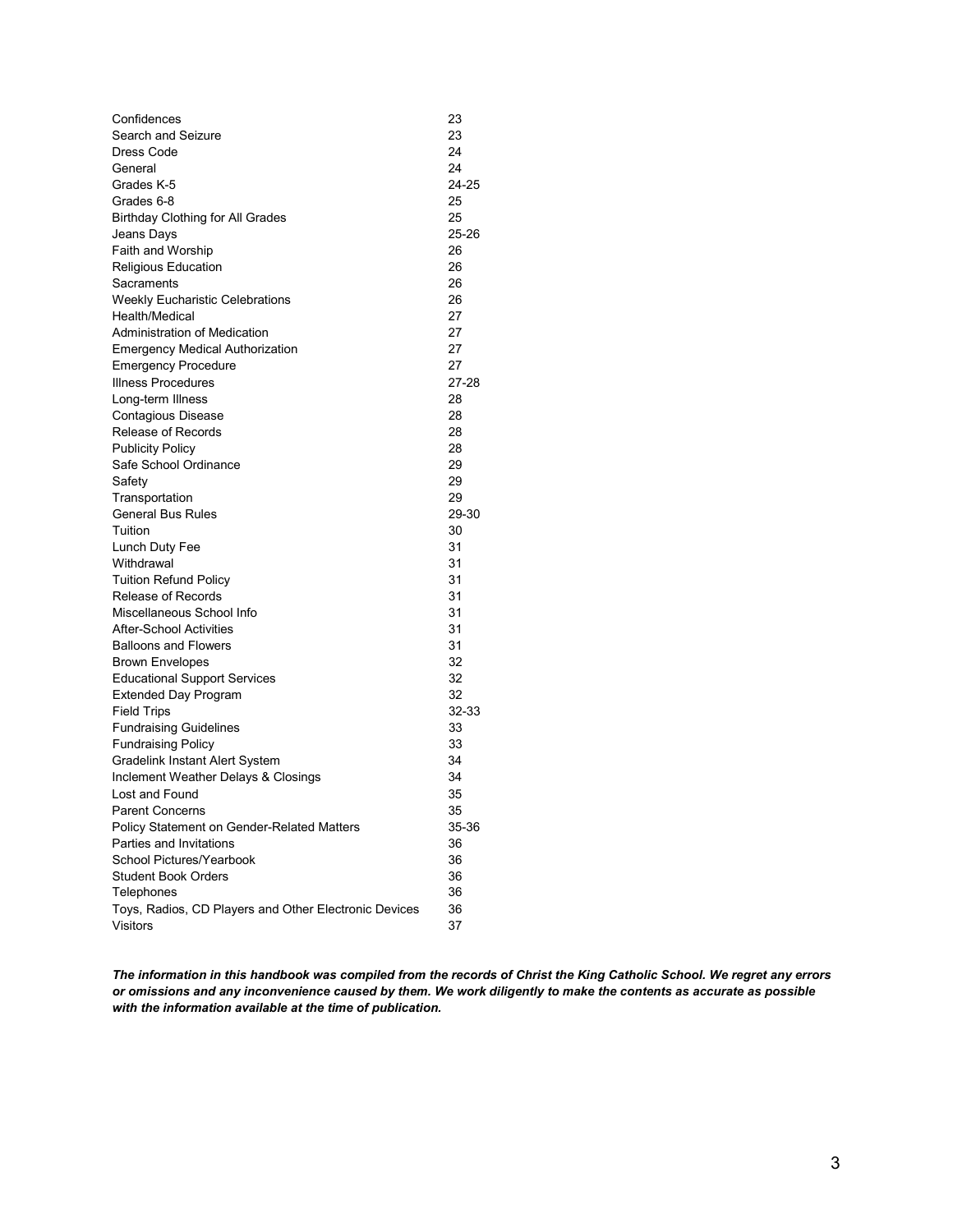# **Diocese of Toledo** *Catholic Schools District Philosophy*

"The duty of human perfection, like the whole universe, has been renewed, recast, *super naturalized*, in the Kingdom of God. It is truly a Christian duty to grow and to make one's talents bear fruit. It is a part of the essentially Catholic vision to look upon the world as maturing – not only in each individual or in each nation, but in the whole human race."

(Teilhart de Chardin, *The Devine Milieu*)

The schools of the Catholic Diocese of Toledo assist parents in preparing their children to assume their Christian vocation. The schools enable youngsters to perfect and grow in the knowledge, skills, values and attitudes to which they are called by Jesus Christ. This vocation begins and grows as each member hears the message of the Gospel, seeks to achieve a personal relationship with Jesus Christ and shares in a commitment of love and service to God and others in order to transform self and society.

Christian education in the Toledo diocesan schools is intended to make students become people of faith who can experience—inside and outside the school setting—learning and living in the light of this faith commitment. Students are instructed in human knowledge and skills in order to best relate human culture to God's plan for his evolving creation. Religious education, i.e., instruction in truths and development of values, is of primary concern. This religious education serves as the basis by which students can integrate their experience of learning and living at each stage of their development. This integration thrives in a thoroughly Christian atmosphere where faculties and staff share and demonstrate in their professional and private lives this same commitment to personal perfection and growth in Jesus Christ.

Toledo diocesan schools enable students to extend their personal faith commitment through prayer and service to others. Together with faculty and staff, students participate in liturgical activities which foster community. Students explore ways to meet the challenges of tensions and conflicts which occur in community, especially in peacemaking and the achievement of justice. Gospel values impel students to special concern for all who suffer any disadvantage. Students are enabled to commit



themselves to the public interest by developing the skills and talents needed to contribute to the life of the nations.

This experience in integrating learning, and living a commitment of faith is a reason for hope. It is the duty of the schools of the Diocese of Toledo to continually explore and rekindle hope for the future in the light of the present reality of the universe. Engaging our members—and the community-at-large—in a search for growth and perfection is our never-ending obligation. Our ultimate goal is union with Jesus Christ, "*the way, the truth and the life*".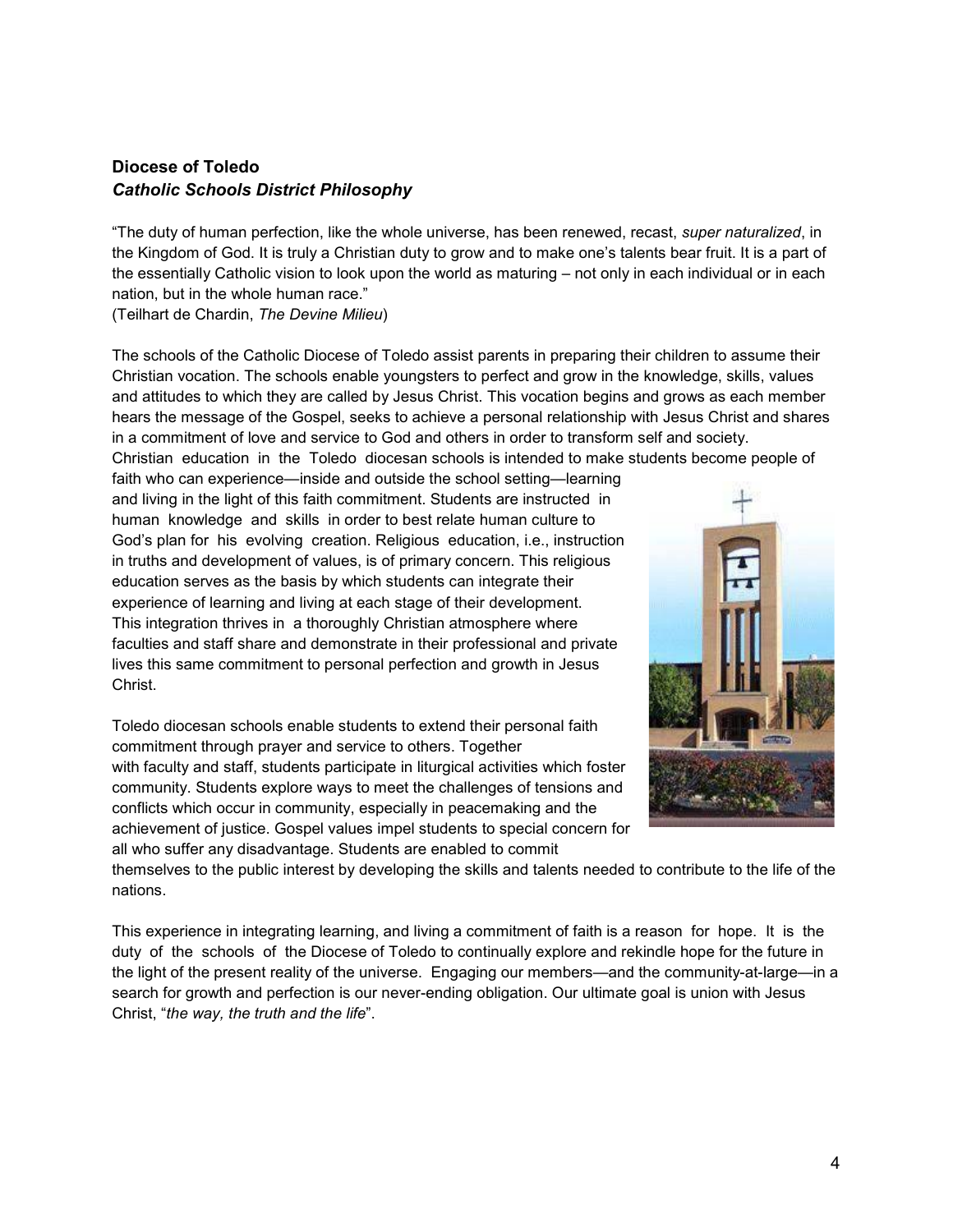# **Our Mission Statement**

# *As a Catholic community, we nurture Christ-like leaders who use their gifts and talents to glorify God.*

# **Christ the King School Philosophy**

"The purpose of Catholic Education is the formation of the human person in the pursuit of that person's ultimate end and of the good of the societies of which that person is a member and in whose obligations, as an adult, that person will share."

(Vatican II, Education #1)

It is the responsibility and privilege of Christ the King School to assist parents in fulfilling their role as primary educators of their children. As members of this Catholic community, we come together to create a special atmosphere. Without the cooperation of the parents, the school cannot educate the child.

Inspired by the Gospel spirit, we call forth the unique potential of the whole person: spirit, mind, and body by promoting:

- The development of a responsible Roman Catholic Christian way of life,
- Individual academic excellence,
- Physical and emotional well-being.

# **General Information**

| School Office Hours:                                                      | 419-475-0909                                                                                                                                  |
|---------------------------------------------------------------------------|-----------------------------------------------------------------------------------------------------------------------------------------------|
| During School Year<br>June 15 - June 30<br>July 1 - July 31<br>August 1st | Monday through Friday, 7:30 AM to 3:30 PM<br>Monday through Friday, 9:00 AM to Noon<br>Monday-Thursday 9:00 AM to Noon<br>Normal Hours Resume |
| <u> Parish Office Hours:</u>                                              | 419-475-4348                                                                                                                                  |
| Monday – Thursday                                                         | 8:30 AM to 8:00 PM                                                                                                                            |
| Friday                                                                    | 8:30 AM to 4:00 PM                                                                                                                            |
| Parish/School Fax:                                                        | 419-475-4050                                                                                                                                  |
| Eucharistic Services                                                      |                                                                                                                                               |
| Daily Mass                                                                | Monday through Saturday, 8:00 AM                                                                                                              |
| Mass for the Lord's Day                                                   | Saturday, 5:00                                                                                                                                |
|                                                                           | Sunday, 8:30 and 10:00 AM, 12:00 noon and 6:00 PM Holy Days                                                                                   |
|                                                                           |                                                                                                                                               |

\*Please consult the Mass schedule in th[e parish bulletin.](https://www.cktoledo.org/bulletins)

#### Membership

Parishioners are asked to inform the Parish Office of address or telephone number changes to keep our records up to date. We welcome all new members! New families or singles (21 or older) are asked to come to the Parish Office in person to register.

#### Church Bulletin Deadline

Please submit written requests for bulletin announcements t[o bulletin@cktoledo.org](mailto:bulletin@cktoledo.org) by noon on Friday for insertion the following weekend.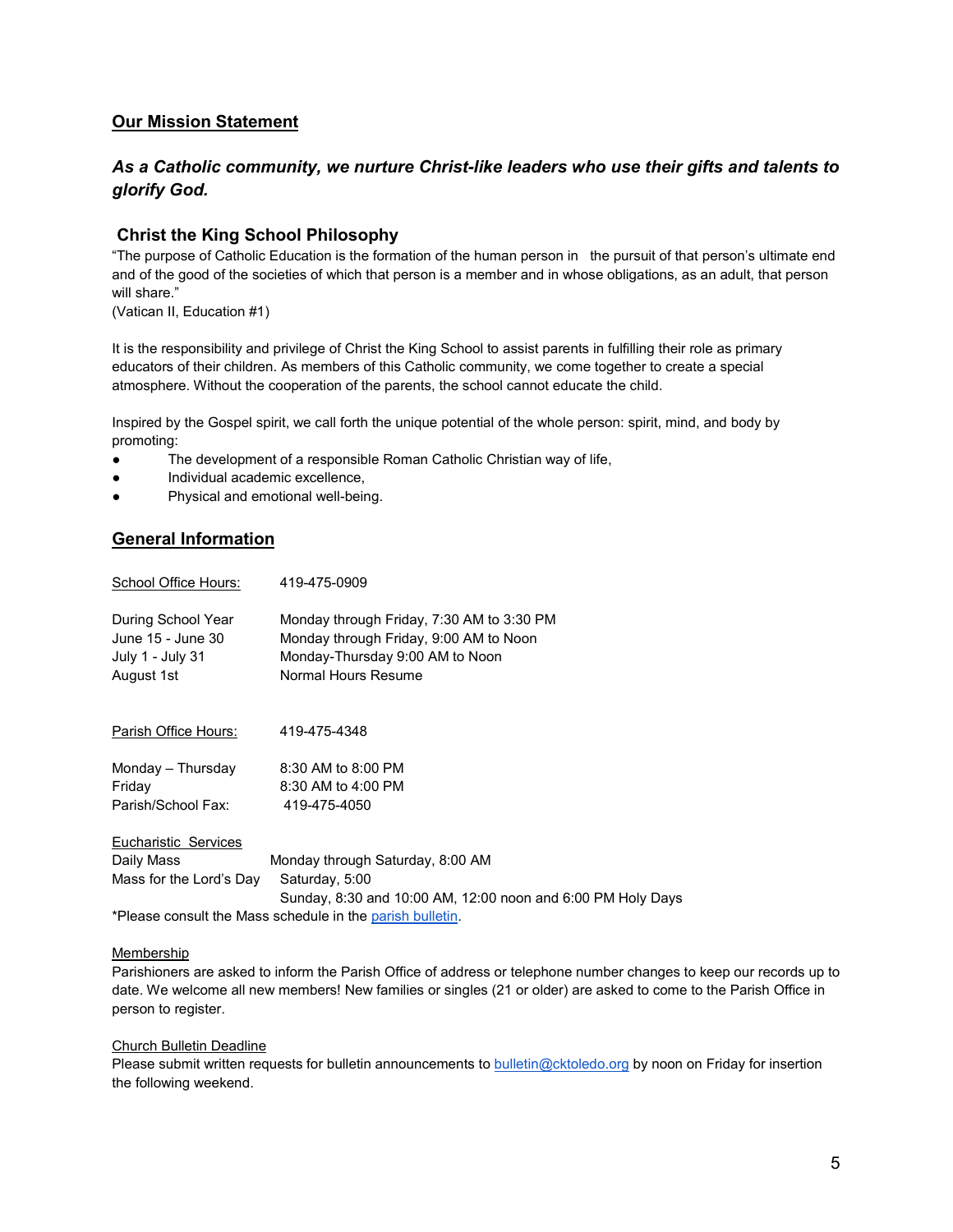# **Christ the King School Life and Ministry**

The mission of Christ the King School is to fully educate youths throughout the formative years when the seed of faith can take deep root and grow into a life- long commitment to live and share the Good News of Jesus. The school's mission is the formation of responsible leaders whose lives are infused with Gospel values and responsive to the needs of others. It is the responsibility and privilege of Christ the King School to assist parents in fulfilling their role as primary educators of their children. As a community we strive for excellence in education by nurturing the development of the spiritual, moral, intellectual, physical and social potential of each student.

# Altar Servers

These young individuals assist the priest during Mass celebrations. Training and regular meetings are provided. We ask parents to support their child in the decision and commitment to become an altar assistant. Mr. Dan Demski, Director 419-475-4348, ext. 303

# **Choral Program**

The Choral program of Christ the King School is an exciting way for students to grow and develop their talents for the greater glory of God. Through the choir program, young people make an active contribution to the liturgical life of the school and parish.

# Christ the King Choristers

All young persons in grades four through eight are invited to join this choir. The Children's Choir will sing for various school liturgies as well as parish liturgies. This choir will introduce "singing in parts" to the school children and each will hold a prominent place as leaders of song in the liturgy. Rehearsals are held weekly in the Choir Room across from the school office. Those who join are expected to attend all rehearsals and scheduled liturgies. We ask parents to support their child in the decision and commitment to become a member of Choristers.

### **[Mr. Adam Miller,](mailto:amiller@cktoledo.org) Director of Liturgy & Music .................. 419-475-0909, Ext. 125**

# Hand Bell Choir

Students in grades five through seven have the opportunity to participate in a hand bell choir. This experience helps to reinforce music reading skills learned in general music classes, and gives students another opportunity to participate musically in school liturgies. Rehearsals for 5th and 6th graders are held during recess once per week, and almost all time commitment is during the school day.

# **[Mr. Adam Miller,](mailto:amiller@cktoledo.org) Director of Liturgy and Music 419-475-0909, Ext. 125**

Library/Media Center

The mission of the Christ the King Library/Media Center is to expand educational programs:

● by providing information in various formats to reinforce curricular

- objectives;
- by promoting an awareness of other countries, cultures, and people;
- by selecting materials that acknowledge different student reading levels, interests, and capabilities;
- by encouraging individual literacy through the promotion of reading as an
- enjoyable, worthwhile leisure activity;
- by empowering individuals with skills to be lifelong learners.

In fulfillment of this mission, the Christ the King library/media center is committed to providing educational,

recreational, and cultural materials as well as personal service to students and staff.

Students should properly care for borrowed books and return books on time.

All lost books must be paid for at replacement cost. Any materials returned in a damaged state will be subject to fines. Final report cards will not be given to students until all fines are paid.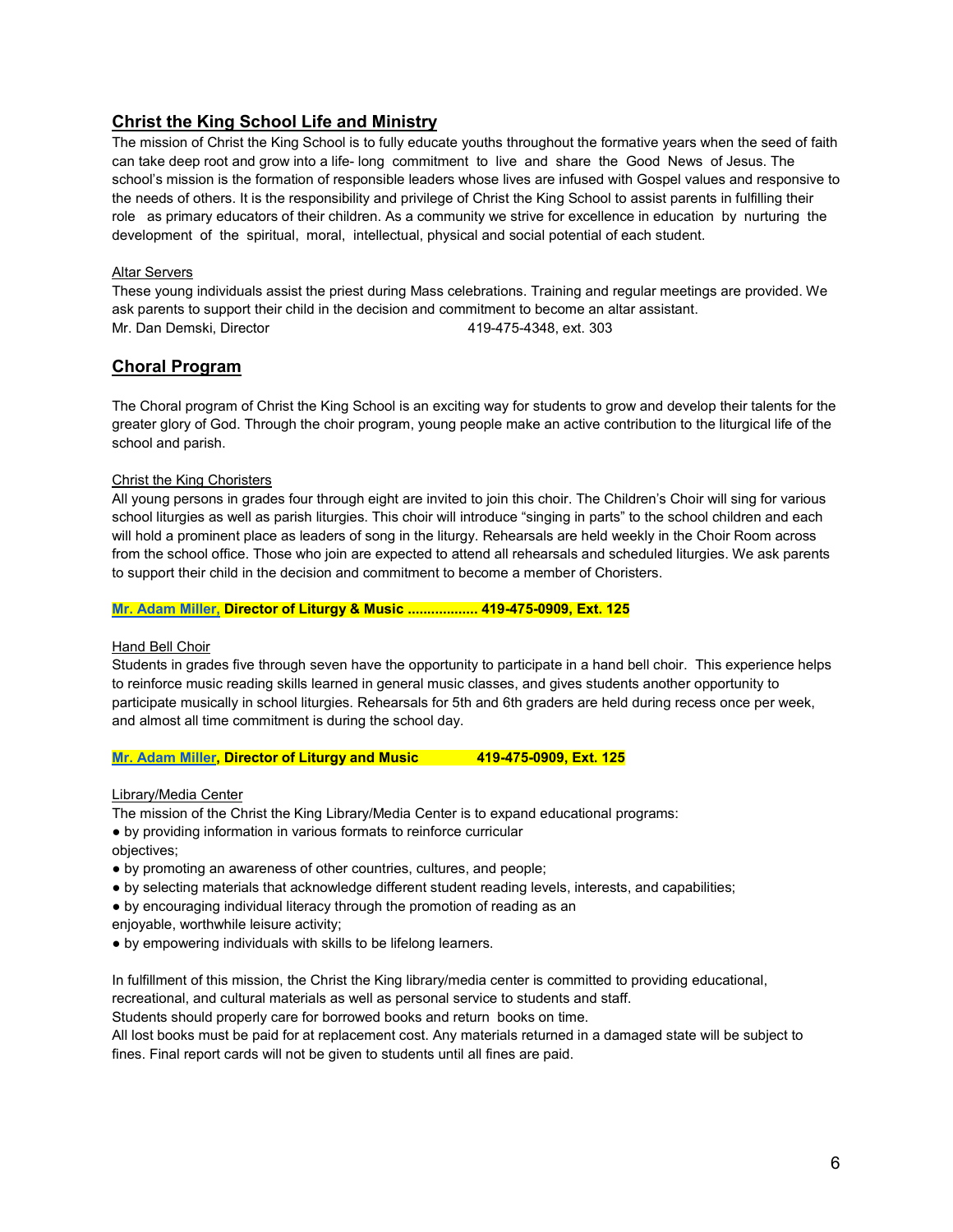# **Parents' Club**

This organization gives service to the school. It seeks to:

- bring about good understanding between the administration, faculty and parents;
- provide an opportunity for adult education
- aid the faculty with non-teaching chores when possible
- raise money to buy requested supplies and equipment;
- $\bullet$  do whatever it can to help give our children the best possible education  $-$

both religious and academic – in preparation for a full life as good citizens. Membership shall include all parents/legal guardians of children attending Christ the King School. There are no membership dues.

Mrs. Melanie Howard, President [mlbrzozka@gmail.com](mailto:mlbrzozka@gmail.com) Mrs. Kim Leverenz, Vice President [kimlemon@me.com](mailto:kimlemon@me.com) Mrs. Meisha Adlington, Treasurer [Meisha2424@yahoo.com](mailto:Meisha2424@yahoo.com) Mrs. Jody Whiting, Secretary  $j$ agcrw $@g$ mail.com

# **Preschool Program**

Christ the King began its preschool for children three to four years old in 1988. The CK Preschool Program offers a welcoming, secure and warm environment. Students participate in hands-on experiences, indoor and outdoor play, and activities in alignment with the Ohio Department of Education Academic Content Standards and the Diocese of Toledo Course of Study.

Basic Christian concepts — loving God, ourselves and our families and friends and all living things — are interwoven in the curriculum. Our guiding principle is that every child is a child of God, made in His image and likeness. Developing a positive self-image, feeling good about oneself and others and enjoying time at school are the fundamentals of our preschool program.

Extended care options include full-day, every day options as well as before and after hours. Further information may be obtained by contacting the program director or the school office.

Mrs. Stephanie Kesselmayer, Preschool Director (419) 475-0909, Ext. 222 [skesselmayer@cktoledo.org](mailto:skesselmayer@cktoledo.org)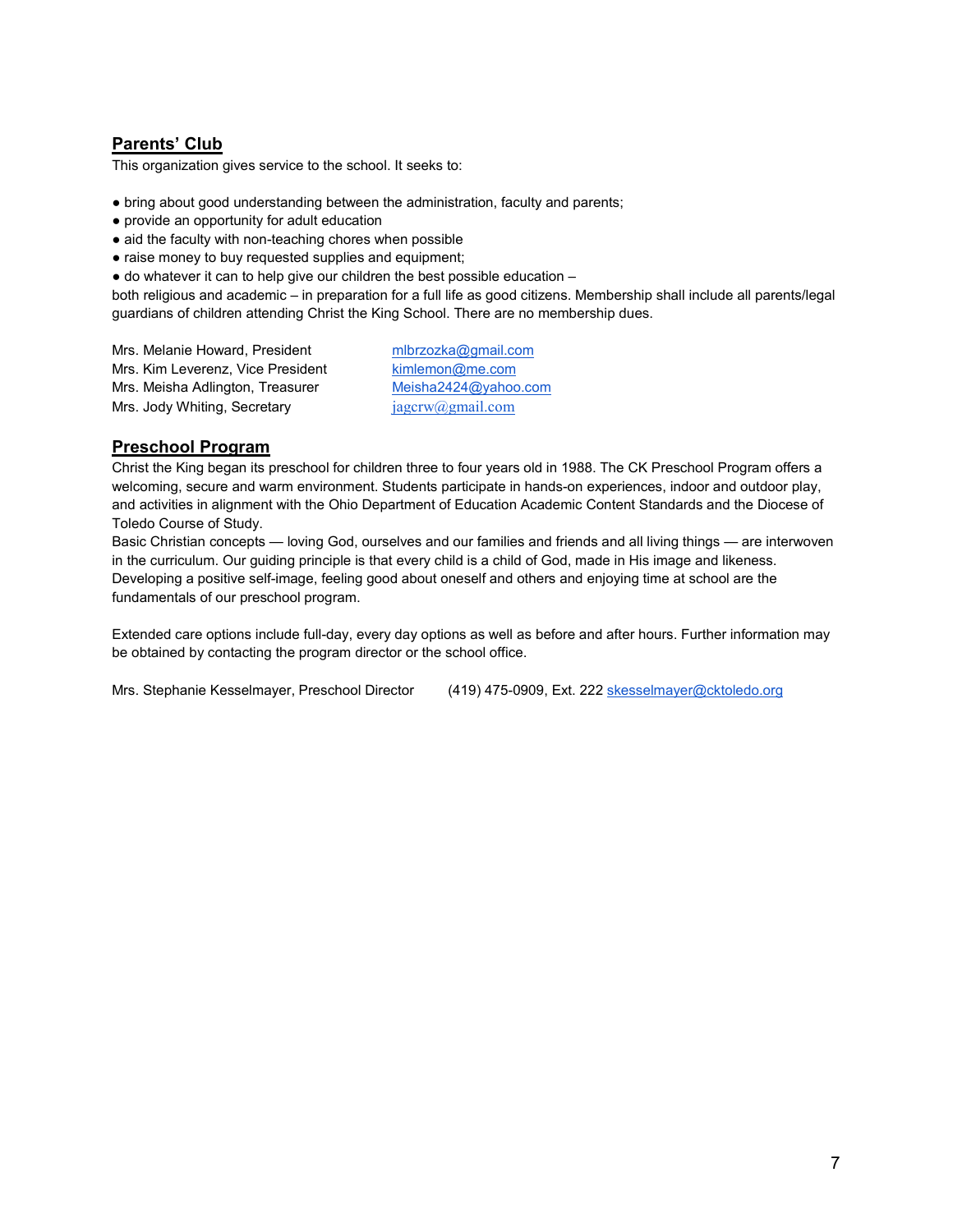# **School Advisory Council**

The School Advisory Council is composed of appointed members of the parish plus the pastor, principal, and assistant principal, who are ex-officio members. The purpose of the Council is to advise the pastor and principal on matters concerning the parish school, to assist in formulating and defining school policy, and to serve as the liaison between the school and parish community. Term of office is three years with no member serving more than two consecutive terms. Meetings are held on Tuesday of the first week during designated months beginning at 7:00 PM. Concerns that affect the school may be brought before the Council by the principal, other administrators, or any Council member. Individual parishioners may submit particular matters in writing through members of the Council. If a parishioner wishes to be on the agenda of a School Advisory Council meeting, prior written notice of his/her intent and the subject of his/her intention must be given to the Council President ten days in advance of the Council meeting.

| <b>Father Dave Nuss, Pastor</b>                            | 419-475-4348 |
|------------------------------------------------------------|--------------|
| Mr. Steve Urbanski, Principal                              | 419-475-0909 |
| Mrs. Angie Rosengarten, Asst. Principal                    | 419-475-0909 |
| Mr. Jay Melvin, <b>President</b> - jfmelvin@protonmail.com | 419-535-2927 |
| Members:                                                   |              |
| Mr. Todd Pike - toddpike@bex.net                           | 419-843-5538 |
| Mrs. Michelle Whitman – mwhitman02@yahoo.com               | 419-480-9192 |
| Mr. Kris Gerdeman – kris.gerdeman@gmail.com                | 419-480-7473 |
| Mrs. Stephanie MacDonald - Macdonaldfamily2009@gmail.com   | 734-778-2341 |
| Mrs. Molly Motsch - mollymotsch@yahoo.com                  | 419-654-9901 |
| Mrs. Kim Leverenz- Email: Kimlemon@me.com                  | 419-377-6626 |
| Mr. Jeff Marchal - jeffrey.marchal@gmail.com               | 419-392-5333 |
| Mrs. Stephanie Sigworth - ssigworth@gmail.com              | 419-297-7770 |

# Boy Scouts

The Boy Scouts have a long history of activity in the parish. The troops enjoy camping experiences and are involved in many service projects that benefit the parish and local community. Under careful leadership, boys are given guidance to grow into responsible manhood.

| Mr. Ken Walz, Boy Scout Master      | 419-472-0283 |
|-------------------------------------|--------------|
| Mr. Justin Motsch, Cub Scout Master | 419-654-9904 |

#### Girl Scouts

This program strives to bring girls to responsible womanhood. The girls are taught responsibility and leadership through planning and self- government.

#### Youth Group

Christ the King Youth Group is open to all students in 6th, 7th & 8th grades. We meet every second Saturday of the month after 5 p.m. Mass in the gym. Please watch the weekly newsletter for details of upcoming events and activities. You can also check these social media outlets for current information:

For additional information contact Mrs. Cindy Roberts at [croberts@cktoledo.org](mailto:croberts@cktoledo.org)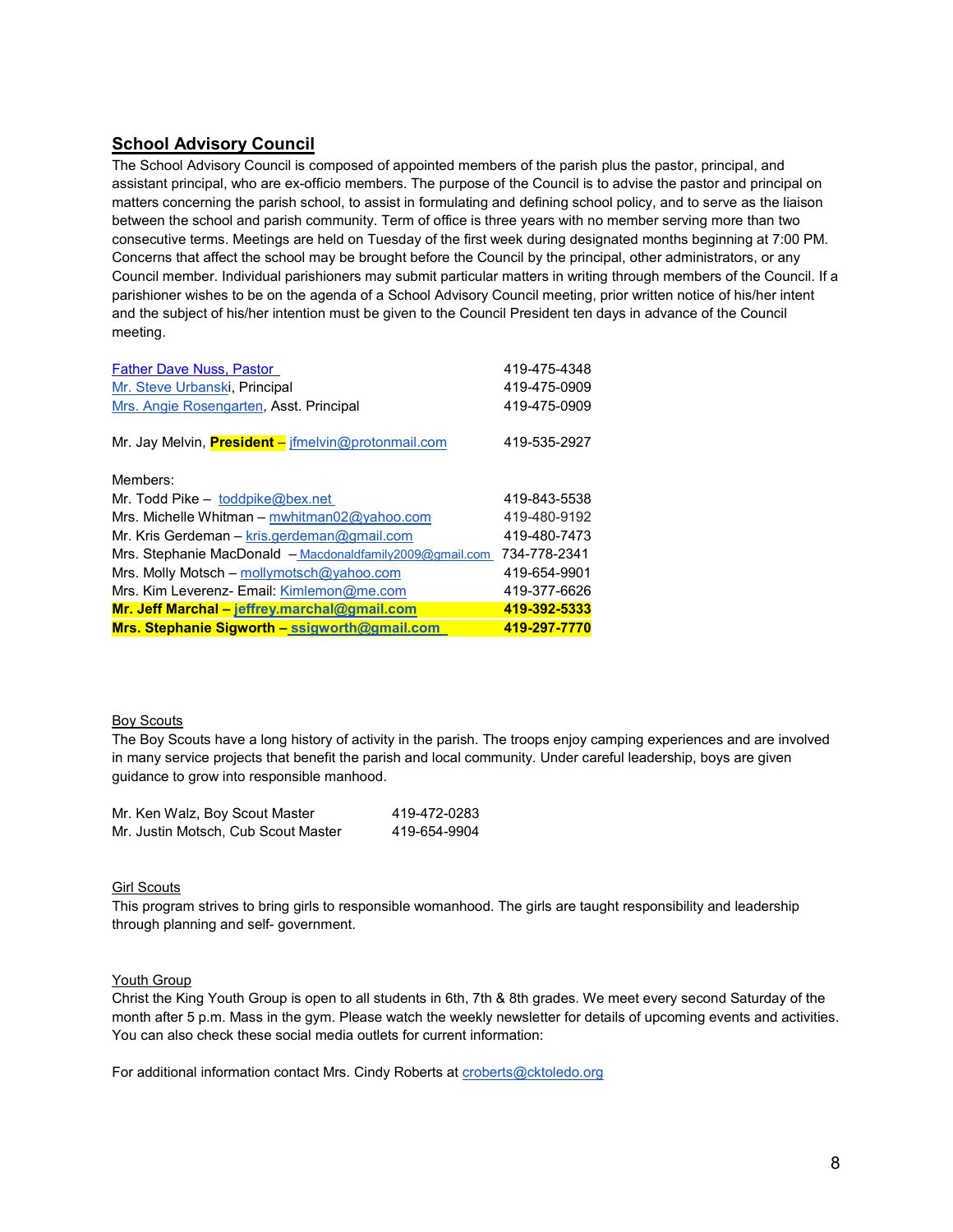# **Christ the King School 2021-2022 Calendar**

The [2021-2022 CK Academic Calendar](https://www.ckschool.org/images/2021-2022FORMS/Christ_the_King_2021-2022_Calendar.pdf) may be viewed on line at[: www.ckschool.org.](http://www.ckschool.org/) The link to the school calendar is available in the side menu under the Parents tab.

# **School Staff – Voicemail Extensions and Email Addresses**

A very dedicated and capable faculty and staff currently minister to approximately 500 children from preschool (age three) through eighth grade. Administrative services are provided by the pastor, who serves as local school superintendent, by the principal, assistant principal, and school secretaries. Specialists include art, Spanish, music, liturgy, physical education, library science, and technology. All staff members are duly licensed according to state standards. The auxiliary services staff, provided through state funds, consists of reading specialists, a speech and language therapist, a learning disabilities tutor, a counselor, a nurse, and an Auxiliary Services clerk.

| Rev. David Nuss, Pastor                                     | Ext. 110       |
|-------------------------------------------------------------|----------------|
| Rev. Joseph P. Joseph, Associate Pastor                     | Ext. 111       |
| Mr. Steve Urbanski, .Principal                              | Ext. 205       |
| Mrs. Angie Rosengarten, Asst. Principal                     | Ext. 230       |
| Mrs. Missy Miller, School Secretary                         | Ext. 202       |
| Miss Mary Beth Rossler, School Admin. Secretary             | <b>Ext 200</b> |
| Mrs. Elizabeth LaPan, Dir. of Marketing & Development       | Ext. 250       |
| Mrs. Stephanie Kesselmayer, Preschool Director              | Ext. 220       |
| Mrs. Donna Hinkle, Teacher Assistant, Preschool AM          |                |
| Mrs. Aledia Gabrielson, Teacher Assistant, Preschool PM     |                |
| Mrs. Kelly Lietaert, Preschool Teacher, 3 yr. olds          | Ext. 220       |
| Mrs. Lisa Wheeler, Teacher Assistant, Preschool             |                |
| Mrs. Caite Maciolek, Preschool Teacher 4 yr. olds           | Ext. 251       |
| Mrs. Julie Hansen Kindergarten Teacher                      | Ext. 222       |
| Mrs. Mary Jo Leszkai, Teacher Asst. Kindergarten            |                |
| Ms. Lauren Selmek, Kindergarten Teacher                     | Ext. 223       |
| Mrs. Michelle Whitman, Teacher Asst. Kindergarten           |                |
| Mrs. Mindy Rozelle, Grade One Teacher                       | Ext. 227       |
| Miss. Patricia Freppel, Grade One and Two Teacher Assistant |                |
| Mrs. Heather Satkowski., Grade One Teacher                  | Ext. 224       |
| Mrs. Ann Marie Leroux, Grade One and Two Teach Assistant    |                |
| Miss Kelsey Zochowski, Grade Two Teacher                    | Ext. 226       |
| Ms. Maureen Raab, Grade Two Teacher                         | Ext. 225       |
| Mrs. Lindsey Miller, Grade Three Teacher                    | Ext. 242       |
| Miss Melissa Cobb, Grade Three Teacher                      | Ext. 244       |
| Mrs. Cindy Church, Grade Four Teacher                       | Ext. 240       |
| Ms. Christine Rohen. Grade Four Teacher                     | Ext. 239       |
| Mr. Carrie Alvarado, Grade Five Teacher                     | Ext. 235       |
| Miss Michelle Stevenson, Grade Five Teacher                 | Ext. 237       |
| Mrs. Chelsea Karmol, Grade Six Teacher                      | Ext. 231       |
| Mrs. Kelly Sprader, Grade Six Teacher                       | Ext. 234       |
| Mrs. Melissa Hill, Grade Seven Teacher                      | Ext. 236       |
| Ms. Megan Williamson, Grade Seven Teacher                   | Ext. 233       |
| Mrs. Danielle Carroll, Grade Eight Teacher                  | Ext. 229       |
| Mrs. Adrianne Milano, Grade Eight Teacher                   | Ext. 232       |

[dnuss@cktoledo.org](mailto:dnuss@cktoledo.org) [josephpj@cktoledo.org](mailto:josephpj@cktoledo.org) [surbanski@cktoledo.org](mailto:surbanski@cktoledo.org) [arosengarten@cktoledo.org](mailto:arosengarten@cktoledo.org) [mmiller@cktoledo.org](mailto:mmiller@cktoledo.org) [mrossler@cktoledo.org](mailto:mrossler@cktoledo.org)  $llapan@cktoledo.org$ [skesselmayer@cktoledo.org](mailto:skesselmayer@cktoledo.org) [dhinkle@cktoledo.org](mailto:dhinkle@cktoledo.org) [agabrielson@cktoledo.org](mailto:agabrielson@cktoledo.org) [klietaert@cktoledo.org](mailto:klietaert@cktoledo.org) [lwheeler@cktoledo.org](mailto:lwheeler@cktoledo.org) [cmaciolek@cktoledo.org](mailto:cmaciolek@cktoledo.org) [jhansen@cktoledo.org](mailto:jhansen@cktoledo.org) [mleskai@cktoledo.org](mailto:mleskai@cktoledo.org) [lselmek@cktoledo.org](mailto:lselmek@cktoledo.org) mwhitman@cktoledo.org [mrozelle@cktoledo.org](mailto:mrozelle@cktoledo.org) [pfreppel@cktoledo.org](mailto:pfreppel@cktoledo.org) [hsatkowski@cktoledo.org](mailto:hsatkowski@cktoledo.org) [aleroux@cktoledo.org](mailto:aleroux@cktoledo.org) [kzochowski@cktoledo.org](mailto:kzochowski@cktoledo.org) [mraab@cktoledo.org](mailto:mraab@cktoledo.org)  $Imiller@cktoledo.org$ [mcobb@cktoledo.org](mailto:mcobb@cktoledo.org) [cchurch@cktoledo.org](mailto:cchurch@cktoledo.org) [crohen@cktoledo.org](mailto:crohen@cktoledo.org) [calvarado@cktoledo.org](mailto:calvarado@cktoledo.org) [mstevenson@cktoledo.org](mailto:mstevenson@cktoledo.org) [ckarmol@cktoledo.org](mailto:ckarmol@cktoledo.org) [ksprader@cktoledo.org](mailto:ksprader@cktoledo.org) [mhill@cktoledo.org](mailto:mhill@cktoledo.org) [mwilliamson@cktoledo.org](mailto:mwilliamson@cktoledo.org) [dcarroll@cktoledo.org](mailto:dcarroll@cktoledo.org) [amilano@cktoledo.org](mailto:amilano@cktoledo.org)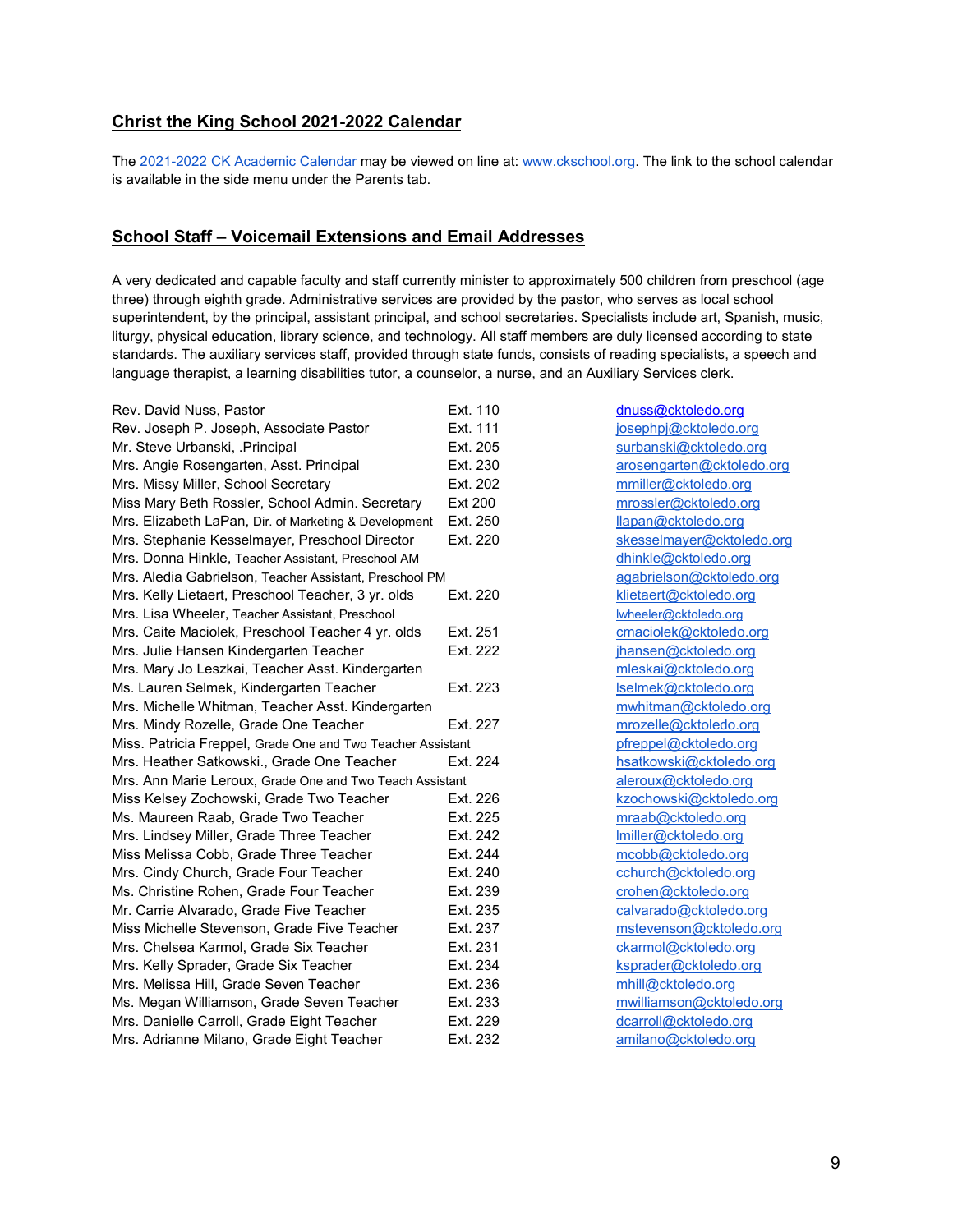| Mrs. Cindy Roberts, Middle School Religion                      | Ext. 247       | croberts@cktoledo.org     |
|-----------------------------------------------------------------|----------------|---------------------------|
| Mrs. Laura Kaemming, Music Teacher                              | Ext. 243       | lkaemming@cktoledo.org    |
| Mrs. Kristen Sanders, Art Teacher                               | Ext. 246       | ksanders@cktoledo.org     |
| Mrs. Ronda Garcia, Technology Integration Specialist            | Ext 246        | rgarcia@cktoledo.org      |
| Mr. Justin Motsch, Librarian & ASP Clerk                        | <b>Ext 228</b> | jmotsch@cktoledo.org      |
| Mrs. Mary Conley, Physical Education Teacher                    | Ext. 134       | mconley@cktoledo.org      |
| <b>Beth Mohler, Spanish Teacher</b>                             | Ext. 304       | bmohler@cktoledo.org      |
| Mr. Adam Miller, Chorister Director/Band                        | Ext. 125       | amiller@cktoledo.org      |
| Mrs. Amy Mossing, Title 1 Teacher                               | Ext. 217       | amossing@cktoledo.org     |
| Mrs. Rhea Jagodzinski, ASP School Nurse                         | Ext. 221       | rjagodzinski@cktoledo.org |
| <b>Miss Elizabeth Simmons, Intervention Specialist</b> Ext. 216 |                | esimmons@cktoledo.org     |
| Mrs. Jessica Jackson, Intervention Specialist                   |                | jjackson@cktoledo.org     |
| <b>Ms. Logan Rupp, ASP Counselor</b>                            | Ext. 215       | Irupp@cktoledo.org        |
| Ms. Gina Brundage, ASP Counselor                                | Ext. 215       | gbrundage@cktoledo.org    |
| Mrs. Karen Dynda, ASP Speech Teacher                            | Ext. 218       | kdynda@cktoledo.org       |
| Mrs. Cathy Dudley, Extended Day Director                        | Ext. 219       | cdudley@cktoledo.org      |
| Mrs. Linda Wasnich, Extended Day                                | <b>Ext 228</b> | lwasnich@cktoledo.org     |
| Ms. Jennifer Irvin, Extended Day                                | Ext. 228       | jirvin@cktoledo.org       |
| Mr. Chris Schommer, Athletic Director                           | Ext. 130       | cschommer@cktoledo.org    |
| Mrs. Sandi Trabbic, Religious Ed. Coordinator                   | Ext. 131       | strabbic@cktoledo.org     |
| <b>Extended Day Room</b>                                        | Ext. 219       |                           |
| Maintenance Department                                          | Ext. 123       |                           |

# **Academics**

Parents are the first and foremost educators of their children. Their role as educators is so decisive that scarcely anything can compensate for their failure in it (cf. Vatican II, Education). Parents do not relinquish their right and duty to educate, but only delegate a part of their responsibility to the school administration. When teacher-ministers and parents work together, their united efforts become very effective in educating the child. Without the cooperation of the parents, the school cannot educate the child.

Christ the King's philosophy concerning academic achievement is based upon the belief that children have diverse capabilities and individual patterns of growth and learning. Because resources for special educational services are limited, we cannot always meet the special needs of some students. In this situation, every effort will be made to assist the family with enrollment in another school offering specialized programs.

# Academic Integrity Policy

Academic integrity is one of the guiding principles at Christ the King School. Consequently, any form of cheating, including plagiarism, may result in severe consequences.

Plagiarism is any presentation of another's work, ideas or words as one's own, without acknowledging the source in standard formats such as bibliography or appropriate citations. Forms of plagiarism include:

● copying information word-for-word in whole or in part, without using quotation marks and without acknowledging sources.

● paraphrasing material or using another's ideas without acknowledging

- sources
- using another's creative work such as art, music, or photography without permission or acknowledgment
- fabricating or deliberately giving incorrect information about sources
- electronic copying and pasting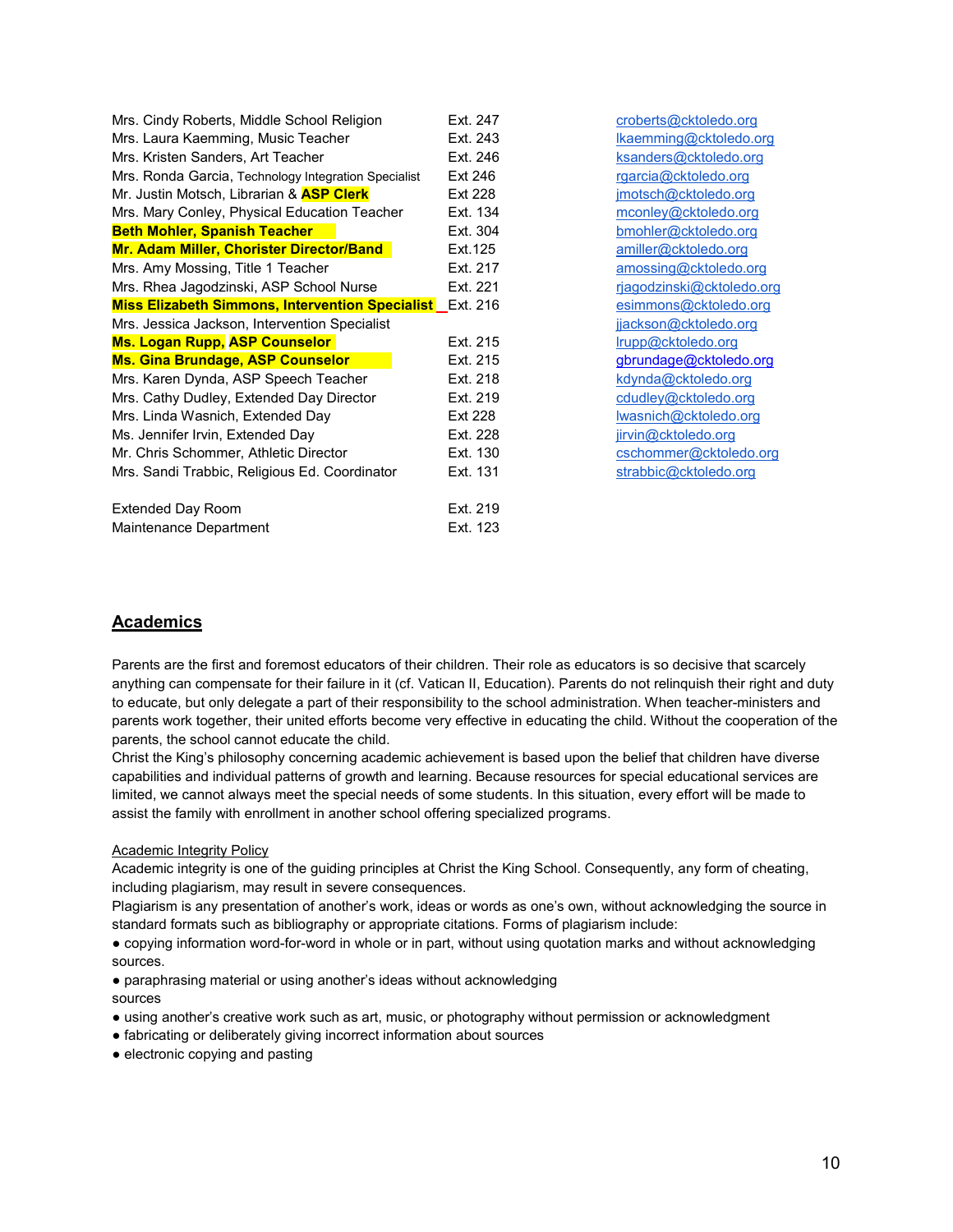This policy is predicated on the fact that ideas and words are intellectual property, which is protected by United States copyright law. Intellectual theft is therefore illegal as well as unethical. Consequences will be as follows:

- The parent will be notified or a conference will be scheduled.
- The assignment must be redone or a grade of zero will be recorded for the assignment based on the teacher's discretion.

# **Curriculum**

Christ the King School follows the Diocesan Courses of Study that aligns to the Ohio Department of Education Common Core Standards. Copies of these documents are on file in the school office and are available for review by parents/guardians. The Ohio Department of Education Common Core Standards can be found online at www.ode.state.oh.us.

#### Student Records

A permanent record card is kept indefinitely by the school. A cumulative file of educational data for each student enrolled in the school is also maintained in the school office. The cumulative file contains: all standardized test scores, grade cards, photos, reports of all special services (i.e., speech therapy, psychological testing, ISP's). These files are locked and are only available to certified staff members and any parent/guardian of a student or student requesting to see the records. This request must be made in writing and signed on the record review sheet in the folder.

Christ the King School will release educational data to custodial *and* non-custodial parents.. It is the responsibility of the custodial parent to present the school with evidence if the non-custodial parent is denied access to such information. Documentation would include a copy of the most recent court order limiting access by the non-custodial parent to information pertaining to the student.

A health record folder is maintained separate from the child's academic record. This folder contains all health information and accurate records of all immunizations required by law. The health record is also forwarded to the receiving school upon transfer and request of records.

#### Textbooks

A list of students and the texts they have been assigned is maintained for each class. Textbooks are the property of Christ the King and must be covered and kept in good condition. Book bags are required for all students. A fee will be charged for damaged or lost books up to and including the replacement cost of the textbook if deemed by Christ the King to be beyond repair. Report cards will be withheld if the fee or replacement cost is not paid. Book bags with wheels are not permitted.

# **Academic Assessment**

#### **Academic Honors (Grades 5-8)**

#### First Honors

All A's (93 – 100%) in Religion, Math, Language Arts, Reading, Science/Health, Social Studies and Spanish (8th only)

B or better in Art, Music, Physical Education and Technology (Spanish 5-7)

#### Second Honors

All A's and B's in Religion, Math, Language Arts, Reading, Science/Health, Social Studies, Spanish B or better in Art, Music, Physical Education and Technology

Principal's Award A's in Conduct and Effort

#### Mid-term Reports

Mid-term reports will be available online via Gradelink for parents of students in grades four through eight. If there is a concern, parents are asked to contact the teacher by phone or email. Deficiencies will be sent home if a student has a 75 or below in any subject.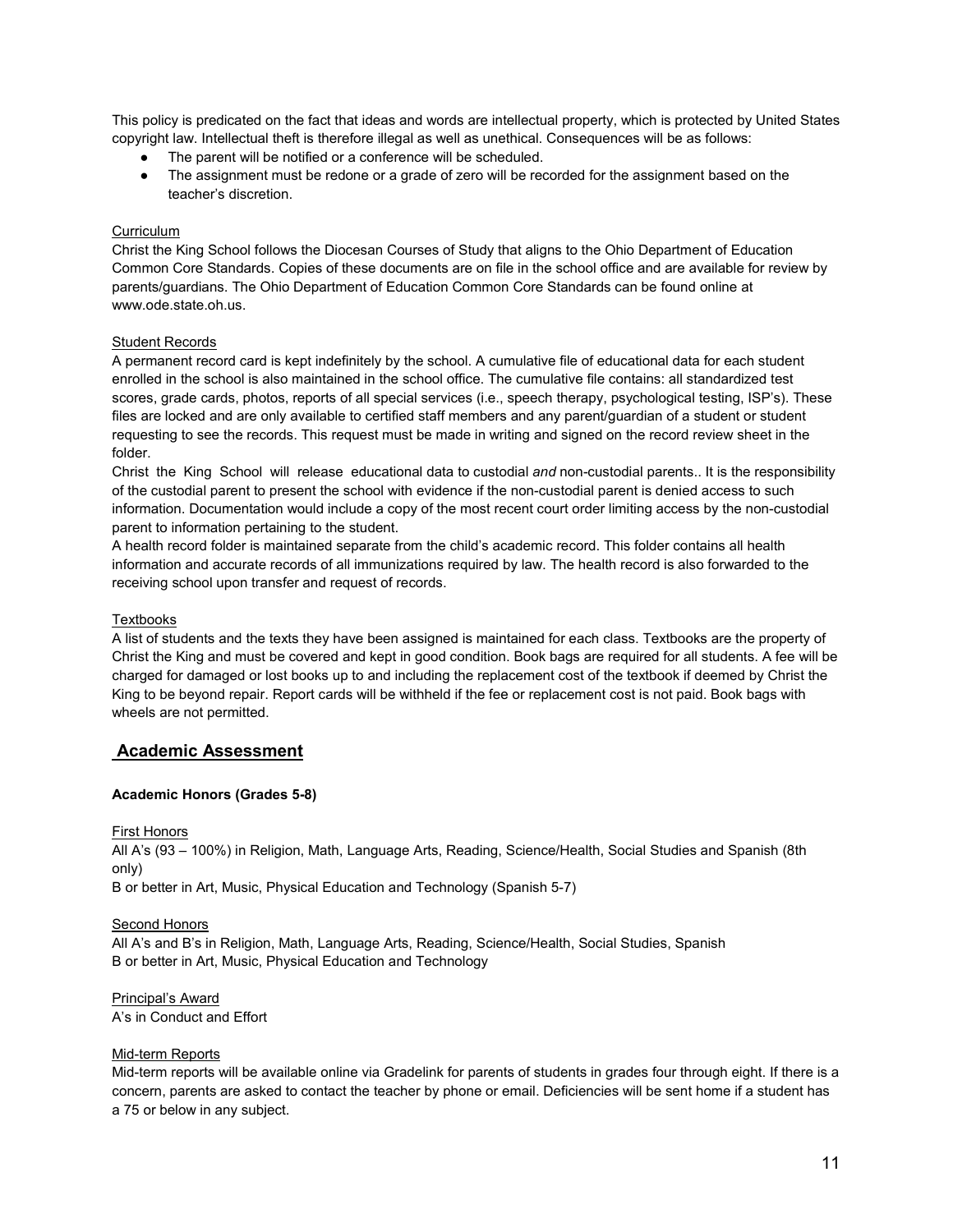#### Parent-Teacher Conferences

Teachers are expected to alert and confer with parents as soon as possible when a student's performance or attitude becomes unsatisfactory or show marked or sudden deterioration. Parents may also request a conference. To schedule a conference, please send a note or email to the teacher, or leave a voicemail message. The teacher will respond as soon as possible. Please do *NOT* expect to confer before or after school without an appointment.

Parent-Teacher conferences for students in Preschool through third grade, and student-led conferences for grades four through eight are scheduled at the end of first quarter. Conferences provide an opportunity to discuss each child's progress and to assist the parents in understanding the educational program.

Communication is encouraged whenever the parent or teacher determines the need for such. Christ the King in its sole and absolute discretion reserves the right to include additional personnel or staff beyond the student's teacher in all parent/teacher conferences, regardless of the nature of the conference.

### Assigning Students to Classes

Christ the King in its sole and absolute discretion will decide class assignments for students. Christ the King's policy for placement of students is that the teachers presently teaching the students at grade level are primarily responsible for assigning those students to classes for the following year. The current teachers are asked to group their students in classes for the following year, balancing each of the two classes at each grade level in regard to factors such as learning styles, gender, academic ability, discipline issues and special needs matched with teacher strengths. Teachers also discuss which students work well together and which students need to be separated. All *requests* for placement must be in writing, and turned into the school office by May 1st.

The decision to retain a student will not be finalized without the consultation of the parent/guardian, however, Christ the King reserves the right to deny any student advancement if Christ the King, in its sole and absolute discretion, deems such student to be unable to adequately handle advancement to the next grade level. All options such as: learning disability, testing and other reasonable accommodations will be considered. Parent permission is not required to retain, place, or promote a child at any grade level.

#### Report Cards

Report cards for grades kindergarten through grade three are issued at the end of each quarter. After reviewing the report card, the parent should promptly sign and return it to the classroom teacher. Report cards for grade four through grade eight may be found via Gradelink. If tuition payments, library fines/books, textbook fines or any other fees are not up-to-date, the report card(s) will be withheld until full payment is received.

#### Grading Scale – Grades 2-8

- A 100%-93%
- B 92%-85%
- C 84%-77%
- D 76%-70%
- F 69%-0%
- P Not meeting grade level requirements but progressing satisfactorily
- U Unsatisfactory progress

#### STUDENT ASSISTANCE TEAM

Student Assistance Team (SAT) assists in the referral of students experiencing academic, behavioral, medical, or social difficulties which may warrant monitoring and accommodations. Students needing the special services of an intervention specialist, speech-language therapist or counselor, may be referred to the SAT by the classroom teacher. The team generally consists of the principal, referring teacher, SAT coordinator and intervention specialist. Parents will be provided with updates on team meetings and the referral process.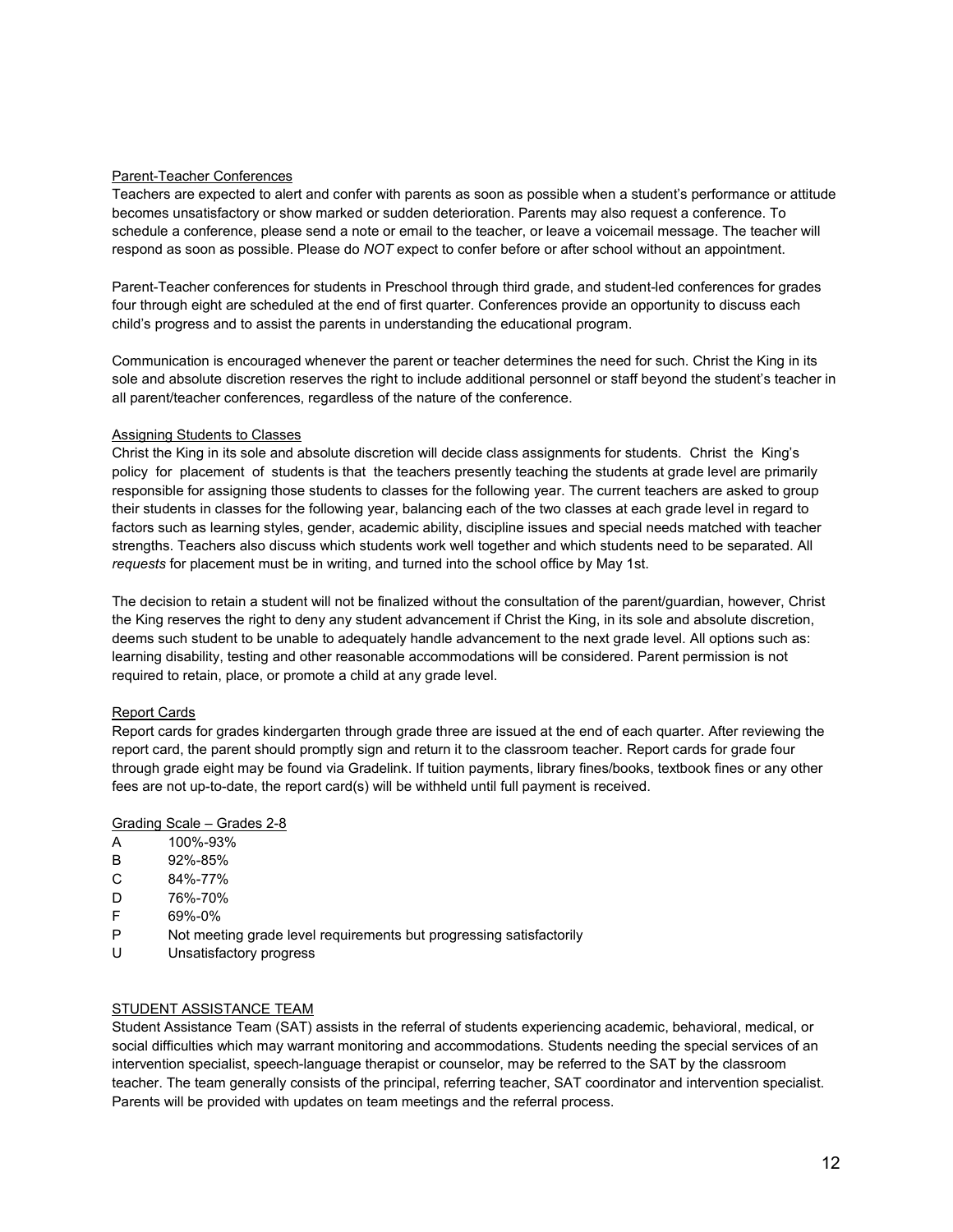# **Admissions**

### Admissions Policy

Parents agree to be governed by the policies, procedures and guidelines outlined in this Student Handbook. Students will be accepted for admission based upon the following criteria:

1. Enrolled students in Preschool through Grade 8 will have early access for registration.

2. Students of registered supporting members of Christ the King Parish with siblings already in the school. Criteria for a registered parish member are as follows: Registered Catholic in the parish; regularly participates at weekend Liturgies (36 times per year at least as evidenced by envelope in the basket) (This will be re-evaluated with the pastor's discretion).

3. Parishioner families whose other children have attended Christ the King School.

4. New students of registered, supporting members of Christ the King Parish.

5. Non-parishioner student with siblings already in the school.

6. Children of registered, supporting members of neighboring parishes with full school enrollment.

7. Children of non-parishioners will be accepted on a full-cost basis. Such families must demonstrate that their primary motive for attending Christ the King School is their desire for the type of Catholic education we offer.

Students are required to participate in religious instruction, prayer, liturgies, and related religious activities.

8. Students who are already enrolled in K-8 will not be excluded to make room for new students in the parish. However, non-payment of tuition, or school fees, or defaulting on a tuition loan – without the approval of the pastor – is cause for dismissal from the school. In case of financial hardship, parents must complete a Student Aid Application which is available online a[t www.factstuitionaid.com.](http://www.factstuitionaid.com/) All situations are kept in confidence and reviewed by the pastor and principal, and in the case of CKTAP, a committee of: the principal, the assistant principal, and one anonymous parishioner.

# Other criteria:

1. Length of time in the parish as well as active involvement in the parish will determine the priority of children accepted.

2. Vacancies will be filled with parishioners first then non-parishioners.

3. Fees for registered students must be paid by May 15. New students will be accepted to fill vacancies after June 4.

4. Children of non-parishioners will be accepted as vacancies become available.

5. All obligations to previously attended schools must be satisfied before registration at Christ the King School is completed.

6. All new students and their parents will sign a Probationary Acceptance Form.

7. It is Christ the King's sole and absolute discretion, regardless of any other criteria listed above, to deny enrollment to any student who has demonstrated a behavioral problem that is disruptive to the learning environment or the safety of Christ the King's students, personnel, or property.

# Kindergarten Admission

It is recommended that students be five years old by August 1st to be considered for the Kindergarten program. Screening will be administered in the spring to determine placement. For those applying over the summer months, an appointment for screening must be scheduled.

# Grades 1-8 Admission

A child must show evidence of prior achievement in academics and behavior from a prior school and may require a standardized assessment completed in mathematics and/or reading. Students wishing to transfer to Christ the King are expected to shadow and participate in classroom activities. Administration has the authority to deny admission based on any of the criteria listed above.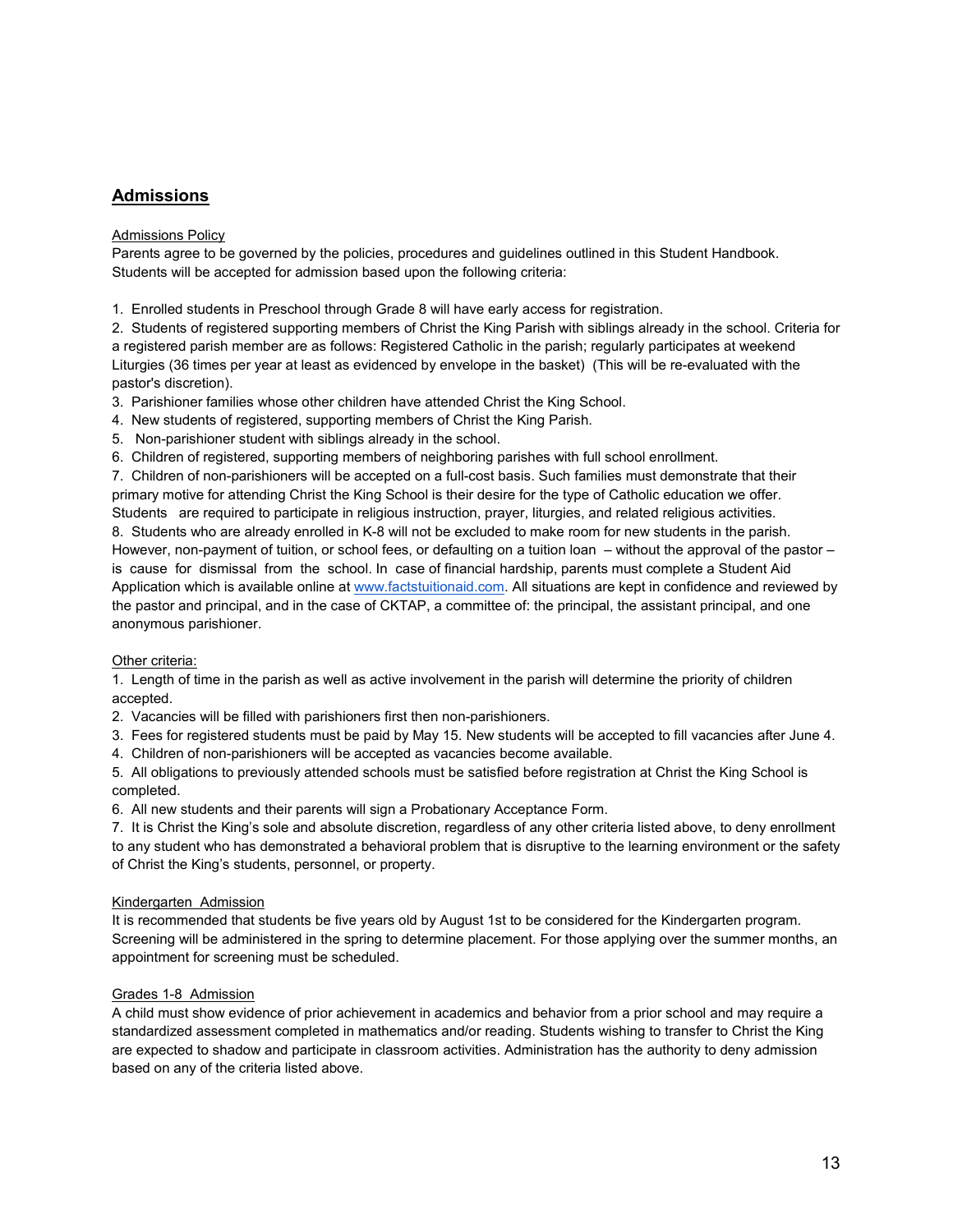# **Registration**

**Registration for families of students currently attending Christ the King will take place during the two weeks at the end of January/ beginning of February. Open Enrollment, for new families, will be announced in parish bulletins, school newsletters, on our website, and through our official social media platforms.**

# *According to the general laws of the State of Ohio governing admission, the following criteria will apply:*

# **Non-Discriminatory Policy**

In accordance with Christian principles, Christ the King School recruits and admits students of any gender, race, color, or ethnic origin to all the rights, privileges, programs, and activities. In addition, the school will not discriminate on the basis of gender, race, color, or ethnic origin in administration of its educational policies, scholarships, loans, athletics, fee waivers, and extracurricular activities. In addition, the school is not intended to be an alternative to court administrative agency ordered, or public school district initiated, desegregation.

These procedures are in accordance with Section 3313.672 of Senate Bill 321, legislation dealing with missing children that became law on April 9, 1985. Section 3313.672 states:

"A pupil at the time of his initial entry to a public or non-public school shall present to the person in charge of admission a copy of the original certificate of his birth and copies of those records pertaining to him maintained by the school that he most recently attended. If the pupil does not present copies of the items required by this section, the principal or chief administrative officer of the school shall notify the law enforcement agency having jurisdiction in the area where the pupil resides of this fact and of the possibility that the pupil may be a missing child, as this term is defined in section 2901.30 of the Revised Code."

# Registration Procedures

No student at the time of initial entry or at the beginning of each year shall be permitted to remain in school for more than fourteen (14) days without written evidence of immunization. In lieu of the requirements, a physician's statement may be presented stating that compliance is in process or that immunization may be detrimental to the student's health.

At the time of registration, the following items are required:

- 1. Documentation
	- a. Birth Certificate
	- b. Baptismal Certificate

C. Immunization Record – All children accepted into the school are required to have proper immunizations in accordance with established regulations from the State of Ohio.

d. Custody papers, if applicable

# 2. Release of Records

The parent/guardian will be given a Release of Records Form to complete, indicating the name and address of the last school attended by the student. The school secretary will contact the previous school to request the transfer of student records to Christ the King School.

3. Forms

- a. Family Registration Form
- b. Permanent Record Information Form
- c. Individual Enrollment Card
- d. Probationary Acceptance Form (new students)
- e. Emergency Medical Authorization
- f. Record Release Form
- 4. Fees
	- a. Initial Deposit
	- b. Tuition
	- c. Lunch Duty Fee and fundraising fee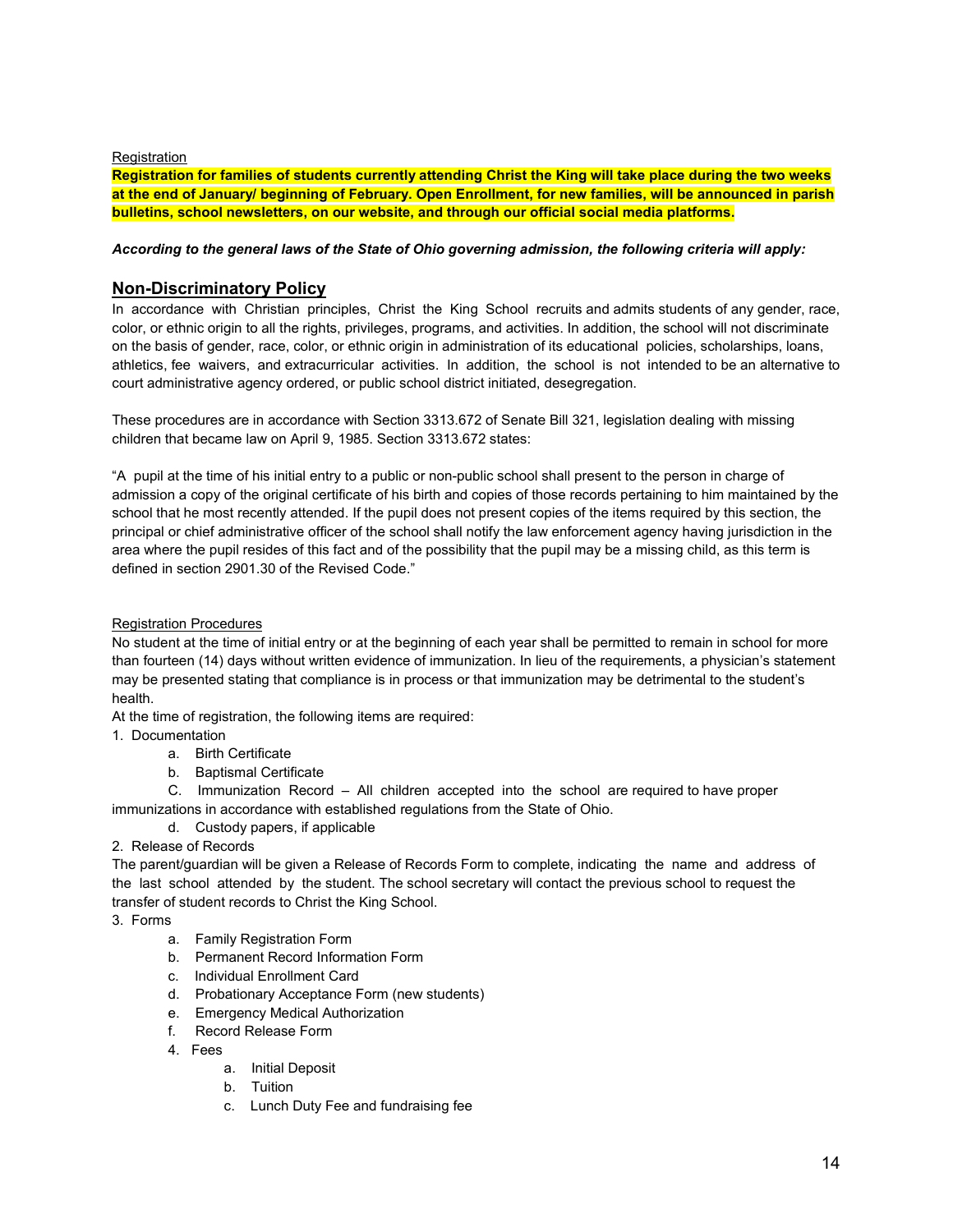# **Contact Information**

Parents/guardians are required to keep the school office current on the address, email addresses, phone numbers (including work and cell phone numbers), and legal guardianship of the student.

# **Athletics**

Eligibility for Christ the King Parish/School Athletic Program

One of the primary functions of Christ the King Parish/School is the Christian education of all its students. To that end, we place top priority on a student's academic work — classwork, quizzes, tests and homework.

- 1. This policy applies to:
	- a. Grades Five through Eight

b. The following subjects: Religion, Science, Health, Social Studies, Reading, Language Arts, Physical Education, Math, Art, Music, Spanish, Conduct, and Effort.

- c. All students involved in Christ the King sponsored sports and cheerleading.
- d. Parishioner team members attending other schools and participating in Christ the King's athletics.

2. Students whose cumulative quarter average in any two subjects is not passing (70%) will be ineligible to participate during the next quarter. Students whose cumulative quarter average in any one subject is not passing (70%) will be ineligible until the midterm for the next quarter is issued. Upon reevaluation eligibility will be reinstated if the student has a passing average at that time.

Students whose fourth quarter average in one or more subjects is not passing (70%) will be ineligible during the first quarter of the next academic school year.

Special considerations may be given to students who are not achieving passing grades but are putting forth appropriate effort given individual ability.

3. If a student is expelled from school, he/she will be ineligible for any extra- curricular activity for at least the balance of the current season. The severity of the offense will determine the length of the ineligibility with the final decision resting with the pastor of Christ the King.

4. The Athletic Director will receive a list of the ineligible students from the School Office. Moderator and/or coaches will be informed. Coaches and moderator will maintain confidentiality.

Parishioner team members who attend other schools and their parents are responsible for reporting a failing quarter grade to the Athletic Council the day after the report card is received. The above procedure will then be followed.

Registration for all athletic events is completed through Final Forms[. http://toledodiocese-oh.finalforms.com/](http://toledodiocese-oh.finalforms.com/) Payment is due at the time of registration. Late signups are at the discretion of the athletic director. Refund policy- due to the dates set by CYO the following policy will be strictly adhered to:

- Refunds requested prior to team roster submission to CYO (see CYO Calendar at the athletic website) less \$10.00 refunded
- Refund requested after team roster submission to CYO (see CYO Calendar at the athletic website) less \$10.00 plus CYO individual fee per sport
- Refund requested once games/events start- \$0.00

For information on athletics at Christ the King, please log on to the athletic website at: <https://www.ckschool.org/athletics>

Mr. [Chris Schommer,](mailto:cschommer@cktoledo.org) Athletic Director (419) 475-0909 – Ext. 130

# **Attendance**

# Attendance Policy

Students are expected to attend school on a regular basis. Under the guidelines set down by the State of Ohio, no student is to be excused from attending school unless sick, exposed to a contagious disease, or, upon parental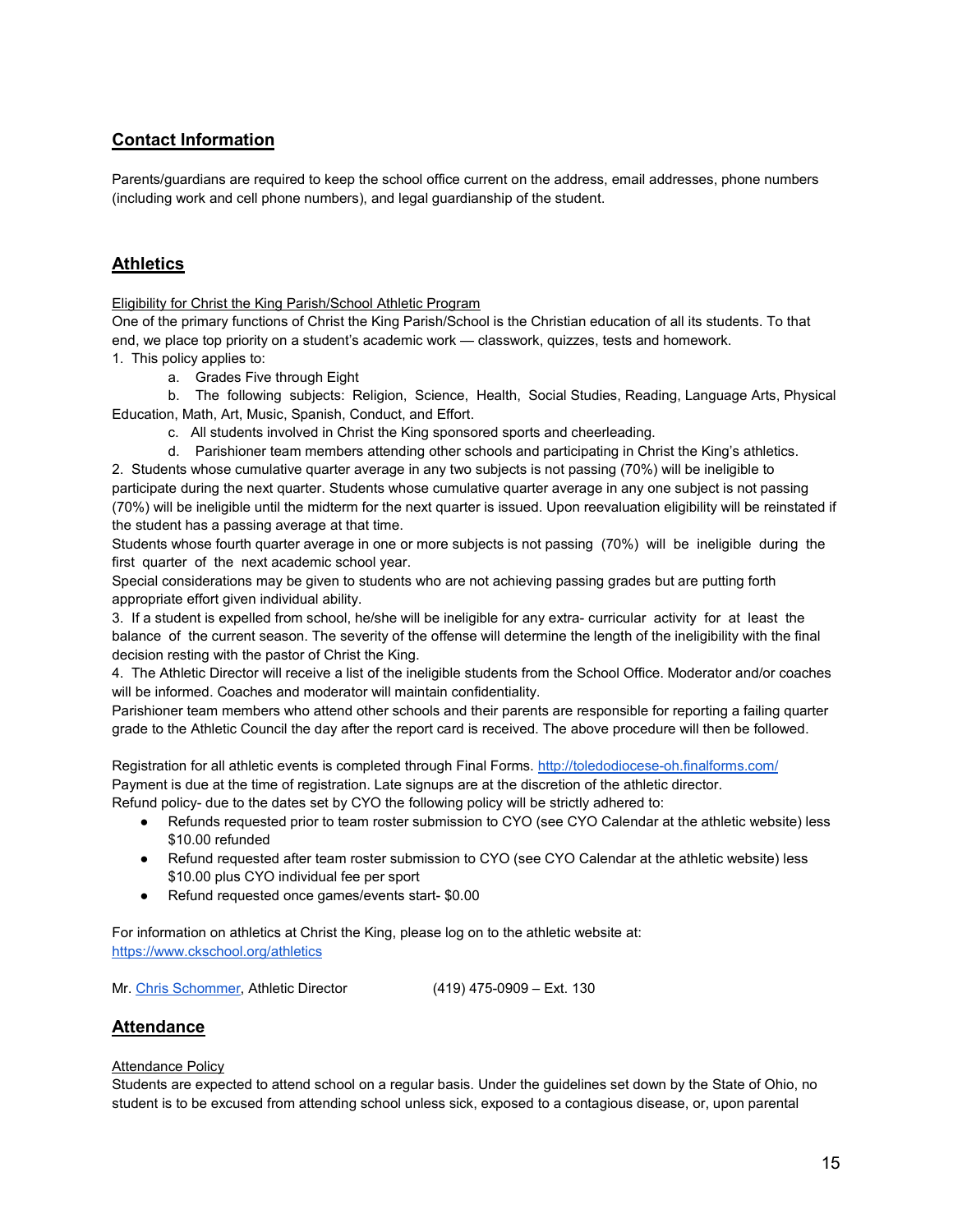request, excused for a limited amount of time for medical examination, emergency, or a bona fide situation that enhances the educational or cultural growth of that student. Parents/guardians should schedule routine medical appointments and family vacations so as not to interfere with or prevent a child's school attendance.

Repeated tardiness is a serious infraction of our Code of Conduct and a violation of the State of Ohio Laws governing attendance. A pattern of repeated tardiness will be handled according to Christ the King's Discipline Code. Excessive tardiness will be referred to the Lucas County Attendance Officer after written communication and conferencing with the parent/guardian has occurred.

#### Attendance Procedures

Parents/guardians are to call the school attendance line **by 9AM** at 419-475-6944 if the child will be absent from school. If the school does not receive a call from the parent/guardian, the school office will call the home or the parent/guardian's place of employment to verify the absence. In addition to the phone call reporting the absence, the parent/guardian must send in a written explanation indicating the reason and the number of days absent to the homeroom teacher upon return.

When the parent/guardian knows in advance that his/her child will be absent for more than one day and knows the number of days the child will be absent, the parent/guardian need only call the school on the first day of the absence and report the number of days the child will be absent. Absences of 15 days or more per year may jeopardize continued educational placement at Christ the King.

When a student is to be dismissed early from school, the parent/guardian is asked to send a note to the homeroom teacher. The student will be dismissed from the school office, not from the classroom. The parent/guardian must come to the school office to sign the child out and then afterwards to sign the student in if returning before the end of the day.

### Personal Convenience Absences

Absence from school for student and/or parent personal convenience is not provided for under the school attendance laws of the State of Ohio. Therefore, the proposed absence will be considered "Unexcused." Parents are required to complete the APPLICATION FOR A STUDENT PERSONAL CONVENIENCE ABSENCE FORM which may be obtained from the school office. Forms need to be turned in *at least one week prior* to the absence. Clearly state the nature of this absence and the reason the leave must be taken during the school year. Please be advised that teachers are not required to prepare work in advance for students who will be absent due to family vacations. Teachers are not responsible for re-teaching material covered while a student is on vacation. This becomes the responsibility of the parent/guardian. Upon return, the student is responsible to find out what work must be completed. Special circumstances may dictate an individualized approach to makeup assignments. High school visitations should be scheduled on days when Christ the King is not in session. If this is not possible, the *Personal Convenience Absence* form must be completed by the eighth grader and signed by all middle school teachers.

All missing assignments from a personal convenience absence must be completed by an acceptable due date based on the teacher's discretion which will be communicated to the parent.

#### **Tardiness**

Students who are not present in their homeroom at 7:50 AM (the second bell), except those riding a late bus, will be marked tardy. When a student arrives late, the student must report to the school office to sign in and receive a tardy slip. If the situation is known in advance, please call the attendance line (419-475-6944) before 9:00 AM on the day of the late arrival or send a note to the homeroom teacher the day before the late arrival. Written and verbal communication will occur after excessive tardies which will serve as a minor violation as stated in the disciplinary policy. Repeated minor violations will result in probation, suspension, or expulsion from Christ the King's educational program. Excessive tardiness will be referred to the Lucas County Attendance Officer after written communication and conferencing with the parent/guardian has occurred.

#### Clarification of Tardiness vs. Absenteeism

| Tardy:            | one (1) minute up to one (1) hour |
|-------------------|-----------------------------------|
| Half Day Absence: | one (1) hour to three (3) hours   |
| Full Day Absence: | over three $(3+)$ hours           |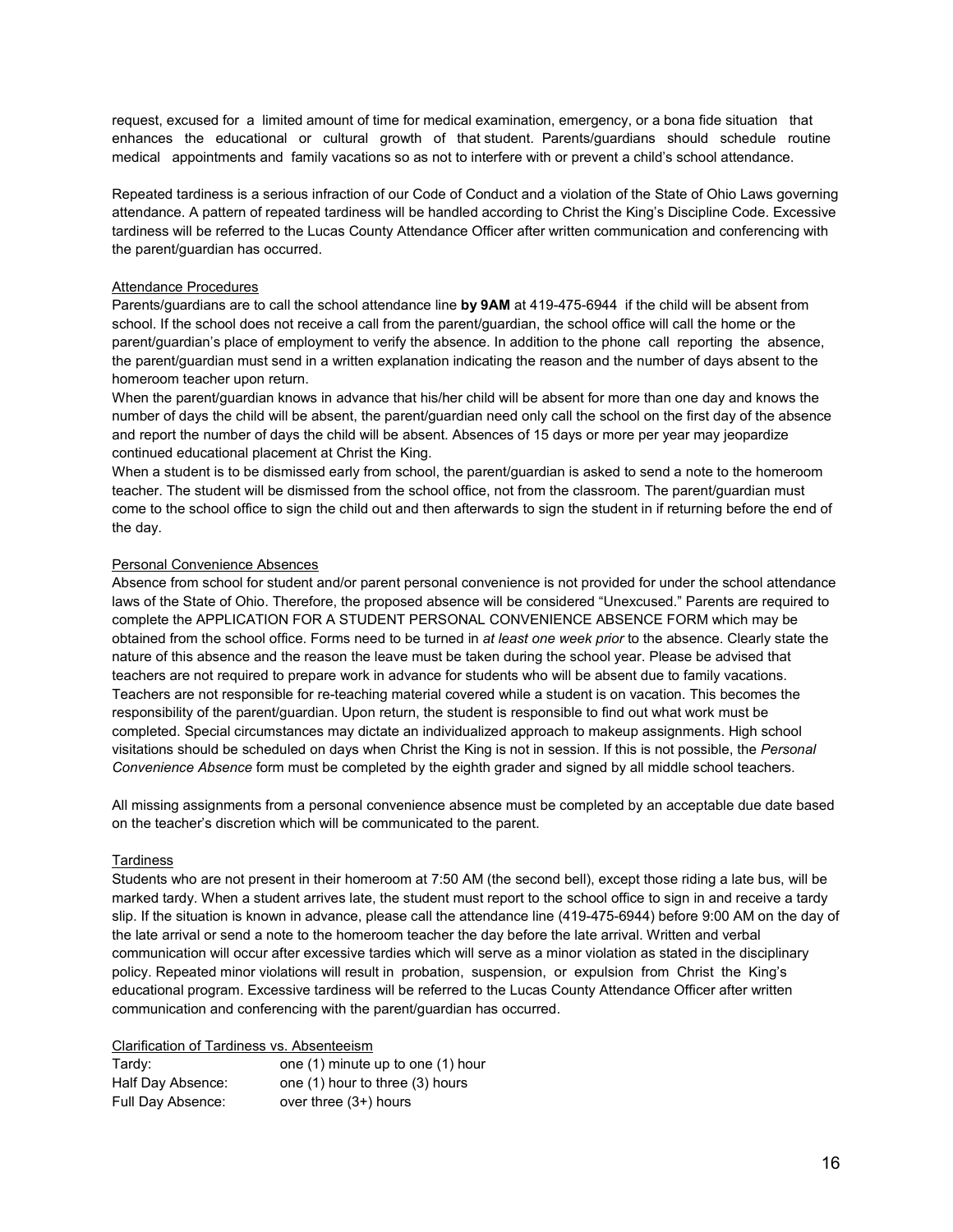#### **Truancy**

Truancy is declared when a student is absent from school without school authorization and parental consent. Leaving school during the day, without approval of the principal, will be treated as truancy. A pattern of truancy will be reported to the Lucas County Attendance Officer.

# **Daily Schedule**

|                  | School Day - Students in Grades K-8                               |  |
|------------------|-------------------------------------------------------------------|--|
| $6:30$ am        | Morning Extended Day begins in the library                        |  |
| $7:30$ am        | Students may enter the building and go directly to the classroom. |  |
| $7:45$ am        | <b>First Bell</b>                                                 |  |
| $7:50$ am        | Morning Prayer/Announcements/Attendance                           |  |
| $2:15 - 2:45$ pm | <b>Dismissal</b>                                                  |  |

School Day – Preschool

# **Scheduled Class Times: 4 & 5 Year Olds**

Class days are Monday, Wednesday & Friday's **OR** Monday - Friday **Half-day** Students: 8:00am - 11:00am **Full-day** Students: 8:00am - 2:30pm

### **Scheduled Class Times: 3 Year Olds**

| Class days are Tuesdays & Thursdays |                  |
|-------------------------------------|------------------|
| <b>Half-day Students:</b>           | 8:30am - 11:00am |
| <b>Full-day Students:</b>           | 8:30am - 2:30pm  |

\*Extended care is offered every morning at 6:30am and after school every day until 6:00pm!\*

#### Arrival Procedures

Parents of students in grades K-8 will not be permitted to walk their children into the school.

Parents who choose to drop their children in the morning from their cars are to enter the lines of traffic into the campus from either Harvest Lane or Sylvania Ave. To relieve traffic congestion, parents are asked to pull forward to the car in front of them as closely as possible and move forward until the car in front of them stops. Students should exit from their cars on the right side of the car as they are lined up along the front walkway, all the way down to the end of the church and around the corner and all along the walkway on the Sylvania Avenue side of the church. Please *do not wait* until you are the first car to drop your students off.

Once students have exited cars all along the sidewalks, cars can pull forward quickly and proceed to exit the parking lot. No left turns are allowed. If every driver cooperates and follows these guidelines, students are safe and traffic moves quickly and efficiently. Every student gets to class on time and every parent gets to work on time.

Under no circumstances are students allowed to exit cars at any other location. We have been informed that some students are exiting cars in the middle of Harvest Lane, at the corner of Harvest and Sylvania, as well as other points around the campus. This is extremely dangerous.

\*Additionally, cars are *not allowed* in the driveway used by the buses. All bus riders will enter through the back school doors.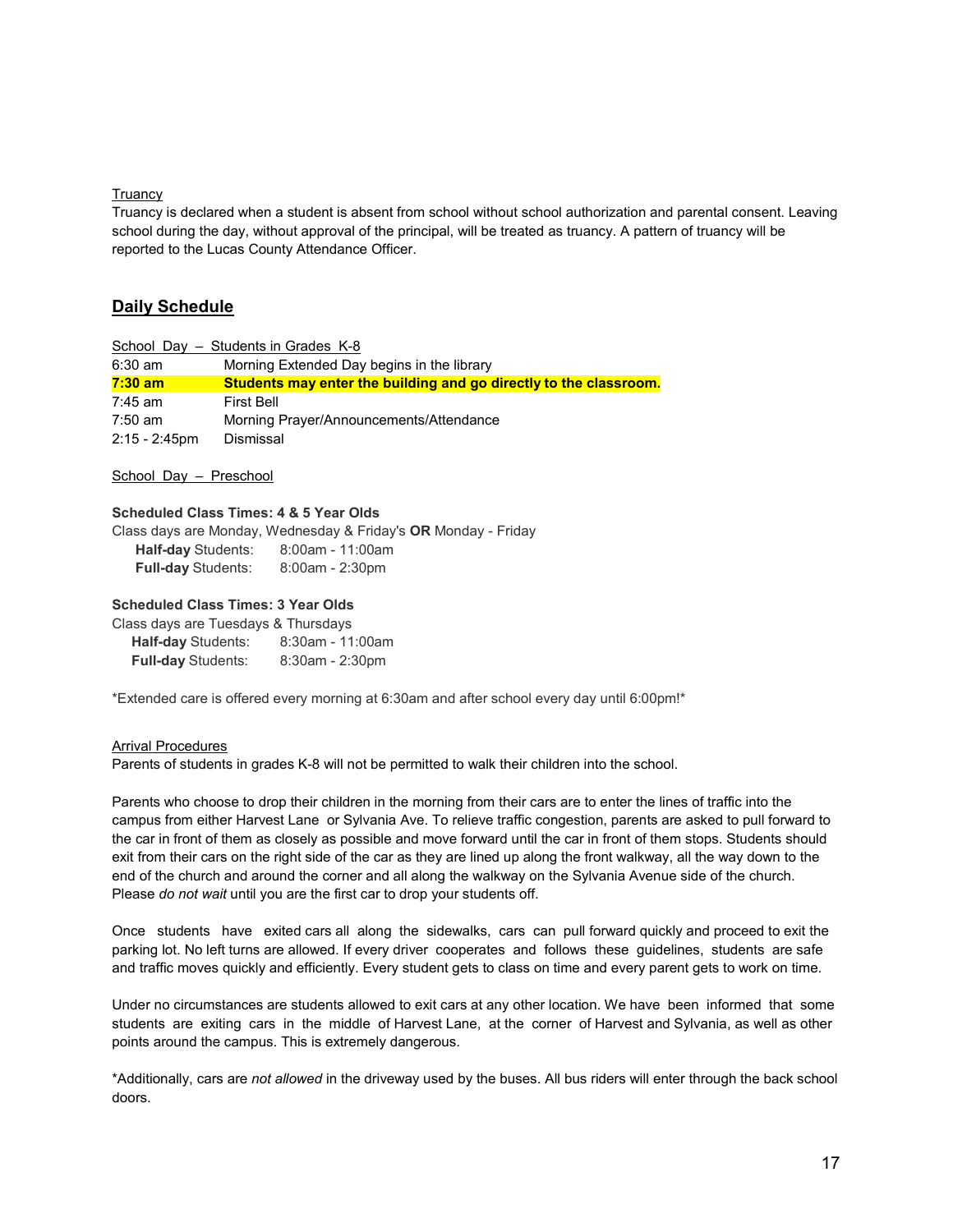#### Lunchroom Expectations

- 1. Enter the Parish Hall in an orderly fashion.
- 2. Sit in assigned areas and remain seated during the lunch period.
- 3. Show respect to supervisors.
- 4. Use appropriate table manners.
- 5. Speak in normal voices.
- 6. Pack plastic or other non-breakable containers
- 7. Eat the lunch packed for them and not trade food.
- 8. Leave the table and floor clean.
- 9. Place trash in appropriate containers.
- 10. Participate in the student lunchroom clean-up program
- 11. Remain in the lunchroom until classes are escorted to the playground; no

returning to the school building for forgotten items.

12. Understand that the lunchroom supervisor is responsible for the students and their behavior. The lunchroom supervisor will report unusual and unacceptable behavior to the principal for determining consequences.

### **Students who do not follow these rules could be suspended from eating their lunch in the lunchroom, or be subject to the consequences of the discipline code.**

| <b>GRADE LEVEL</b>        | <b>LUNCH</b>         | <b>RECESS</b>                                                          |
|---------------------------|----------------------|------------------------------------------------------------------------|
| Grades 2 and 3            | 11:30am - 11:50am    | 11:10am - 11:30am                                                      |
| Grades 4 and 5            | $11:10$ am - 11:30am | $11:30$ am - 11:50am                                                   |
| Grades Kindergarten and 1 | 12:20pm - 12:40pm    | 12:00pm to 12:20pm                                                     |
| Middle School             | 12:00pm - 12:20 pm   | 12:20pm - 12:40pm (*Grades 6-8<br>have recess MTTF: Grades 6 & 7<br>W) |

# **Lunch / Recess Schedule**

\*Grades 6 and 7 but not grade 8 have recess daily. Grade 8 attends Music/Physical Education classes in place of recess on Wednesdays.

Lunch boxes must be clearly marked on the outside with the student's name and homeroom number. Milk is sold by the school year. If a student forgets his/her lunch, a light nutritious lunch will be provided.

#### Recess Expectations

1. Students are expected to show a Christian attitude on the playground through fair play, courtesy, and respect for the rights and feelings of others.

2. Students may not leave the playground areas for any reason. This includes Valiton Drive and the blacktop parking area outside the cones. The designated playground supervisor will advise students if the field areas are off limits.

3. Activities which include pushing, tackling, tripping, or hitting are prohibited.

4. Playing on the church steps is not allowed. Students must be respectful of the flowers, landscaping, and church property.

5. No food, drink, candy, or gum is allowed.

6. When the bell rings, students must stop their activity and line up, by homeroom, in an orderly manner.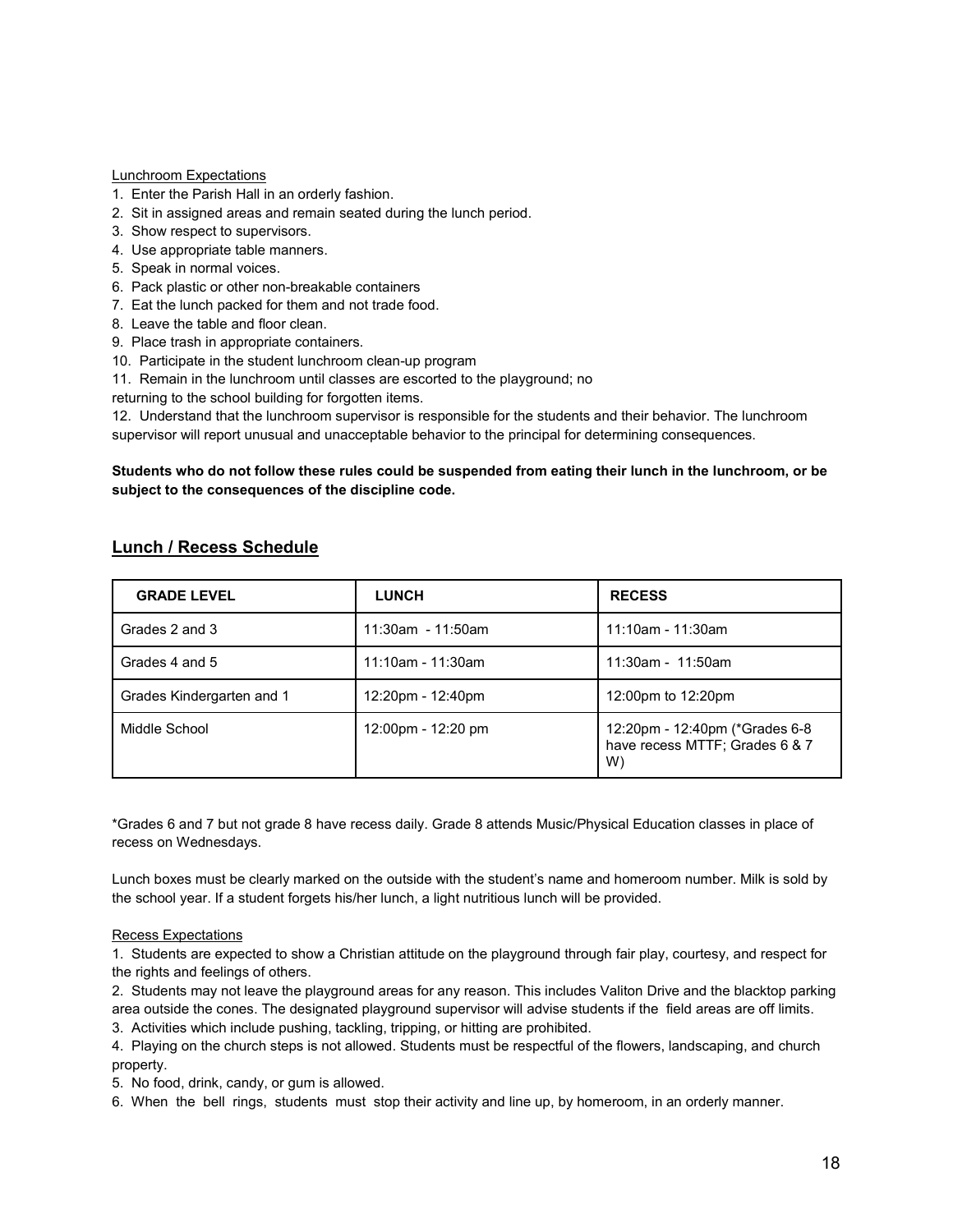7. Students may use only approved playground equipment. Some examples of items not allowed are: trading cards; hard balls; frisbees; radio- controlled vehicles; CD players; video games, etc.

8. Students using the slide must sit up with feet in front to slide down. Only one person at a time is allowed on the ladder.

9. Students using the tunnels must move in one direction (in and out) and take turns. Climbing on top of the tunnels is not allowed.

10. No more than two students at a time may stand on the "swing seat."

11. Students should watch where they walk, run, swing, and jump while in the playground area.

12. Students are responsible for the consequences of their actions.

13. More serious problems should be referred to the designated supervisor who will either deal with the situation or notify the principal.

14. Students who request to see the nurse should be sent to the playground supervisor who will radio the office.

#### Dismissal Procedures

At dismissal time, students are expected to remain in the classrooms until they are released by their teacher. Parents/guardians who pick up their children are to utilize the carpool lane between 2:15 and 2:45. We ask that only families in Kindergarten and First Grade park in the parking spaces across Harvest in the former Promedica parking lot.

For safety reasons, and to prevent traffic congestion, only buses should use the driveway near the Parish Office/Activities Building. Parking on the sidewalks, along the school building, in the parking spots along the Parish Office Building or along Harvest Lane is not allowed.

Students must bring a signed note from their parent/guardian when dismissal from school will differ from their usual means of transport. These notes should be given to the homeroom teacher and sent to the office with morning attendance. Bus students may not walk home, or go to another student's house, without permission. Students who are walking are expected to go directly home from school unless the parent/guardian indicates otherwise on a written note. If a child misses the bus, he/she is to report to the school office and a parent/guardian will be notified.

Bus riders are dismissed at 2:15 PM. If a parent/guardian decides to pick up a child who is expecting to ride the bus, the parent should inform the school office before 2:00 PM so that we can inform the student before the dismissal bell.

Students who are car riders will be dismissed as parents arrive between 2:15-2:45 through the main doors by the library. These students must go directly to their vehicle. For safety reasons, we need to keep the parking lot free from congestion. All car riders are asked to cross traffic lanes in the designated, yellow-striped pathways. **Please be extremely careful in driving in and through the parking areas**. Parents are asked to pick up children between 2:15 and 2:45 PM. Please be considerate. For their safety, children still waiting for a ride at 2:45 PM must report to Extended Day and families will be charged accordingly.

Students who are riding home with someone other than their parents/guardians must bring a note from the parent/guardian stating permission. Students who will be walking or riding bikes must bring a note from their parent/guardian to be approved by the principal.

# **Discipline Policy**

#### School Expectations

1. To achieve the goals of Christ the King School and to create a learning environment in the school that these goals require, it is essential that the school have a positive and effective school discipline program.

2. It is critical that parents and teachers work together, trust and support one another. What is being taught as Christian values in the school, must be reinforced in the home and vice versa. By enrolling their children in Christ the King School, parents enter an implied contract with the school. The school will educate their children so long as the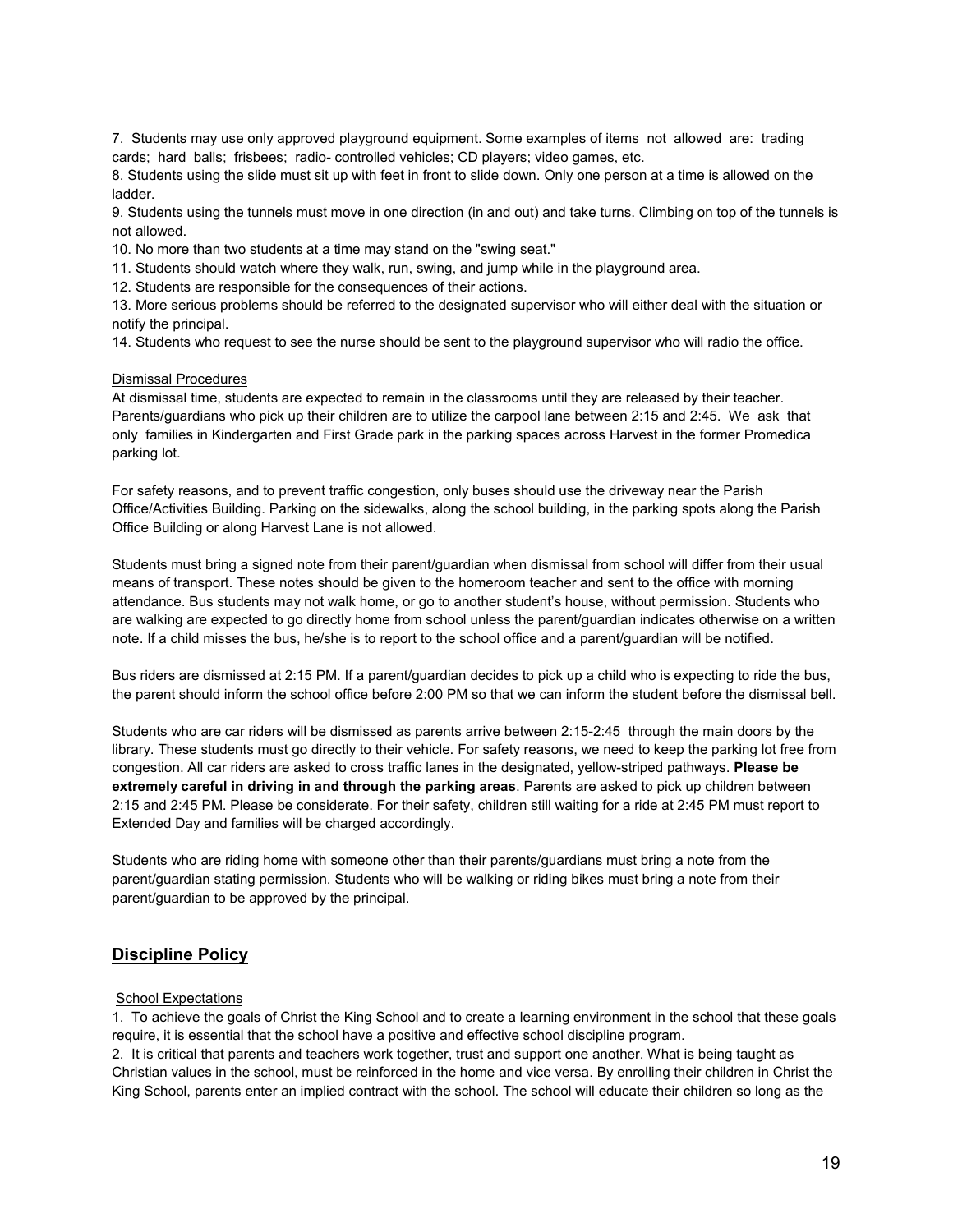children abide by the school's academic and disciplinary standards. A student who violates disciplinary norms breaches the contract, justifying disciplinary action, including suspension or expulsion.

3. While at school, or when involved in school-related activities, students are under the care, guidance, leadership, and authority of their teacher(s). Each teacher shall establish a climate in the classroom that is positive, fair, just, and caring.

4. The school reserves the right to discipline students, whether the activity in question occurs on or off campus, when it is detrimental to the reputation of the school.

#### Code of Conduct for Students

At Christ the King School, students are expected to:

- 1. Show respect and obedience to all school authorities.
- 2. Show respect and friendliness by their words and actions toward their fellow students and all visitors to the school.
- 3. Show respect for all school property, other students' property and their own property.

4. Cooperate with their teachers and classmates, exhibiting behavior that allows every teacher to teach and every student to learn.

5. Obey all classroom and school rules.

6. Be on time every day.

7. Be present at school every day, unless prevented by illness or other excusable reasons.

8. Be prepared for classes by having learning materials needed and all assignments completed.

9. Be properly attired and groomed according to the regulations of the Christ the King School Dress Code.

10. Exhibit proper behavior when riding on the bus, when on field trips, when in church, and on all occasions when representing Christ the King School.

11. Conduct themselves in a way that is safe to themselves and to the school community.

### Code of Conduct for Parents/Guardians

A Catholic school is most successful when the administration, the teachers, and the parents partner for the good of the child. The school is a community of faith where the dignity of each person is respected. Mutual support and cooperation among all those guiding the lives of the children are essential for effective formation and education. Christ the King is committed to working with you for the good of your child. We are committed to open, honest communication. We will treat both you and your children with dignity and respect.

For your part, your decision to enroll your child in this school indicates your willingness to support and cooperate with the leadership and faculty of the school. Specifically:

- To honor the dignity of each member of our community by maintaining high standards of confidentiality.
- To speak with a civil and respectful tone of voice at all times.
- To discuss disagreements and conflicts out of earshot of your children.
- To follow proper channels when conflicts arise. (Speak with the teacher first, then to the principal.)
- To respect principal's and teachers' time by seeking appropriate appointments for discussion of issues.

#### **Parents' Social Media Policy**

**Parents and guardians must be mindful that social media presents a single-sided perspective. When children are referenced, a single-sided perspective can lead to vilification of a child who lacks the ability to defend him/herself. Such posts can also threaten the safety of our school community. We do not control who reads such posts or how someone may respond either in the cyber or real world. The safety and security of our children is the single greatest concern of the Christ the King faculty, staff and administration, and therefore cooperation of parents and guardians who use social media is required.** 

**1. Because we believe that Catholic schools are partners with parents/guardians, who are the primary educators of their children, parents/ guardians should first contact their student's teacher(s) to discuss any school-related concerns. The school administration should be contacted after bringing the issue to the attention of the teacher(s).**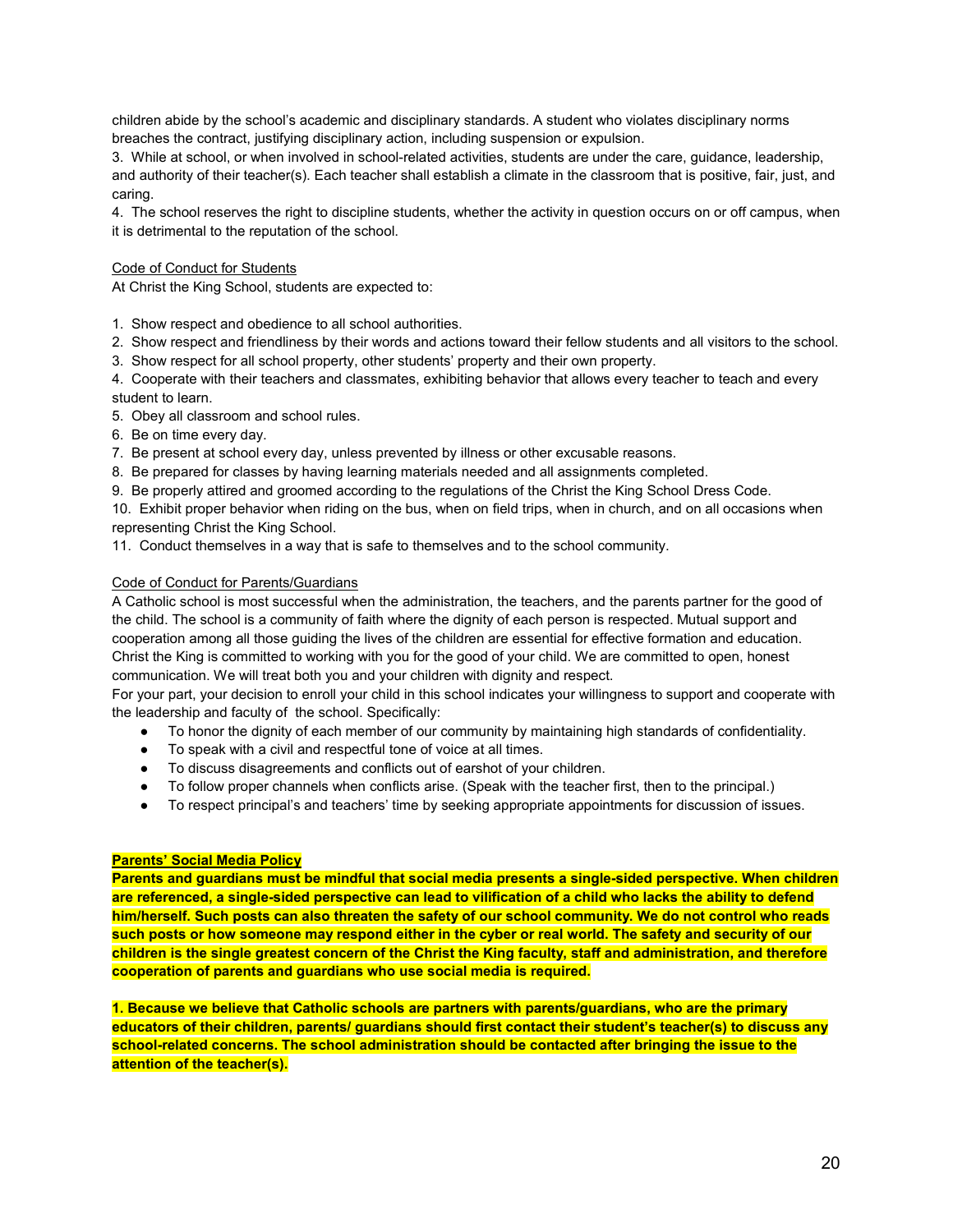**2. Because we believe in the virtues of meekness and serenity of spirit, while focusing on the needs of others, parents and guardians should not use social media to lodge complaints, concerns, or attacks regarding school issues or any members of the school community.** 

**3. Because we believe in the virtue of courtesy, recognizing that all people are made in the image and likeness of God, no student (other than one's own) should be referenced or mentioned on social media as it relates to any complaint, concern or attack. Students are youths and have a right to privacy, so references to or general insinuations about a student's identity that can lead others to identify a student will not be tolerated at Christ the King.**

**4. Because we believe in the virtue of responsibility, violations of this policy or violations of the spirit of this policy may be grounds for dismissal of the family from the Christ the King School community. Christ the King School identifies as a compassionate community. At the core of this is the understanding that our young people are to be nurtured and protected. Students are still growing and learning. They are likely to make mistakes. That is why God provides them with parents and teachers. We are here to support them and help them learn from mistakes. Our handbook highlights this, which is consistent with the Catechism of the Catholic Church (cf. 1784-1785).**

**Examples include but are not limited to speaking negatively about a teacher, student, or community member.**

#### **Christ the King holds administration, staff, and faculty to the same standards.**

### **The faculty/staff and school community of Christ the King look forward to partnering with you in a spirit of mutual trust and cooperation.**

#### Harassment, Bullying, and Abuse

Consistent with the Code of Conduct, students are expected to refrain from harassing, bullying, and abusive behavior. Harassment or bullying occurs when the participants are of similar ages. Abuse occurs when the age, maturity or developmental differences among the participants are significant.

The following behaviors, although not exhaustive, whether in school or out of school, may qualify as harassment/bullying or abuse.

- 1. Name-calling
- 2. Hitting, punching or kicking
- 3. Threatening bodily harm
- 4. Deliberately ignoring or excluding
- 5. Distributing threatening or hurtful notes
- 6. Teasing
- 7. Rumor or scandal mongering
- 8. Interfering with property
- 9. Verbal or physical sexual harassment
- 10. Any unwelcome physical contact
- 11. Social media bullying

Students are encouraged to report any incidents of harassment/bullying or abuse promptly to their teachers or supervising adult. Teachers and school staff have been trained to respond to reports and observed incidents in ways that reflect gospel values. In some cases, the students involved may be referred to the school counselor for conflict resolution sessions. In other cases, the students involved may be referred to the principal for further investigation, which may result in disciplinary action, or consultation with the pastor.

#### Guidelines for Code of Conduct Violations

Because we believe that students are still learning and developing, we know that there will be times when some type of correction is needed. Usually this is carried out by the teacher in an informal way. On occasion, more serious misbehavior will justify stronger disciplinary action, including suspension or expulsion. Please understand that our students are Christ the King students *at all times.* A student who engages in conduct that is detrimental to the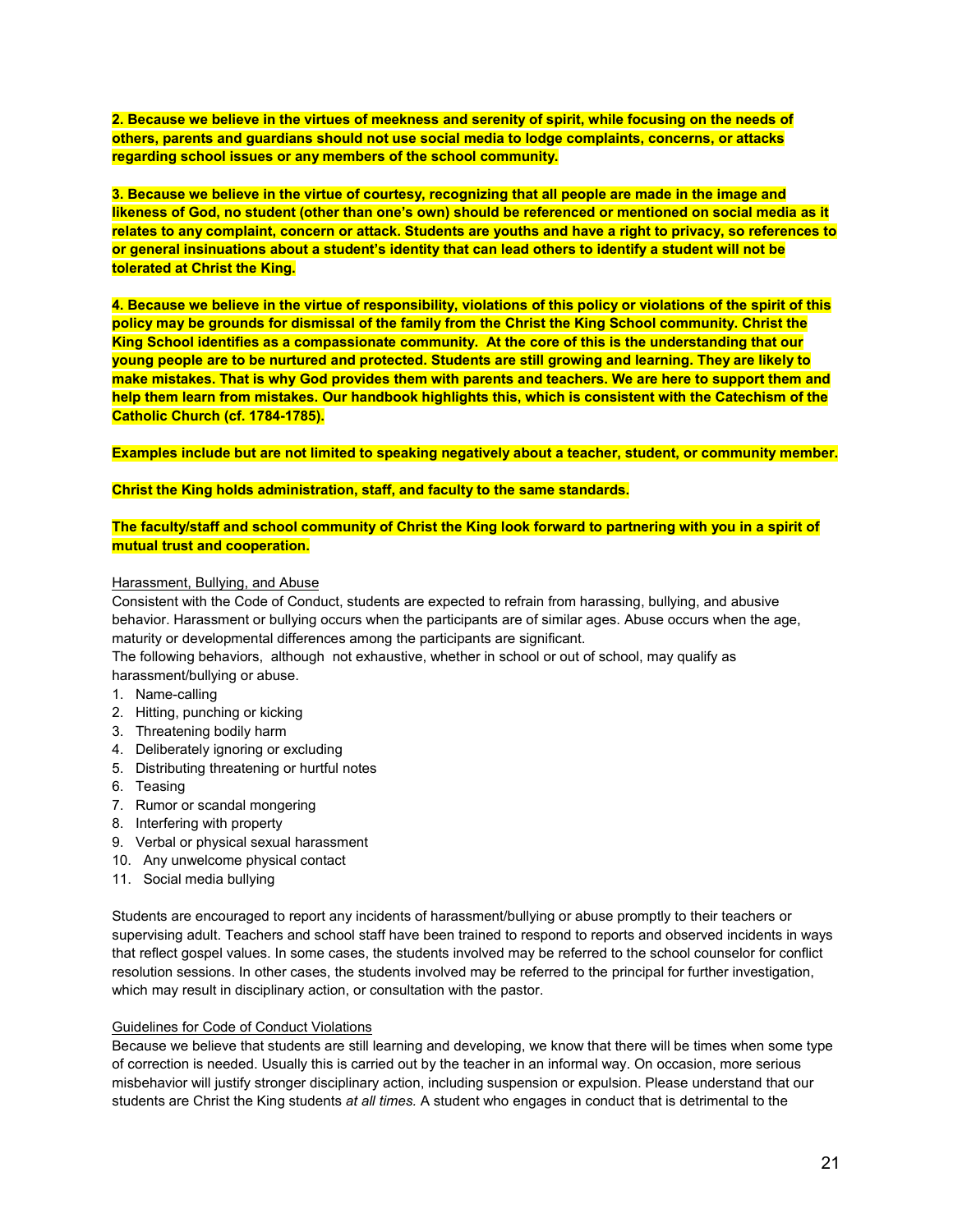reputation of the school, or has the potential to bring harm to any other individual may be disciplined according with school policy. This includes sending offensive, hurtful, harassing, insulting, or threatening messages to others via the internet on computers or cell phones used at home.

The following actions are violations whether occurring in school, at school-related activities, or going to and from both, and may result in suspension or expulsion of the student:

### **Minor Violations**

The following minor violations of the Code of Conduct should be handled as the teacher deems most appropriate under the circumstances which can result in an infraction for students in grades 3-8:

- 1. Violations of the dress code
- 2. Chewing gum on school premises
- 3. Disrespect to classmates
- 4. Off-limits/out of classroom without permission
- 5. Tardiness
- 6. Not following directions
- 7. Throwing objects
- 8. Running in halls
- 9. Writing or passing notes
- 10. Being unprepared for class
- 11. Classroom/church disruptions
- 12. Miscellaneous playground and lunchroom misbehavior
- 13. Loitering
- 14. Profanity and/or obscenity by words or gesture
- 15. Forgery
- 16. Use of cell phone or other personal technology without teacher approval

#### **Accumulation of infractions will result in further consequences.**

#### **Detentions**

**Grades 3-4: Every five (5) infractions will result in a detention. Infractions will reset at the quarter. Grade 5: Every three (3) infractions will result in a detention. Infractions will reset at the semester. Grades 6-8 Every three (3) infractions will result in a detention. Infractions will not reset.**

Detentions are to be served the following Thursday.

Grades 3-5: 2:45 – 3:15 Grades 6-8: 2:45 – 3:45

#### Suspension

- 1. Offensive, hurtful, harassing, insulting, inappropriate or unethical use of the Internet and/or related technologies
- 2. Continued disrespect or abusive treatment of fellow students including internet use, written or verbal messages
- 3. Conduct unbecoming to a Christ the King student
- 4. Fighting
- 5. Leaving the school premises without proper permission
- 6. Open defiance, serious disrespect, and/or serious disruptive behavior, participation in gangs (association of 3 or more persons having one of the primary purposes as commission of crime), or gang-related activities.
- 7. Theft
- 8. Cheating including unethical use of the Internet
- 9. Trespassing
- 10. Verbal or physical sexual harassment, bullying or abusive behavior
- 11. Repeated minor violations **Parent Meeting after three (3) detentions.**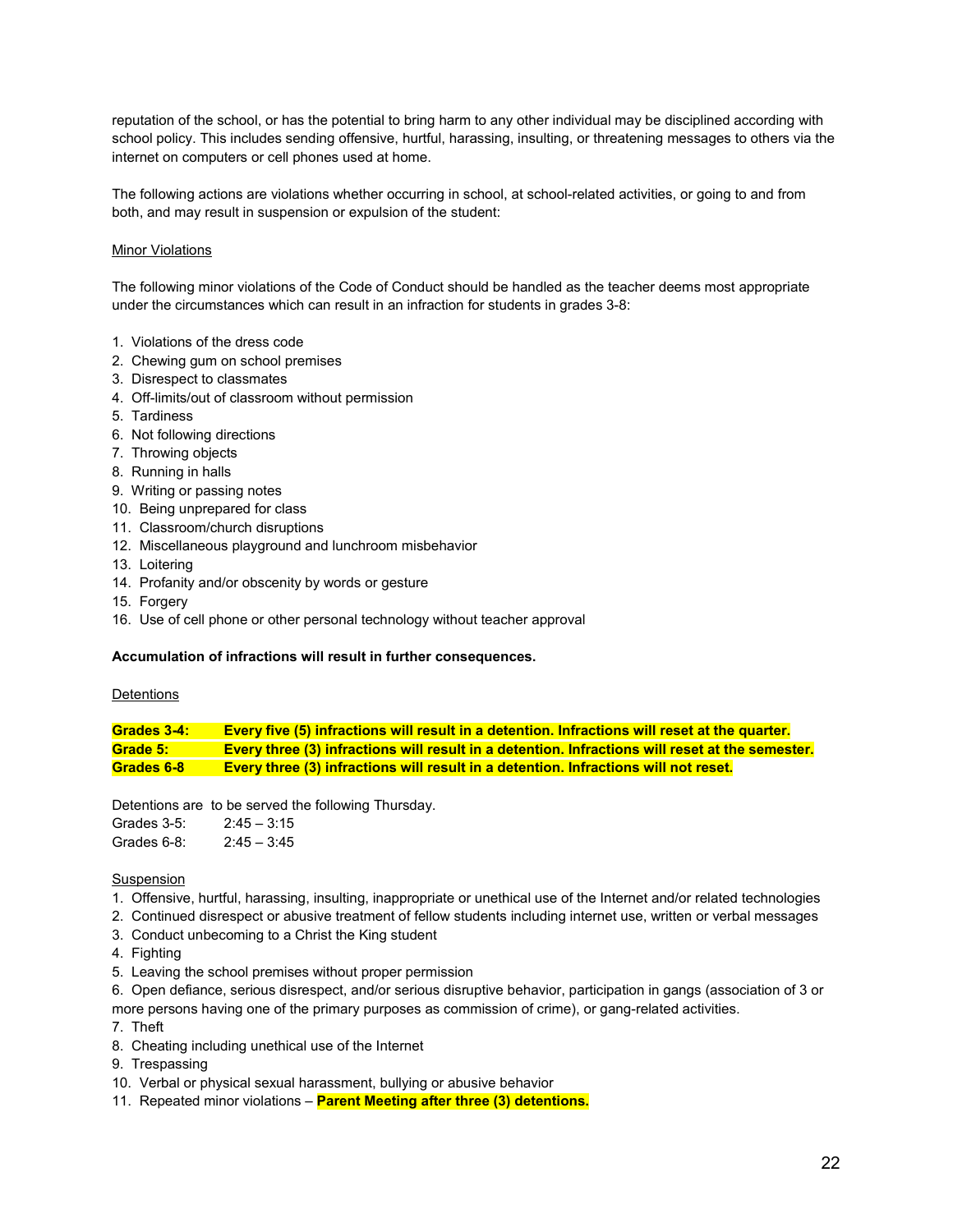- 12. Any other violation judged by the principal or pastor to seriously violate the Code of Conduct
- 13. An attempt to cause bodily harm to another individual by using an instrument or self.
- 14. Touching another student in an inappropriate way; not limited to kicking, punching, etc.

#### Expulsion

- 1. Offensive, hurtful, harassing, insulting, inappropriate or unethical use of the Internet and/or related technologies
- 2. Arson or attempted arson
- 3. Assault and/or battery of a school official
- 4. Verbal or non-verbal threat to do harm to another
- 5. Breaking and entering
- 6. False fire alarm
- 7. False call to 911
- 8. Excessive minor infractions
- 9. Verbal or physical sexual harassment, bullying or abusive behaviors
- 10. Malicious destruction of school/church property or the property belonging to those working at Christ the King
- 11. Possession and/or use of explosive materials, guns or look-alike guns, or dangerous instruments
- 12. Possession of, use of, or promoting the use of drugs, tobacco, alcohol, or pornographic materials
- 13. Theft
- 14. Repeated offenses set forth as grounds for suspension
- 15. Any other good and just cause based upon the discretion of the principal or pastor.

#### Suspension Appeal

A written appeal of the principal's decision to the pastor will be permitted if received by the pastor within two (2) business days of the principal's final decision. Such written appeal should set forth a factual statement of the circumstances, the remediation contemplated, and specific reasons why the principal's disposition was erroneous or inappropriate based on the totality of the circumstances, including mitigating factors. If, after two (2) business days no appeal has been submitted, the decision of the princoap is deemed accepted and final. The disposition of the written appeal by the pastor shall be final and binding on the student and Christ the King School.

#### Procedures for Suspension or Expulsion

One-day to three-day suspensions shall be imposed by the principal upon students who commit violations which warrant suspension. The school shall grant a meeting before imposing suspension. All meetings are at Christ the King's sole and absolute discretion and may be monitored by additional Christ the King personnel. The school shall notify the student's parents/guardians and teacher(s) of the suspension. The student shall be required to submit to his/her teacher(s) all classwork and assignments for the day(s) missed, according to the directives of the teacher(s). Students may be seen by the counselor the first week after returning to class and may be required to meet with the counselor for a series of sessions.

For extended suspensions or expulsion, unless immediate action is taken to promote the safety or security of persons or property involved, the principal shall give written notice to the student and his/her parents/guardians of the reasons for suspension or expulsion, and will convene an informal hearing of the discipline advisory board. All such hearings are at Christ the King's sole and absolute discretion, and may be monitored by additional Christ the King personnel. In the case of expulsion, the Catholic Youth and School Services Office will be notified by the principal.

#### Accusations

Any student accused of a serious wrong may be placed on a home-study program pending an investigation or adjudication.

#### **Confidences**

Confidences, whether written or verbal, which threaten the life, health, property, or safety of anyone or involve criminal activity must be reported to proper authorities, or as prescribed by law.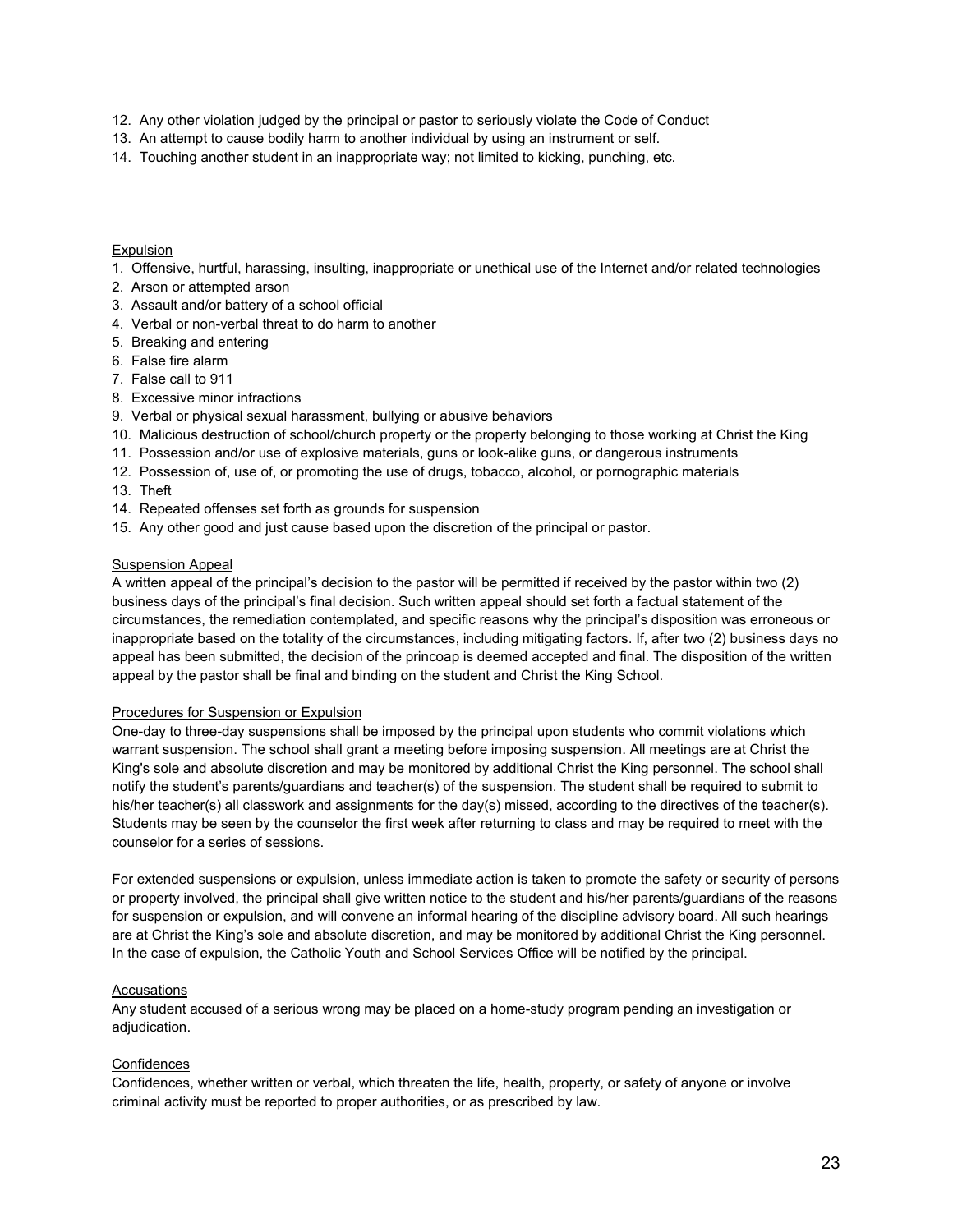### Search and Seizure

Because school officials have a legitimate interest in the personal safety and protection of all students within their care and custody, there is a right to search lockers and/or belongings. Student's enrollment at Christ the King signifies the parent's and student's consent to be searched in accordance with this policy. Teachers and other staff members shall make the administration aware of any information concerning the whereabouts of such materials.

# **Dress Code**

It is the responsibility of parents and students to take pride in the school by dressing appropriately to maintain an atmosphere conducive to learning. Teachers are expected to enforce the dress code at all times by observation of students. The students of Christ the King are required to wear the school uniform that consists of the following:

# General Dress Code Policy

- 1. Uniforms must be purchased fro[m SchoolBelles,](https://www.schoolbelles.com/) with the exception of:
	- a. Plain red polo-style shirts, must be identical to the uniform clothing shown in the catalog, if purchased elsewhere.
	- b. Navy blue pants or shorts (grades K-5), or Khaki pants or shorts (grades 6-8). No labels or logos can be shown on the outside of the garment. Pants/shorts cannot be cargo or jogger style.
	- c. Facial coverings (during mask mandates or at Parents' Discretion)
		- i. Students in K-2 must must have a school appropriate facial covering **(cannot include references to drugs, alcohol, violence, or politics, etc)**
		- ii. Students in grades 3-8 must wear a facial covering that is solid in color.
		- iii. All facial coverings must be clean.
- 2. Uniform clothing must be clean and in good condition. Unbanded shirts must be tucked in.
- 3. Skirts and jumpers must be at the knee, or no more than 4 inches above the knee.
- 4. Slacks must be worn at the waist, not below. A navy, brown, or black belt may be worn.
- 5. Navy blue or red Schoolbelles sweatshirt or fleece with CK monogram.
- 6. Skirts may not be rolled at the waist.

7. Good quality black, brown or tan dress shoes must accompany the uniform. Two-toned brown is also permitted.No other color or design is allowed. Shoe should not go over the ankle[. Schoolbelles](https://www.schoolbelles.com/) (**code: s0859**) sells shoes that meet these requirements. If you have questions about a particular shoe, please save the receipt, bring the shoes to the school office for approval.

8. Boys may not wear earrings to school. Girls' earrings must not exceed one inch in length.

9. Students may not wear eye makeup, colored lip gloss, sculptured nails or excessive jewelry.

10. Students' hair may only be of a natural color. Well-groomed,traditional hairstyles are required. "Fad" haircuts (shaved heads, the "unkempt" look, etc) are not allowed. Headbands/ribbons in uniform plaid may be purchased from Schoolbelles. The alternative is solid white, red, navy blue, hunter green, or black.

11. No logos or designs (e.g. Old Navy, Nike, etc) may be worn on uniform clothing, including shirts and headbands. T-shirts may be worn under the uniform shirt but must be solid white, navy, black, or grey with no designs or logos.

12. Solid white, navy blue, red, or hunter green knee socks, or tights— ankle socks are allowed; footies are not.

13. Hats or caps may not be worn in the school building.

14. On Scout meeting days, the full scout uniform may be worn in place of the school uniform. Jeans are not permitted in place of uniform pants.

15. Baggy, oversized clothing may not be worn.

Violation of the dress code will impact conduct grade.

#### Dress Code- specifics by grade

Kindergarteners may wear their gym shoes to school on the days they have P.E. On all other days, kindergarten students must wear shoes according to the dress code policy for students in K-8.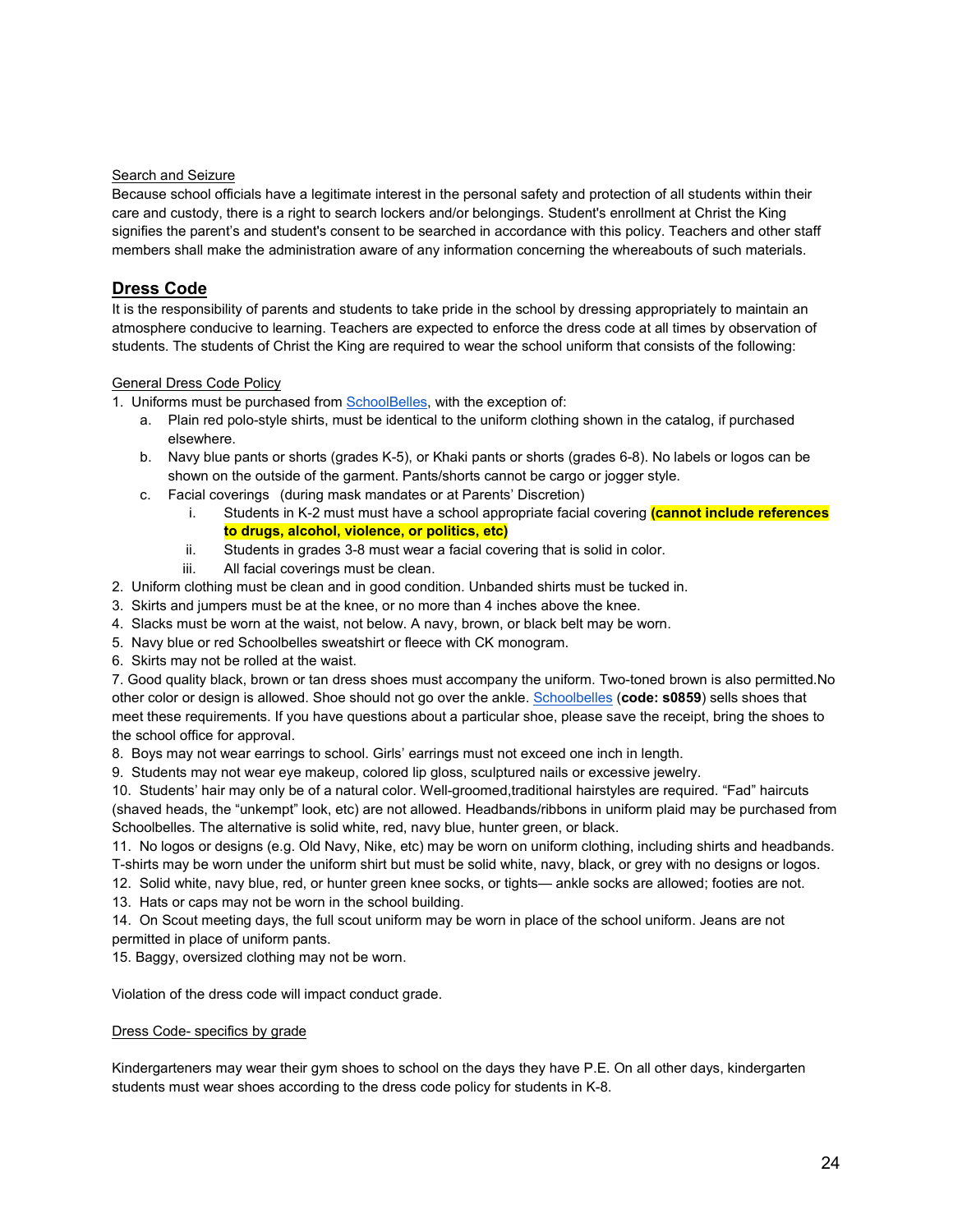# **Boys Grades K-5**

- Navy blue Schoolbelles uniform slacks
- \*Navy blue walking shorts (uncuffed) may be worn during the months of August, September, October, April and May
- Red, long or short sleeved knit shirt (polo style) with collar
- Red or navy blue Schoolbelles uniform sweaters or fleece
- Solid white, navy blue, or black socks—ankle socks are allowed; footies are not, and no logo/designs larger than a quarter in diameter.
- Navy blue, brown, or black belts may be worn with slacks or shorts.

### **Girls Grades K-4\***

- Plaid jumper with length no shorter than 4" above the knee
- Navy blue Schoolbelles slacks
- Navy blue walking shorts may be worn during the months of August, September, October, April and May
- Red, long or short sleeved knit shirt (polo style) with collar
- Red or navy blue Schoolbelles uniform fleece or red, navy, white, or black sweater.
- Solid white, navy blue, red, hunter green or black socks, knee socks or tights. Ankle socks are allowed; footies are not.
- Navy blue, brown, or black belts may be worn with slacks or shorts

#### **Girls Grade 5**

- Split or two-kick pleat skirts with length no shorter than 4" above the knee
- Red, long or short sleeved banded knit shirt with collar and CK monogram
- Red or navy Schoolbelles uniform sweaters or fleece
- Solid white, navy blue, red, hunter green or black socks, knee socks or tights. Ankle socks are allowed; footies are not.
- Navy blue pants
- Navy blue walking shorts may be worn during the months of August, September, October, April and May
- Navy blue, brown, or black belts may be worn with slacks or shorts

#### **Boys Grades 6-8**

- Khaki uniform slacks
- Uniform khaki shorts may be worn during the months of August, September, October, April and May
- Red, long or short sleeved banded knit shirt with collar and CK monogram
- Solid white, khaki, navy blue, or black socks. Ankle socks are allowed; footies are not.
- Navy blue or red, Schoolbelles sweatshirt or fleece with CK monogram
- Navy blue, brown, or black belts may be worn with slacks or shorts.

### **Girls Grades 6-8**

- Uniform skirts with length no shorter than 4" above the knee
- Khaki slacks
- Khaki shorts may be worn in the months of August, September, October, April, and May
- Red, long or short sleeved banded knit shirt with collar and CK monogram
- Navy blue or red Schoolbelles sweatshirt with CK monogram
- Solid white, navy blue, red, or hunter green knee socks, or tights. Ankle socks are allowed; footies are not.
- Navy blue, brown, or black belts may be worn with slacks

# **Jeans Days**

Students are not required to wear uniforms on jeans days. They may wear jeans and an appropriate shirt. Athletic shoes may be worn. Some jeans days are "free." On a buck-a-jeans day, students who donate a dollar are permitted to dress down. The proceeds from buck-a-jeans days are given to either our Christ the King sister parish in Peru, the Holy Childhood Association, or other charities for special circumstances.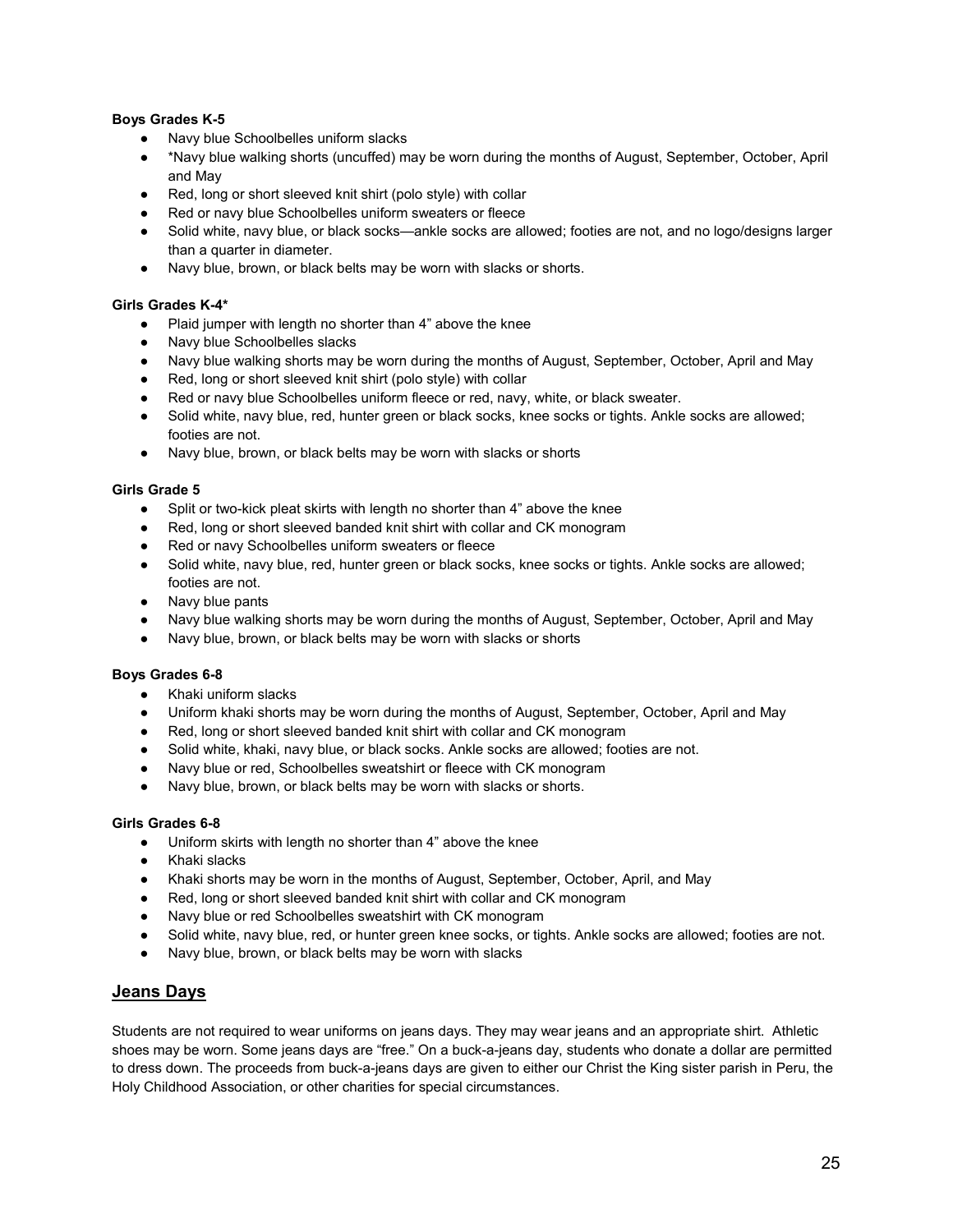### Jeans Day policy

- All shirts should cover the shoulders and waist (top of the pants) at all times.
- Shirts should not be low cut or too revealing.
- Skirts need to be mid-thigh in length no more than  $4"$  above the knee.
- Hats and sweatbands may not be worn.
- Athletic shoes may be worn.
- Toes and heels must be enclosed
- No flip flops or sandals
- Students at all grade levels may wear any type of shorts that are no more than four inches above the knee. Shorts may be athletic shorts or other fabric, but must be clean and in good condition. Shorts must be worn around the waist and waist bands may not be rolled.
- Students at all grade levels may wear sweatpants that are clean and in good condition.
- Pants made of flannel or that are intended to be worn to bed are not allowed. No yoga pants or leggings may be worn. No writing may appear on the backside of the sweatpants. Sweatpants must be worn at the waist and may not be rolled. Sweatpants may not be so long as to drag on the floor.

#### **All questionable attire may be subject to administration approval.**

#### Birthday Clothing for all Grades

Students are permitted to wear clothing according to the jeans Days policy on their birthday or "half" birthday if they have a summer birthday. If their birthday falls on a Mass day, another day should be chosen.

# **Faith and Worship**

#### Religious Education

The fundamental purpose of Christ the King School is to help each child develop a conscious, loving relationship with God. Students are taught Catholic Christian doctrine in an atmosphere that reflects love, care, and respect for the uniqueness of each person. The gifts and talents each of us possess are the means through which our commitment to the Christian challenge of service to others can be fulfilled.

We are called to help our children recognize and develop their gifts and talents, foster in our children a sense of Christian responsibility and social justice, be witnesses to our Catholic faith, to teach by example, and to model Christian qualities and teach that which is the most difficult of teachings—the simple message of love. All students (Catholic and Non-Catholic) are required to participate in religious instruction, prayer, liturgy, and related religious activities. Each class will incorporate service experience into the religious education program.

#### **Sacraments**

Preparation for the reception of the Sacraments is directed by the respective teachers under the guidance of the Religious Education Coordinator. Because parents are the primary educators in the religious training of their children, it is important that they work with the teachers and the Religion Office to facilitate this process.

Students in the **second grade** are prepared for the reception of the Sacraments of First Reconciliation and First Communion.

Students in the **eighth grade** are prepared for the reception of the Sacrament of Confirmation.

During Advent and Lent, the Sacrament of Reconciliation is offered. Parents are encouraged to take their children as a family on Saturdays during other times of the year.

# **Health/Medical**

#### Administration of Medication

In compliance with diocesan policy, whenever possible, medication should be given at home. When it is necessary that the prescribed medication be given by school personnel, the following guidelines are to be followed: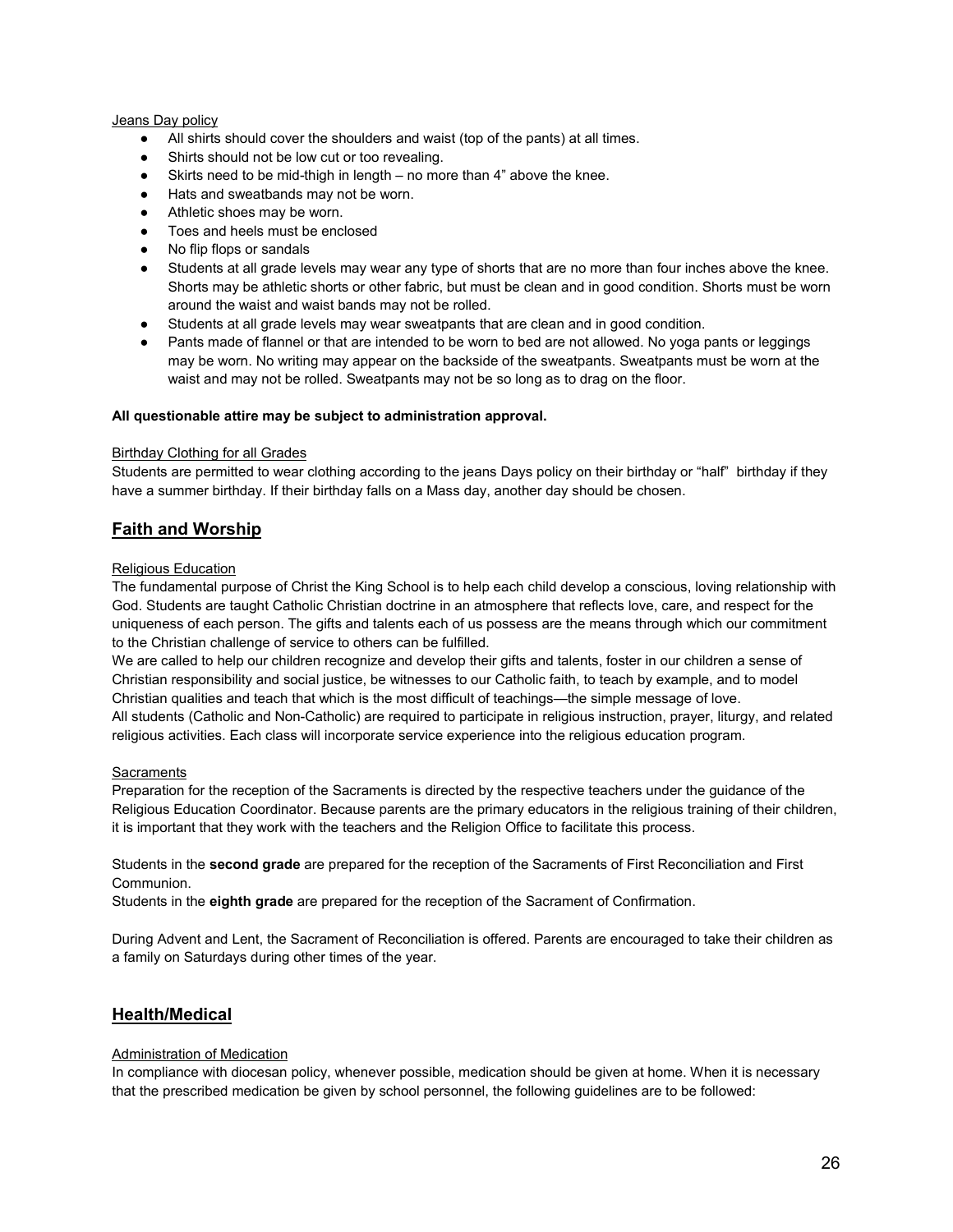1. Students are not allowed to keep prescribed or over-the-counter (OTC) medication in the classroom or to carry medication on their person. This includes transporting to and from school.

2. When prescription medications are to be given, a written request must be obtained from the physician and the parent/guardian before medication may be administered by trained school personnel. Any over-the-counter medications must have a Christ the King OTC administration form completed by the parent/guardian and returned to school to be placed in the student's health folder. For your convenience, these forms are available online in the [Nurse's Corner](https://www.ckschool.org/parents/nurses-corner) or from the school office.

3. Medication containers must have an affixed label including the student's name, name of medication, dosage, route of administration and time of administration.

4. New request forms for both prescription and over-the-counter medications must be filled out and submitted each school year and as necessary for changes in medication orders.

5. The medication and signed permission forms may be faxed, [emailed](mailto:rjagodzinski@cktoledo.org) to the School Nurse or submitted directly to the school office.

6. Parents and/or Guardians are solely responsible for ensuring the accuracy of dosages or directions given to the trained school personnel regarding the administration of medications including prescription and OTC medications. In no event shall Christ the King or its employees be liable for any injury or adverse side-effect resulting from the administration of prescription and OTC medications to a student.

All medication will be kept locked in the school clinic. Only the school nurse, school secretary, principal, or other trained school staff (with parent permission) may administer medication. The school nurse is responsible for the personnel medication training..

All medications may be picked up at the end of the school year. Any medications not picked up will be destroyed by the end of June.

If your child has any allergies, there is a special Christ the King allergy questionnaire on our website under the [Nurse's Corner.](https://www.ckschool.org/parents/nurses-corner) Please complete this and return it to the School Nurse either by Fax, email or turned in to the school office.

#### Emergency Medical Authorization

At the start of each school year, parents/guardians are required to complete the Emergency Medical Authorization Form. Since this form will accompany your student on field trips and will be used in the event that the parents/guardians cannot be reached during an emergency, it is important to send updates to the school office. Please indicate the physician and hospital of your choice. A parent's/guardian's signature granting permission for emergency treatment is required. Parents/guardians may also waive permission. Students will not be allowed to go on field trips without authorization. This form is required by state law.

#### Emergency Procedure

If an injury is determined to be of an emergency nature, every attempt will be made to contact a parent/guardian first. If the parent or emergency contact listed on the form cannot be reached, the child will be taken to the designated hospital/nearest hospital if determined necessary. If the emergency is of a life-threatening nature – or if immediate medical attention is required, emergency services will be called first, then the parent/guardian will be notified. Parents are advised to have health coverage for their child in case of school injuries. Further, the student, parent/guardian shall indemnify and hold harmless Christ the King, and its personnel, for any decisions made during the course of an emergency related to a student's health, safety, or welfare. This includes, but is not limited to whether or not to seek treatment, or any diagnostic or medical procedure which if deemed by a qualified physician is necessary for the student.

#### Illness Procedures

In case of illness, the student will be sent to the clinic (or the school office if the nurse is not present).

A parent will be asked to pick up the student from school if he/she has:

● temperature at or above 100 degrees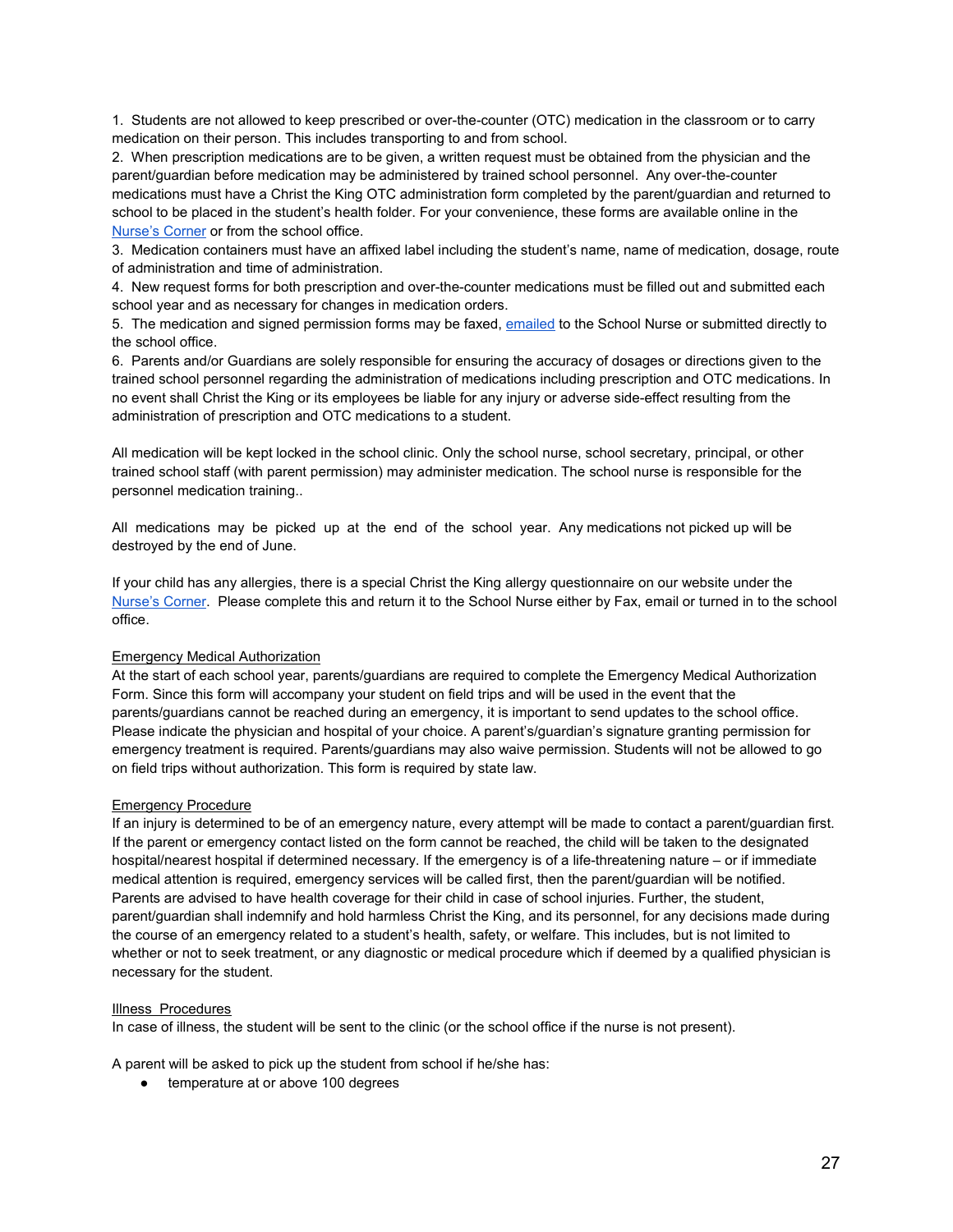- a sore throat with a temperature over 99.5 degrees. Students with influenza-like illness are to remain at home until at least 24 hours after they are free of fever (99.5 degrees), or signs of a fever, without the use of fever- reducing medications.
- abdominal pain
- nausea, vomiting, or diarrhea
- a rash of undetermined origin
- signs or symptoms of communicable disease
- an accident which is determined to possibly need medical attention

### Long-term Illness

If the student is absent for a long-term illness, a note from the doctor granting permission to return to school is required. Also, if there are any precautions or special instructions, the school needs to be informed of these in writing.

### Contagious Disease

If the student has been diagnosed as having a contagious disease such as strep throat, chicken pox, or head lice, please notify the [nurse.](mailto:rjagodzinski@cktoledo.org)

### **KEEP YOUR CHILD HOME IF HE/SHE HAS:**

a fresh cold with runny nose or frequent cough or has had a fever in the last 24 hours. Students with influenza-like illness are to remain at home until at least 24 hours after they are free of fever (above 99.5 degrees), or a sign of a fever, *without the use of fever-reducing medications.*

- vomited or has had diarrhea in the last 24 hours
- eyes that are pink, watery, or mattering
- fluid draining from an ear
- a rash
- head lice or nits following treatment

\*Christ the King School will follow the guidelines given by the CDC and the Lucas County Department of Health which will be updated and shared with families as it pertains to COVID-19.

Parents know their child better than anyone else and can spot the subtle changes in his/her behavior that suggest the illness is coming on. Make sure that your child is healthy before you send him/her to school. Children who are ill and come to school are not only exposing the other children to illness, but are also at higher risk of catching something else since their resistance is lower.

# **Release of Records**

Tuition and fees must be paid in full before academic records will be released to the students, the parents of the students, or receiving school. Non-payment of such charges will also be sufficient basis for refusal to award a diploma.

# Refunds

Refunds for students leaving during the school year will be determined on a quarterly basis after review by the pastor and/or principal. The \$180.00 fee due at registration is non-refundable.

# **Publicity Policy**

Christ the King School and the Diocese of Toledo can use any work, image, likeness, name and/or voice in any of our publicity publication(s) and may be distributed without limitation, and by any means. Parents understand that there is no compensation for inclusion in any publication. Publications include (but are not limited to) the yearbook, newspaper, sports publications, school web, social media, alumni magazine, television-radio segments, press releases, and any school-approved republication thereof.

Christ the King Parish and the Toledo Diocese, its employees, agents, and assigns are released from all liability for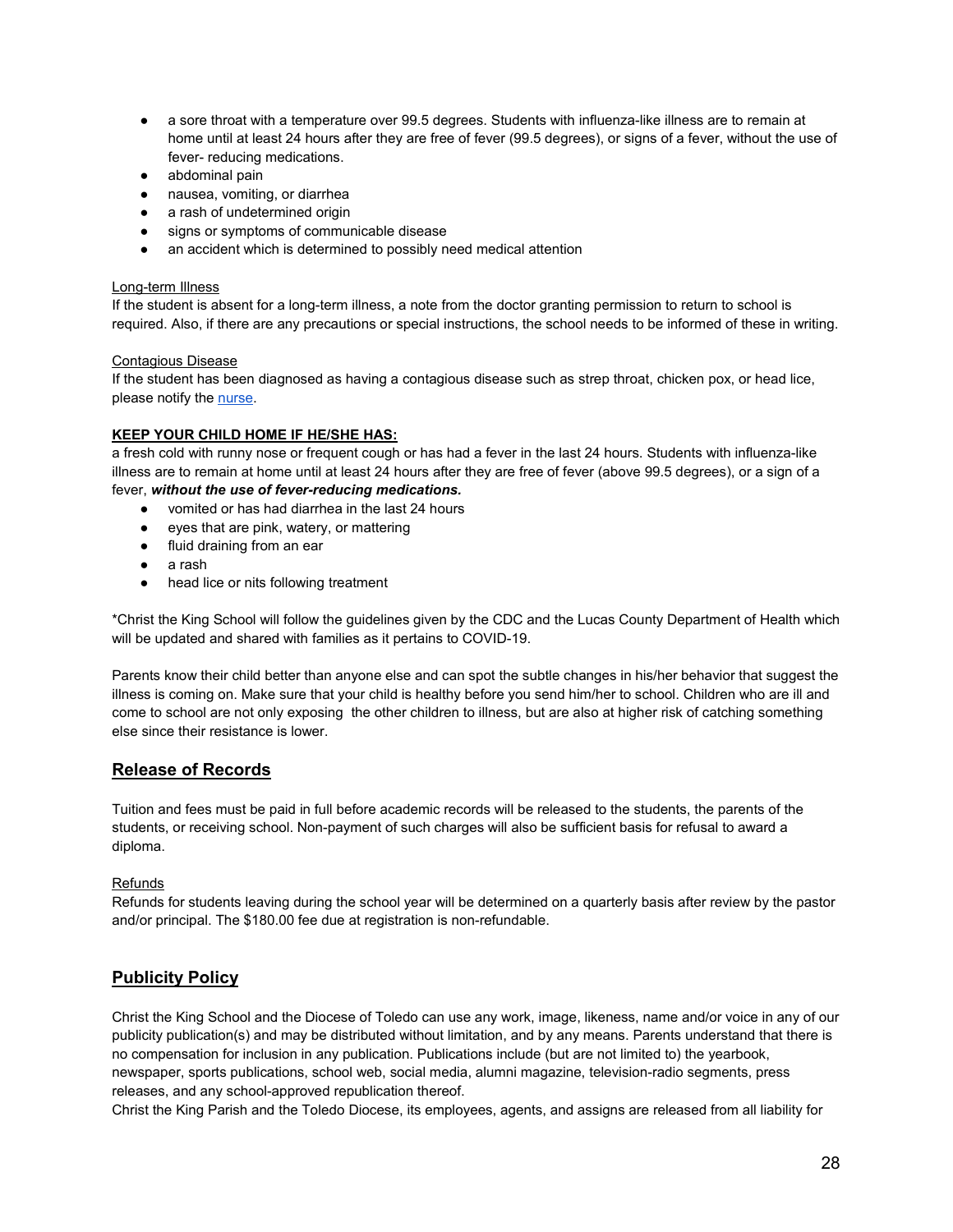any claims or any third party in connection with the use in the publication. Parents also agree that all materials furnished at either personal or otherwise authorized for such use without obligation. This includes the use of name, portrait/picture, voice, and biographical material for educational, project publicity, and organization promotional purposes.

# **Safe School Ordinance**

Whoever unlawfully assaults, strikes, threatens or menaces a teacher, instructor, professor, person in charge of a class of students, or any employee of any school, college or university while in the performance of their duties, or whoever disrupts, disturbs, or interferes with the teaching of any class of students, or whoever disrupts, disturbs, or interferes with any activity conducted in a school, college or university building, or upon the campus or grounds thereof, or in any public place, or whoever improperly and unlawfully assaults, strikes, threatens, menaces, follows, pursues, or lays hands upon a student or other person in a school, college or university building, or upon the grounds or campus thereof, or upon the way to or from any school, college or university or on the way to or from any school, college or university sponsored activity, shall, upon conviction, be guilty of a misdemeanor of the first degree. All threats by students, parents or others will be taken very seriously. They will each be investigated carefully and referred to police when any question of disruption or risk of serious harm appears to exist.

# **Safety**

Fire/rapid dismissal drills are held during the school year. Tornado drills (*Duck and Cover*) are held during the months of October, March, April and May. Lockdown drills are held periodically throughout the year. Procedures for these drills are posted in each classroom. Similarly, students are instructed in the proper procedures to follow in case of fire or tornado. Teachers arrange and carry out *practice* tornado and fire drills during the first weeks of school and routinely practice thereafter.

The emergency operation plan (Crisis Plan) details how the school will operate during critical incidents affecting students, faculty, staff or facilities. It is designed to provide guidance for personnel who discover or are notified of any emergency situation. The written plan is located in a wall pocket near each classroom door for easy access. Training sessions are held annually with appropriate updates and practices.

# **Transportation**

Bus transportation to and from school is provided by the Washington Local and Sylvania. The public school systems determine their bus regulations, time schedules, and routes. Students riding the bus will be required to follow the mandates given by the public school district. Questions regarding bus transportation should be directed to their offices.

# General Bus Rules

The following bus regulations apply any time the buses are used and will be discussed with students on the first day of school and periodically reviewed thereafter. Parents should also periodically review these rules with their child(ren).

1. Students are expected to obey the bus driver and to treat the driver with respect.

2. Students must be at the bus stop on time and in a location off the roadway and clear of traffic. The bus is on a schedule and cannot wait for tardy students.

3. Students must wait for the driver to signal a safe crossing.

4. Drivers are instructed not to release a student to anyone after the student has boarded the bus or before arrival at school or the student's home stop.

5. Students may not ride public school buses if they are not assigned to that public school district. A bus pass must be obtained from the school office.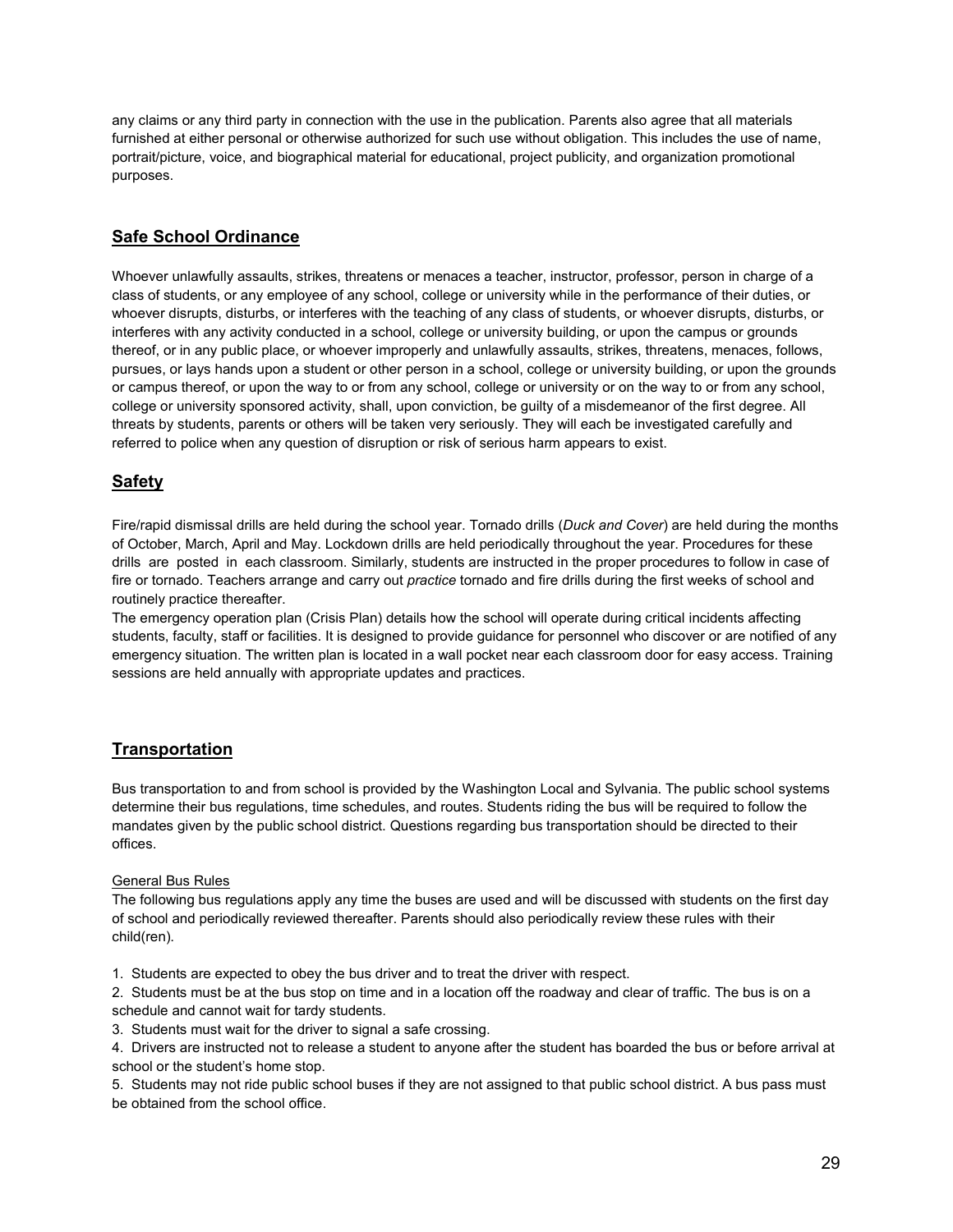6. Students are not permitted to eat, drink, or chew gum on the bus.

7. Students are not allowed to throw objects, hang out of the windows, shout, fight, create any disruption, or leave their seats on the bus.

8. No item may be brought on the bus that the student cannot hold on his/her lap without interference with another student. Large objects and instruments must be transported by the parent/guardian.

9. No objects that have sharp points, are made of glass, or are of an explosive nature are allowed on a school bus. No pets or animals are allowed.

10. Behavior must be in accordance with Christ the King's Code of Conduct and Discipline Policy.

11. Behavior must be in accordance with Christ the King's Code of Conduct

and Discipline Policy. Failure to observe bus regulations will result in loss of bus privileges.

# **Tuition**

Christ the King operates on a prepaid tuition schedule. Tuition and fees are due by the middle of May. The Student Aid Application through (FACTS) is online at: [https://online.factsmgt.com/aid.](https://online.factsmgt.com/aid) Applications must be completed and returned by April 30. FACTS is a third-party company that evaluates the financial status of applicants and returns to Christ the King recommendations for tuition assistance.

# Tuition Assistance Program (CKTAP)

This program is to assist parishioner families who would like their children to benefit from a Catholic education at Christ the King School but cannot afford to do so.

Parishioner families are awarded assistance based on the recommendations of FACTS. (FACTS is a third-party company that evaluates the financial status of applicants and returns to Chris the King recommendations for tuition assistance.) Parishioners are also required to submit a letter to the committee explaining their financial need. These letters may be sent to the school office by April 30. Extenuating circumstances may also be considered when awards are determined.

The CKTAP committee seeks donations from parishioners and area businesses to fund the program. Donors may choose to give to the program with a particular family in mind or can give to the program and leave the decision of award to the committee. Donations can be anonymous. Donations are tax-deductible with statements sent to donors in January. The funds for this program are used exclusively for tuition assistance and are given directly to the families to offset tuition; none of the funds are used for administrative expenses, nor do they go into the General Fund. Donations are deposited into an account that is completely separate from the school and parish accounts.

# **Delinquent Tuition and Fees**

Christ the King School strives to be a good steward of the gifts that have been entrusted to us, and to be accountable to the faithful of the parish. Christ the King School therefore requires that all fees, including tuition, extended day, supplies, field trips, etc., be paid in a timely manner.

In cases where fees are not paid by due date, the following will apply:

# **Tuition**

The delinquent family may contact the pastor in writing to explain unusual circumstances, in which case, extensions may be granted at the pastor's sole and absolute discretion.

- When a family is thirty days late on either tuition payment or Extended Day payment, parents will be notified that if the balance is not paid within thirty days, their student(s) will not be permitted to attend Christ the King School beginning the first of the following month unless alternate arrangements are made with the pastor.
- Without approval of extension by the pastor, the delinquent family may not register students for the following school year.
- Participation in the graduation ceremonies will require approval from the pastor or the principal. Student tuition accounts which have been overdue in excess of ninety (90) days may at the sole discretion of Christ the King become subject to collection either through legal action or through a collection agency.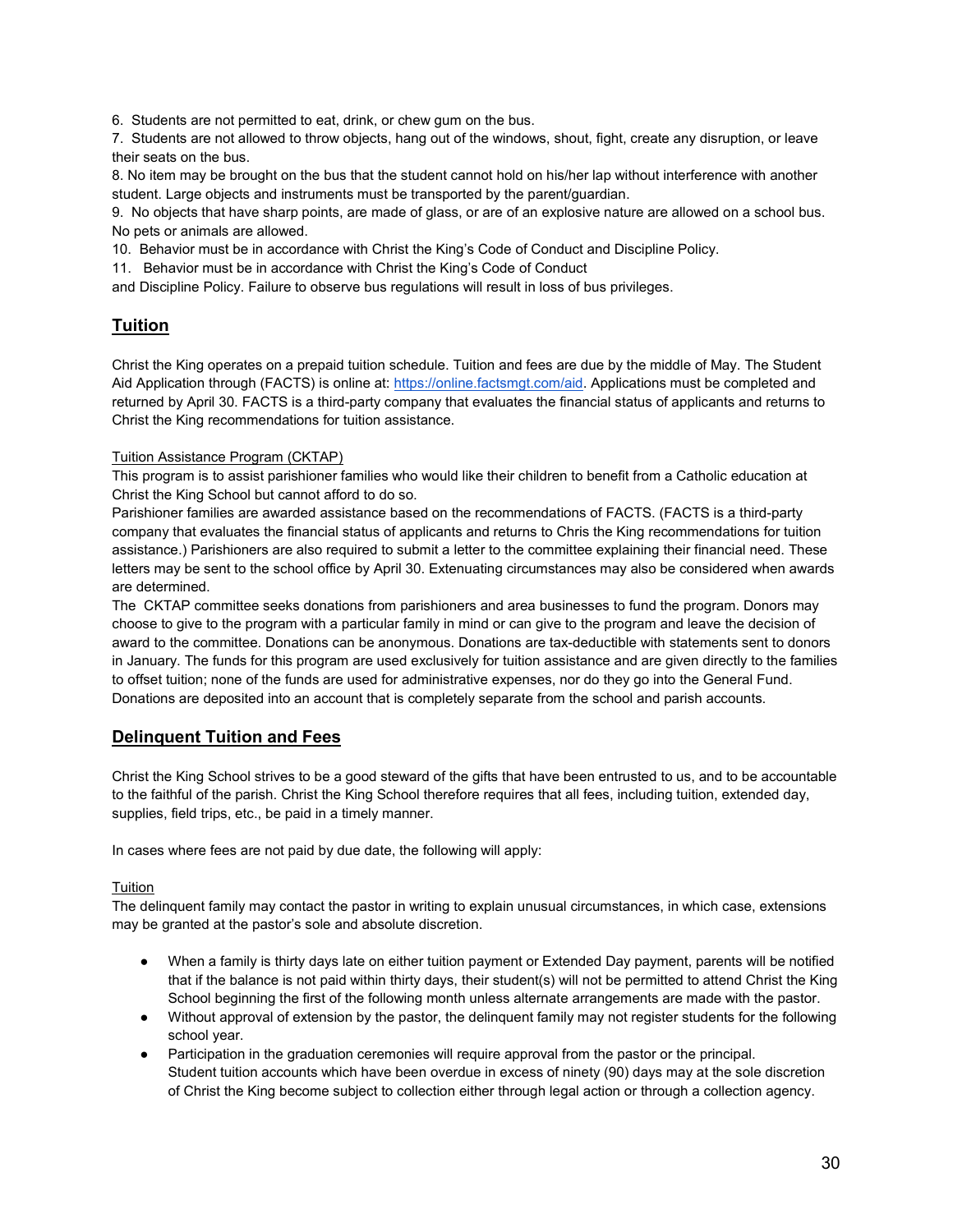● The student, parent/guardian agree to pay all fees, including attorney fees, and all costs expended by Christ the King in collection of the unpaid tuition account. Further, tuition account(s) overdue in excess of ninety (90) days beginning on day 91 shall bear statutory interest as set forth in section 1343.01 of the Ohio Revised Code, or at the maximum rate then authorized by law.

#### Field Trip Fees

Students may not participate in the field trip if the associated fees are not received at the time of distribution or time of the field trip. Any payments submitted for field trips that are returned for insufficient funds subsequent to the field trip will be treated as delinquent and will be addressed under the guidelines of this policy. Additionally, quarterly grade reports may be withheld until delinquent accounts are settled. Families experiencing difficulties may contact the principal or pastor in writing to discuss payment options.

#### Outdoor Education

An extension of our curriculum involving the sixth grade is an opportunity for the students and teachers to spend four (4) school days at Camp Michindoh to live, work, and learn together in a setting different from the classroom. The cost of the camp experience is assumed by the parents of each child. The school does offer fund raising projects in the sixth grade year to help keep the cost down for all students. Ideally the entire amount needed would be raised for the outdoor education experience. Permission for all fundraising must be sought prior to the event. Christ the King's ability to participate in the outdoor education program is dependent upon securing enough parent chaperones.

### Lunch Duty Fee

Christ the King School operates a mandatory lunch duty system similar to other Catholic schools in our area. This plan requires all parents of students in Grades K-8 to pay a lunch duty fee of \$80 per family when the registration fee is paid.

#### **Withdrawal**

When a student withdraws from Christ the King School, he/she is to return all property belonging to the school and pay any fines or charges that may be due.The parents/guardians must complete a release of records form with the receiving school before student records will be transferred. The tuition refund amount will be given on a quarterly basis if approved by the pastor and/or principal.

#### Tuition Refund Policy

The refunded amount for students leaving during the school year, if approved, will be given on a quarterly basis after review by the pastor and/or principal. The final decision will be left at the discretion of the pastor. Tuition and fees must be paid in full before academic records will be released to the parents/guardians or receiving school.

#### Release of Records

Before educational records are released to the receiving school, tuition and fees must be paid in full. Non-payment of such charges will also be sufficient basis for refusing to award a diploma.

#### Miscellaneous Information

School Colors: Red and Black School Athletic Nickname: CK Raiders

### After-School Activities

If a student is to stay after school for an activity (Athletics, Choristers, Scouts, etc.), a written parent note must be given to the homeroom teacher prior to that activity. Students who are walking are expected to go directly home from school unless the parent/guardian indicates otherwise on the written note. Students in after-school activities that do not begin immediately after dismissal must go home and not return for these activities until the proper time or go to Extended Day. Alternatively, parents/guardians may arrange with coaches, etc. to have parent supervision at school for those students who may just get home and need to immediately return to school for practice or games.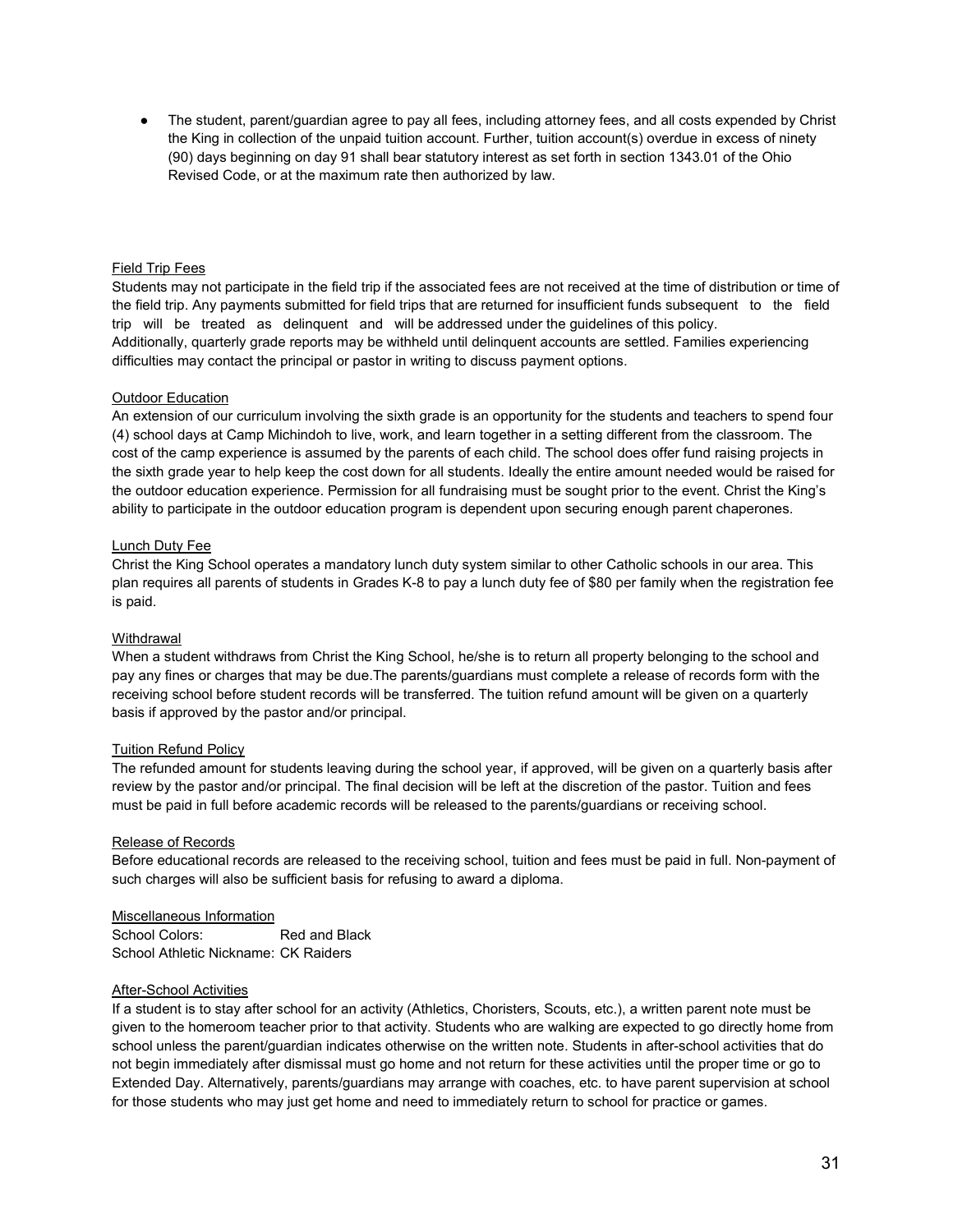Parents/guardians must make arrangements for transportation immediately following the end of the activity. Teachers, secretaries, etc, are not responsible for supervision after the concussion of an after-school activity.

#### Balloons and Flowers

Balloons and flowers will not be accepted for delivery to students.

#### Brown Envelopes

We use a "Thursday Brown Envelope System" for the sending of information that needs a reply from the parent or guardian. The weekly newsletter will be sent electronically via email addresses submitted with registration information. The Brown Envelope will be sent home on an **as-needed basis.** Please sign the envelope and return it to school with your child.

If any school-related organizations (such as Parents' Club, Athletic Board, Scouts) have announcements for the newsletter, please submit to Mrs. LaPan via email [\(llapan@cktoledo.org\)](mailto:llapan@cktoledo.org) by **noon on Monday** for inclusion in the same week' s newsletter. Flyers can be submitted electronically in PDF format for inclusion in the weekly electronic mailing, or you may provide the information to Mrs. LaPan and ask her to create one for you.. Newsletters will be archived and available on the school website. www.ckschool.org under the Parents tab for the remainder of the school year.

Should a family member not have access to email or the internet, please notif[y Mrs. LaPan](mailto:llapan@cktoledo.org) to make arrangements for a hardcopy delivery.

#### Educational Support Services

1. The Speech and Language Program provides services to students in Grades K-8 whose language development is considered to be delayed or deviant. Students enrolled in the speech program may include those with deficits in receptive, understood, or decoded language or expressive, used or encoded language. Auditory processing, understanding, storing, organizing, retrieving, and using information available through hearing is also included in the speech program.

2. Intervention Specialists provide individual services or small group instruction to students who are not achieving at the expected level. All Christ the King's special needs students are mainstreamed, spending most of each day in the regular classroom.

3. Psychological Services provide educational testing to qualify students for special programs under Federal and State guidelines. A Teacher Assistance Team may be formed to make recommendations and to suggest interventions to remediate problems when students are experiencing difficulties or struggling with academics, behavior, or social skills. Parents are always invited to be present when the team meets. Our best successes for students come about when the parents and staff develop a plan together and when each keeps the other informed about the child's progress.

# **Extended Day Program**

The Extended Day Program is a before and after school care program designed primarily for students who need to be brought to school earlier than the opening of classrooms, or those who are unable to go home after school because their parents work. The program is an extension of the school day at Christ the King School providing a service to help parents provide quality care for their children. Activities include periods designed for homework completion and assistance, physical activity, reading, storytelling, free time, art, games and computer use. The program will take advantage of the facilities in the school library, the playground, the Activities Building and the Parish Hall. There is an additional charge for the Extended Day Program.

Service will be provided every school day from 6:30 AM till 7:30 AM and 2:30 PM until 6:00 PM. The program will not be in operation on days that Christ the King School is not in session.

Behavior must be in accordance with Christ the King's Code of Conduct and Discipline Policy. Failure to observe Extended Day regulations will result in loss of Extended Day privileges.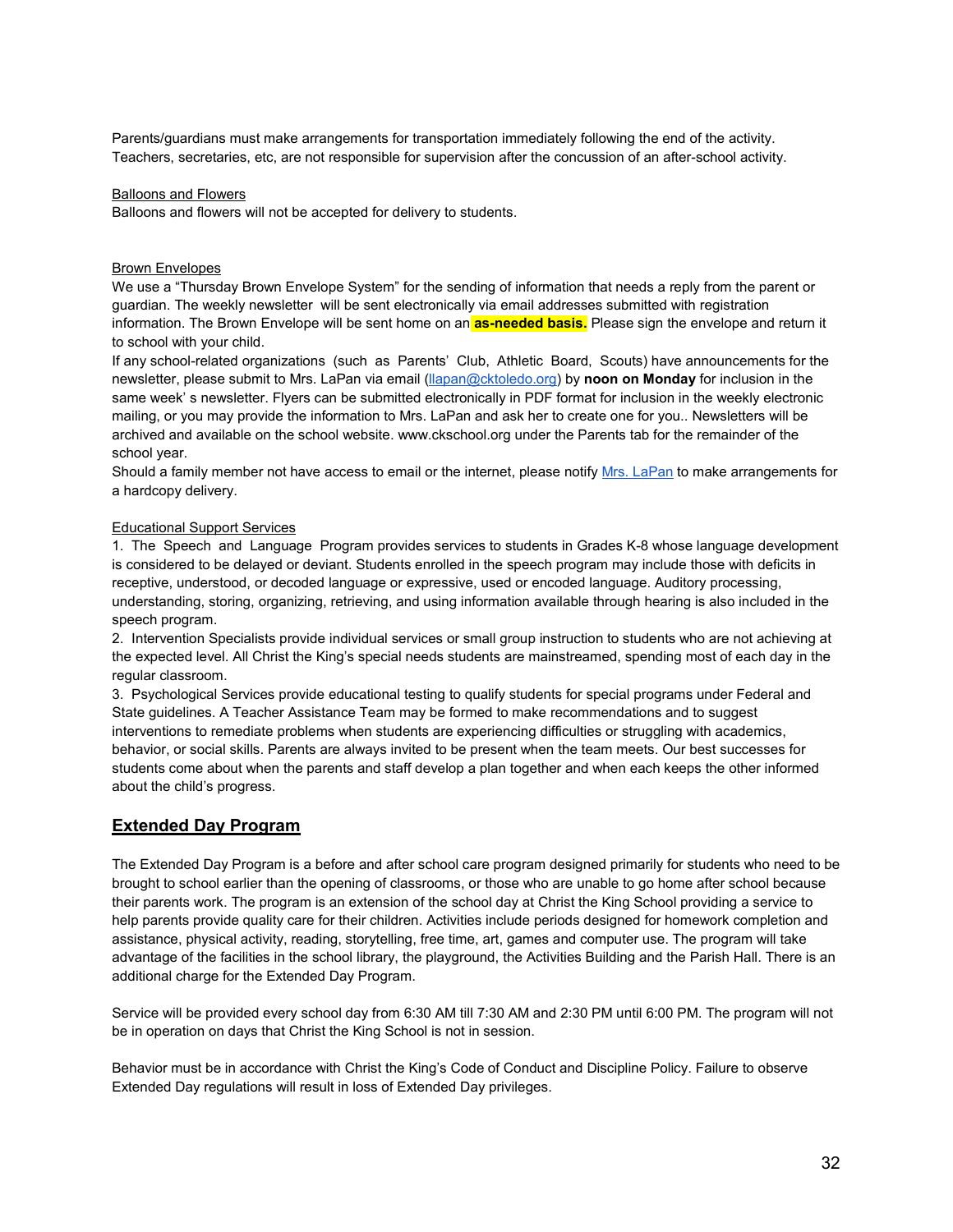# **Field Trips**

School-sponsored field trips are arranged in advance with the principal. Written permission from a parent is necessary before a child may participate. Permission forms will be provided by the school and only this form will be accepted as permission for the trip. Students without written parental permission will NOT go on the scheduled field trip.

Before the field trip, teachers will send home a form which outlines such things as the educational purpose of the trip, the cost per student, lunch arrangements, necessary supplies, dress code, departure and return times. Parent/guardian drivers will be used with permission of the principal. All students are expected to abide by the Christ the King Code of Conduct and Discipline Policy at all times. Field trip fees will be billed through the family's FACTS account.

# **Fundraising Guidelines**

# Fundraising Policy

Christ the King will retain sole and final discretion in determining whether a school sponsored event should be cancelled due to any unforeseen or other emergency circumstances. The school will make every effort to recover from contracted vendors as much as possible of monies paid toward a cancelled event. However, monies collected through joint fund-raising efforts may not be returned, refunded, or credited to individual parents or families. Money will be deposited to the general fund of Christ the King School and distributed at the discretion of the school administration.

All families are required to pay a \$100 fundraising fee prior to registration. The family has the option to participate in the fundraising event where they have the ability to earn the \$100 back in the form of a refund.

### Camp Michindoh Fundraising Guidelines

1. A chairperson or co-chair persons shall be responsible for the following:

- Will oversee all activities and events
- Will obtain co-chairs for individual events, oversee and communicate with event co-chairs to ensure that each is successful and occurs without unnecessary problems, communicate with families to keep them informed of plans, progress, and opportunities for fundraising.
- Will maintain a spreadsheet of hours worked and equivalent credits and will submit the spreadsheet to assistant principal upon completion.
- Will communicate with the assistant principal to keep her informed of plans, and to obtain guidance when questions arise.

2. Opportunities must be offered to all families and will be monitored to ensure that all families have an equal chance to earn credits.

3. The decision on types of fundraisers will be determined by majority vote and will be based on the profitability of the event and in coordination with parish- wide planning. No more than **2** total fundraisers. **All profits from Fridays' hot lunches (from August through December) will be applied toward Camp costs.**

4. All fiscal items will be reported to the school secretary and a copy of all paperwork should be placed in the assistant principal's mailbox. \*\* No deposits or receipts are to be given to the parish directly.

5. All fundraising activities must be completed by JANUARY 15th.

6. The 6th grade teachers will be the point-of-contact for all questions regarding camp and camp fundraising.

7. Profit from direct sale of merchandise is awarded to each family according to goods sold. However, families should only fundraise the cost of the trip. Extra money raised cannot be allocated for another family; instead, the extra money will be placed in a fund to reduce the cost for all students.

8. Profit from fundraising will be allocated to a general pool and divided according to hourly credits earned.

# Washington, DC Fundraising Guidelines

- 1. A chair person or co-chair persons shall be responsible for the following:
	- Will oversee all activities and events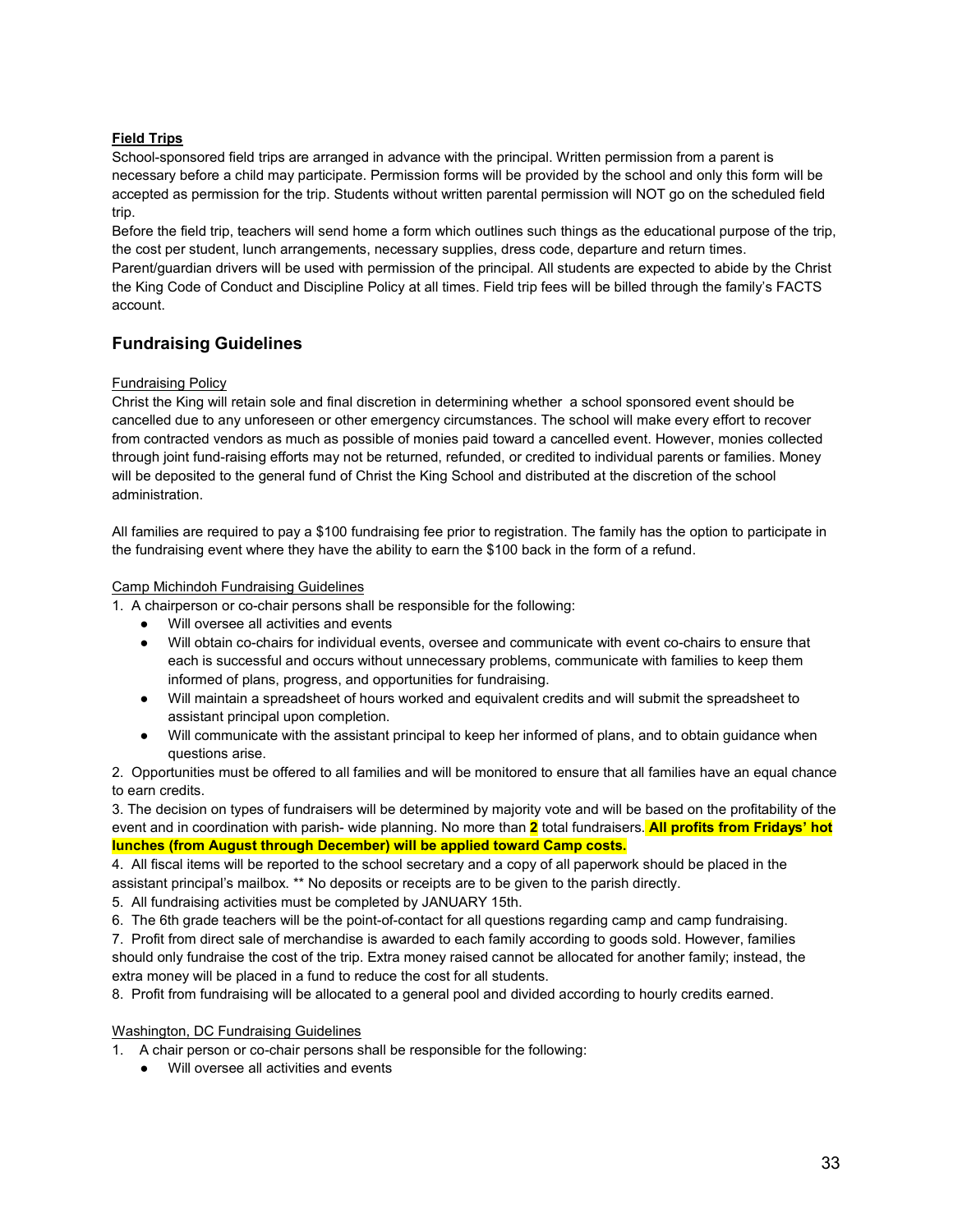- Will obtain co-chairs for individual events, oversee and communicate with event co-chairs to ensure that each is successful and occurs without unnecessary problems, communicate with families to keep them informed of plans, progress, and opportunities for fundraising.
- Will maintain a spreadsheet of hours worked and equivalent credits and will submit the spreadsheet to assistant principal upon completion.
- Will communicate with the assistant principal to keep her informed of plans, and to obtain guidance when questions arise.

2. Opportunities must be offered to all families and will be monitored to ensure that all families have an equal chance to earn credits.

3. A face-to-face meeting of parents is optional; chairperson(s) may determine that email contact is sufficient.

4. The decision on types of fundraisers will be determined by majority vote and will be based on the profitability of the event and in coordination with parish-wide planning.

5. All fiscal items will be reported to the assistant principal/school administrative assistant. \*\*\*No deposits or receipts are to be given to the parish directly.

6. Fundraising opportunities will begin after events for Sixth Grade Camp fundraising have been finalized.

7. The assistant principal will be the point of contact for all questions and reporting.

8. Profit from direct sale of merchandise is awarded to each family according to goods sold.

9. Profit from all other types of fundraising will be allocated to a general pool and divided according to hourly credits earned.

# Gradelink Instant Alert System

We live in a time when it is prudent to be prepared for any and all safety risks. To do so, Christ the King School has developed plans to ensure the safety of all students. These include the following crisis situations:

- School delays, cancellations, and early dismissals
- Weather, including tornado, hurricane, earthquake, snow
- Fire
- Downed electrical lines or power failure
- Medical emergency
- Gas line break
- Chemical or toxic spill
- Suspicious person
- Possession of a weapon
- **Bomb threat**
- Hostage situation
- Abduction

One or more of these situations could result in:

- Lockdown
- Evacuation
- Relocation

Christ the King School has adopted the **Gradelink** Instant Alert System, a reliable and instant communication system with parents, to assist in ensuring the safety of each and all students, as well as to inform parents of the situation.

# **Inclement Weather Delays and Cancellations**

For closings and delays, the school will notify families via **Gradelink** Instant Alerts, school social media [\(Facebook](https://www.facebook.com/CKSchoolToledo)  an[d Twitter\)](https://twitter.com/CKtheSchool), the school app, or on a local news station.

When a delay is announced, please be sure to continue to check on the tv/radio/social media to see if the status has changed to *closed.* We ask that you please do not call the school or rectory.

# Kindergarten through Grade 8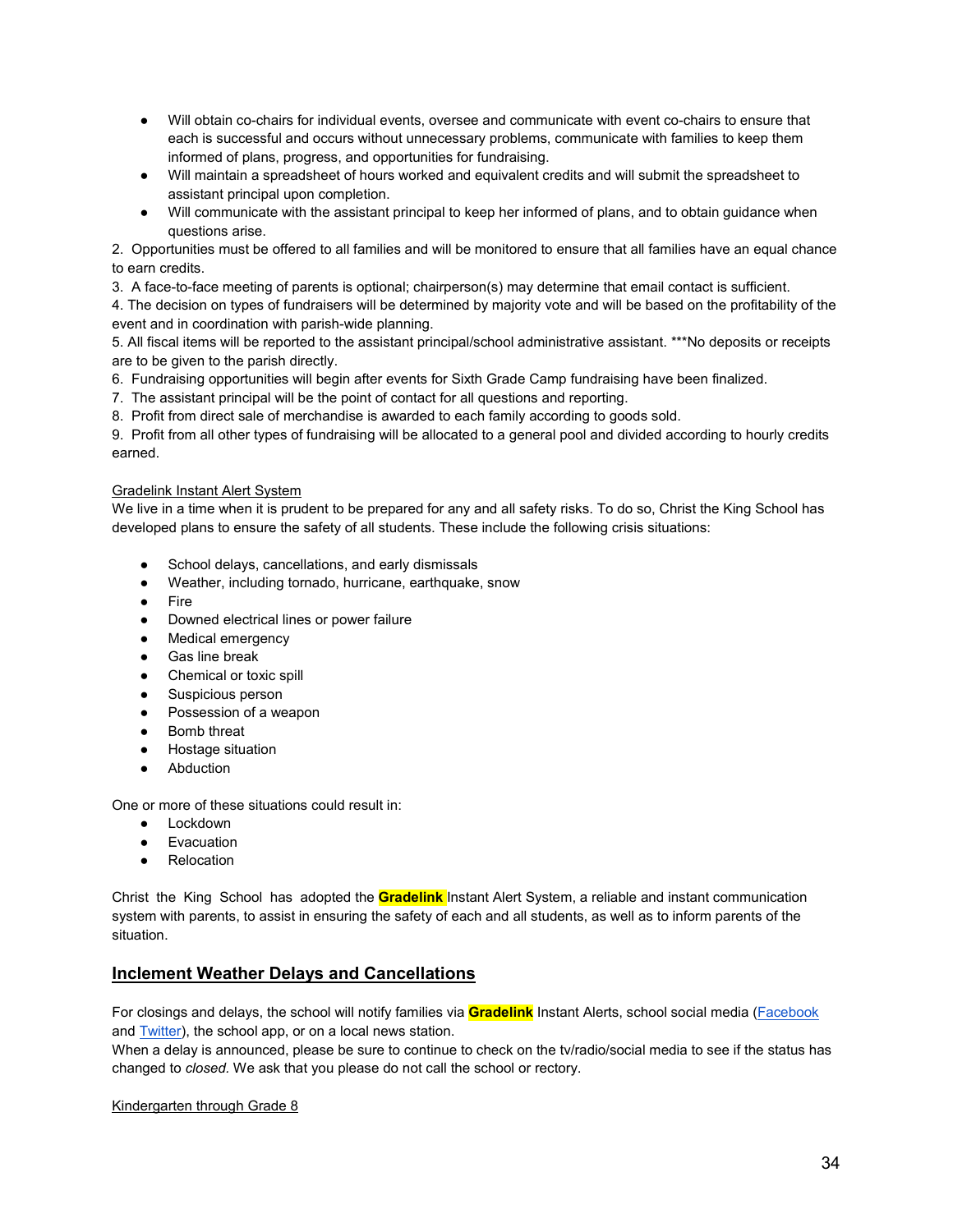If we are on a 2 hour delay, Morning Extended Day will begin at 8:30 a.m. When school is canceled so are all scheduled activities (basketball practices, scouts, Extended Day, etc).

### Preschool

When Christ the King operates on a delay, morning preschool will be held from 10am to noon; afternoon preschool will be from 12:30- 2:30 pm.

### Lost and Found

Please check for lost articles. Unclaimed items will be sent to charitable organizations. It's best to label your belongings with first and last name and homeroom number. Lunch boxes, jackets, and sweaters are several of the most common "misplaced" items. These should definitely be labeled.

### Money

Students should not bring unneeded money to school. When it is necessary for students to bring cash, the money should be placed in a sealed envelope with the student's name, purpose, and the amount of money sent, written on the front of the envelope.

# **Parent Concerns**

Please call or email your child's teacher with any concerns. Classroom problems or concerns must first be directed to the teacher involved. If the situation demands further clarification, the principal may be contacted. Only after these steps have been taken should the pastor become involved.

# **Policy Statement on Gender-Related Matters**

The Catholic Church has always believed that her first mission given her by Christ Jesus is the salvation of souls. The Church must be true to her own identity and mission. Thus, the teachings of the Catholic Church must permeate all aspects of her activities. As a result, the Catholic community has a responsibility to be a witness to truth, charity, and justice based on the Gospel; and must always strive to be respectful of persons and understanding of the struggles present within and among the people of God. It would be inconsistent with the Church's mission to teach, promote, or encourage anything that is contrary to the teachings she has received from God and which the Magisterium has clearly and consistently articulated. For this reason, the Church cannot, and may not, sponsor, endorse, facilitate, or host such organizations, events or activities that would promote such views, in any form or format whatsoever.

With specific regard to the human person, the Catholic Church has always and everywhere affirmed her belief that each and every human being is created in the image and likeness of God. As such, every person deserves respect, dignity, and freedom from discrimination. By remaining true to what Christ has taught concerning the human person, the Church encourages individuals to accept their own bodies and gender as they were created<sup>1</sup>, and seeks to help all people to recognize that the current attempts in modern culture to redefine gender and social institutions, as well as alter the nature and purpose of human beings, are misguided and not in accord with the truth. Therefore, it would be morally unacceptable for the Catholic Church, including the Diocese of Toledo, its parishes, schools, or ecclesiastical organizations to provide accommodations based on anything which in itself is contradictory or antithetical to the teachings of Christ and his Church, including notions of gender and sexuality that are contrary to Catholic teachings. For a fuller catechetical treatment of this topic, see Catechesis Regarding Human Dignity and Gender-Related Matters in the Appendix.

In Catholic parishes, schools and ecclesiastical organizations of the Diocese of Toledo, all activities and ministries are to be rooted in, and consistent with, the principles of Catholic doctrine. Therefore, in every parish, school and institution, all paid employees and unpaid volunteers will:

- 1. Treat all persons with sensitivity, respect, and compassion.
- 2. On a case-by-case basis, consider in a compassionate way any specific request sensitive to the

physical and psychological needs of a person. The basis of the consideration will be on the following questions: i. What is the specific request of the adult, student and/or parent(s)/quardian?

ii. Is the request in keeping with the teaching of the Catholic Church?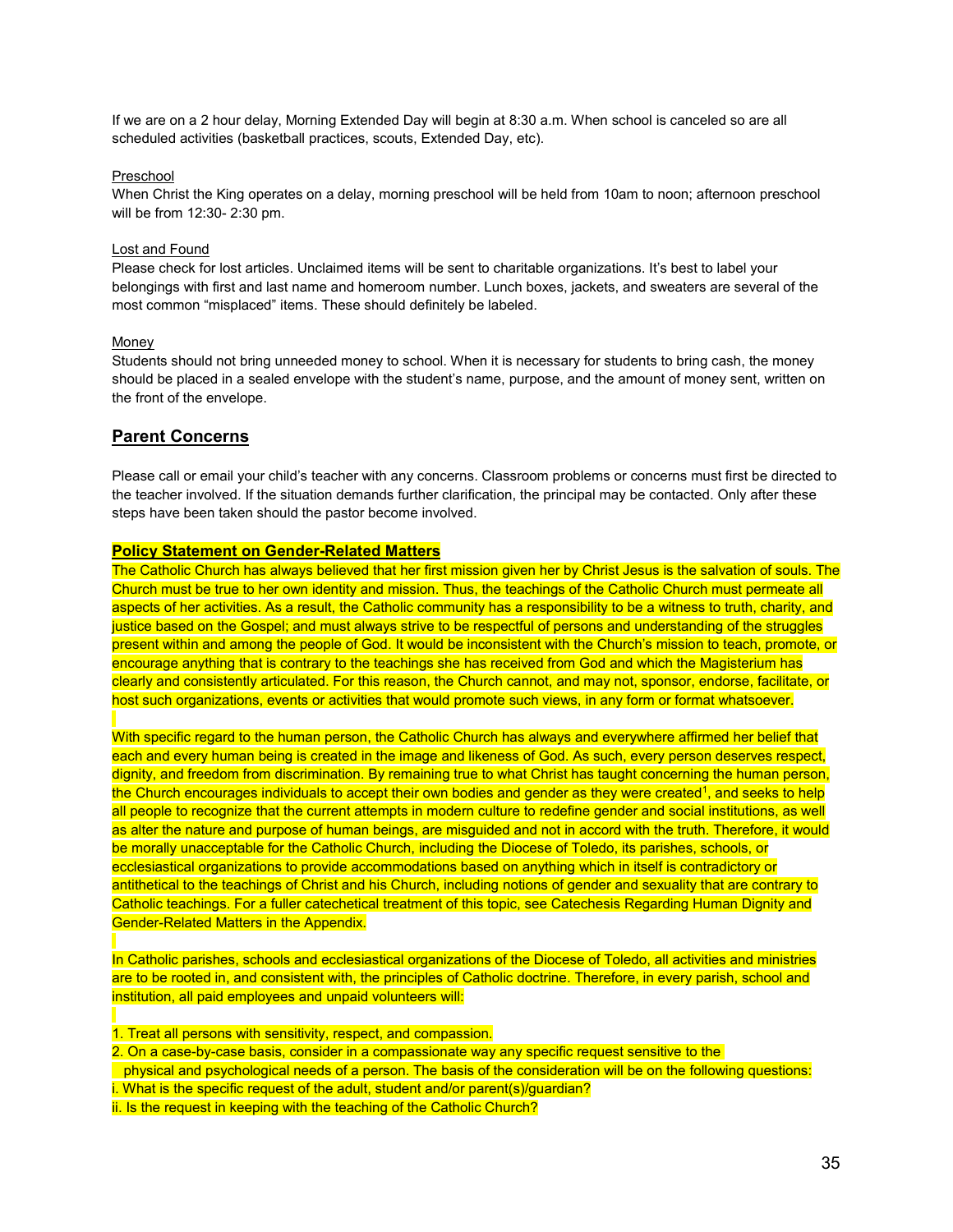iii. Is the parish, school or ecclesiastical organization reasonably able to provide for the request?

3. Require that names and pronouns be in accordance with the person's biological sex.

4. Maintain names in records according to the person's biological sex.

5. Confirm that uniforms and gender specific dress, bathrooms, locker rooms, showers, and sponsored activities will all be according to biological sex.

6. Require that participation on athletic teams and extra-curricular activities be according to biological sex.

7. Consult the Office of Marriage and Family Life with extenuating circumstances.

#### Parties and Invitations

No party invitations will be given out at school. **All birthday treats must be store-bought, prepackaged and individually-wrapped**

### School Pictures/Yearbook

School pictures are taken in the early fall. When order forms are provide before pictures are taken, payment is due on picture day. **Due to Covid, there may be times when pictures can only be ordered online**. This information, including links, will be published in the Weekly Principal's Newsletters, with deadline announcements made in advance.

Yearbooks are distributed in late spring. Order forms may be sent in late fall. Yearbook orders can also be placed online, with all information and deadlines announced in the Principal's Newsletter. The yearbook will consist of pictures of **all** students in preschool through eighth grade, teachers, staff and extra pages for candid shots, sports, clubs, activities, etc.

### Student Book Orders

Students will be given the opportunity to purchase paperback books through reputable book clubs. Parents/guardians are encouraged to review the book lists with their children before making any purchases. Check or money order must be placed in a sealed envelope. At no time are students required to purchase books when they receive information from the book clubs.

#### **Telephones**

Teachers will not be called to the phone when they are in class. If you need to speak with a teacher, please call the school office and you will be forwarded to the teacher's voice mail. Under normal circumstances, school matters can be handled while the teachers are still at school so that there is no need for parents to contact teachers at their homes. Students are allowed to use the office telephone only for urgent matters. In most cases, forgotten items are not real emergencies. Please establish a "DO NOT LEAVE HOME WITHOUT IT" spot where these things can be gathered the night before. When a call is made by a student from the school office telephone, it requires permission from the teacher or school office staff.

# **Toys and Electronic Devices**

Student owned toys and electronic devices are not permitted for use any time at school. If a situation arises where parents would like their student to have a cell phone after school, **the cell phone is to be given to the classroom teacher at the beginning of the day.** The classroom teacher will keep it in a safe place until the end of the day. \*Christ the King will not be responsible for any lost, stolen, damaged, or misplaced items.

#### Cell phone/Personal Electronic Violation Consequences

1st offense: The item is brought to the main office and returned to the student at the end of the day. 2nd offense: The item is brought to the main office and kept until the parent/guardian picks it up. \*\*Habitual offenders will receive additional consequences.